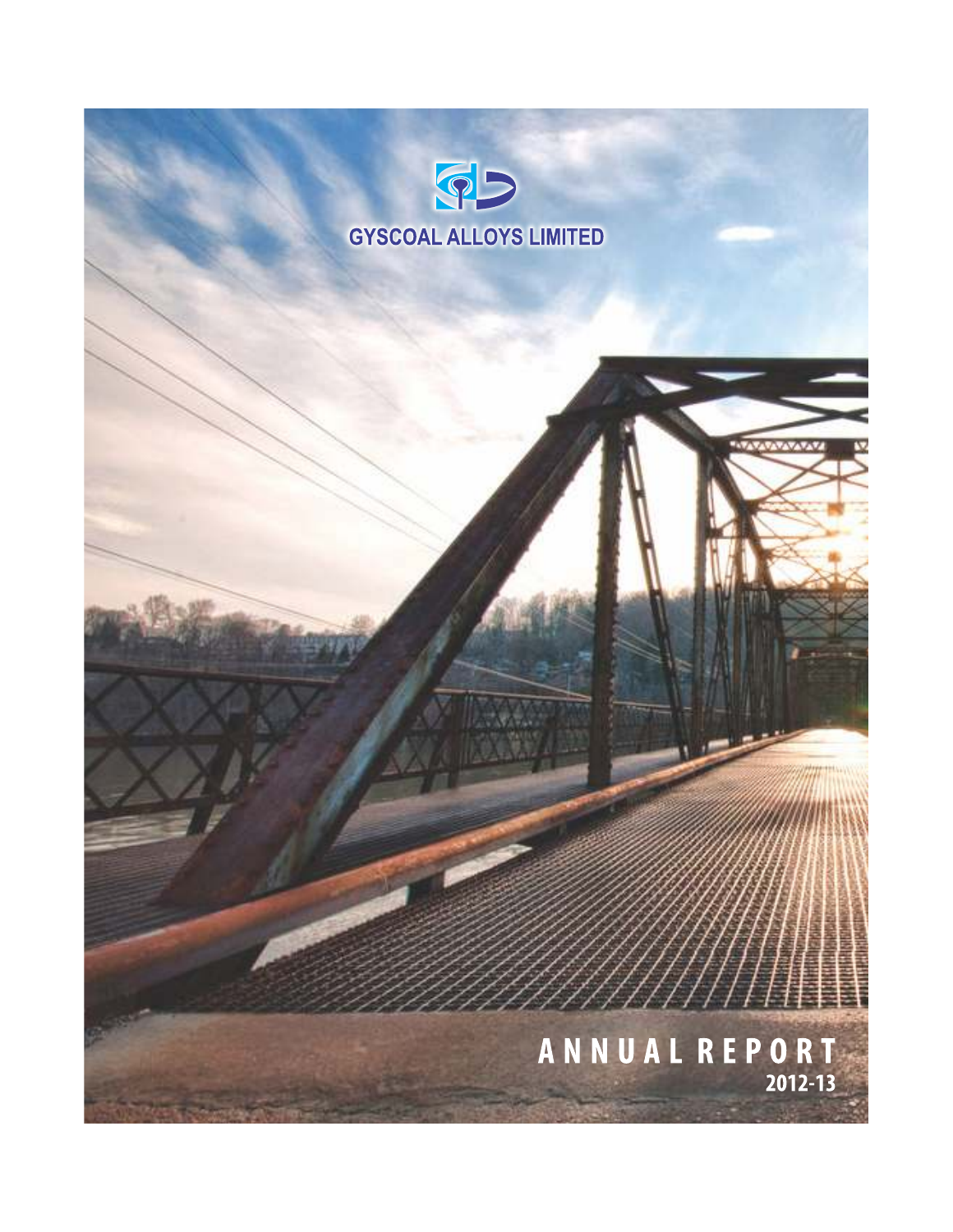#### **COMPANY INFORMATION**

#### **BOARD OF DIRECTORS**

Mr. Viral M. Shah Chairman & Managing Director Mr. Manish M. Shah Whole-time Director Mrs. Giraben K. Solanki Executive Director Mr. Zankarsinh K. Solanki Whole-time Director Mr. Kuren Amin **Independent Director**<br>Mr. Sunil Talati **Independent Director** Mr. Prem Malik Independent Director Mr. Surendra Patel Independent Director

Independent Director

## **COMPANY SECRETARY & COMPLIANCE OFFICER**

Ms. Neha Choksi

#### **CORPORATE OFFICE**

2 ND Floor, Mrudul Tower, B/h Times of India, Ashram Road, Ahmedabad, Gujarat 380009, Gujarat Tel. +91-79- 66614508, 66610181 Fax +91-79- 26579387 E-mail. : info@gyscoal.com Website: www.gyscoal.com

#### **REGISTERED OFFICE & FACTORY**

Plot No.2/3 GIDC Ubkhal, Kukarwada, Tal. Vijapur, Dist.: Mehsana 382830,

#### **BRANCH OFFICE:**

17<sup>th</sup> Floor, Atlanta Building, 171/172, Nariman Point, Mumbai - 400021

### **STATUTORY AUDITORS**

**B.K. Patel & Co. Chartered Accountants** 301,' SAMRUDHI', Opp Old High Court Navjivan P.O., Ahmedabad – 380 014

#### **CORPORATE LAW CONSULTANT**

**Samdani Shah & Associates Companies Secretaries** 808, Shiromani Complex, Opp Ocean Park, Satellite Ahmedabad 380015

#### **REGISTRAR**

**Link Intime India Private Limited** C-13, Pannalal Silk Mills Compound, L.B.S. Marg, Bhandup (W), Mumbai – 400 078 Phone: 022-2596 3838 Fax: 022-25946969 Email: mumbai@linkintime.co.in Website: www.linkintime.co.in

#### **BANKERS**

UCO BANK STATE BANK OF BIKANER AND JAIPUR STATE BANK OF PATIALA

#### **FORWARD-LOOKING STATEMENTS**

*This Annual report contains forward-looking information so that investors are able to comprehend company's prospects and take informed investment decisions. It basically address expectations or projections about the future, identified by words like 'plans', 'expects', 'will', 'anticipates', 'believes', 'intends', 'seen to be', 'projects',' estimates' and so on The achievement of results is subject to risks, uncertainties, and even less then accurate assumptions. All statements are forward-looking statements. Since these are based on certain assumptions and expectations of future events, the Company cannot guarantee that these are accurate or will be realized. The Company's actual results, performance or achievements could thus differ from those projected in any forwardlooking statements. The Company under take no obligation to publicly update any forward-looking statements, whether as a result of new information, future events or otherwise.*

## **IMPORTANT COMMUNICATION TO MEMBERS:**

The Ministry of Corporate Affairs has taken a "Green Initiative in the Corporate Governance" by allowing paperless compliances by the companies and has issued circulars stating that service of notice / documents including Annual Report can be sent by e-mail to its members. To support this green initiative of the Government in full measure, members who have not registered their e-mail addresses, so far, are requested to register their e-mail addresses, in respect of electronic holdings, and changes therein from time to time with the Depository through their concerned Depository Participants.

Email: gyscoalgogreen@linkintime.co.in

## **CONTENTS**

| Management Discussion and Analysis11 |  |
|--------------------------------------|--|
|                                      |  |
|                                      |  |
|                                      |  |
|                                      |  |
|                                      |  |
| Notes to Financial Statements 31     |  |
|                                      |  |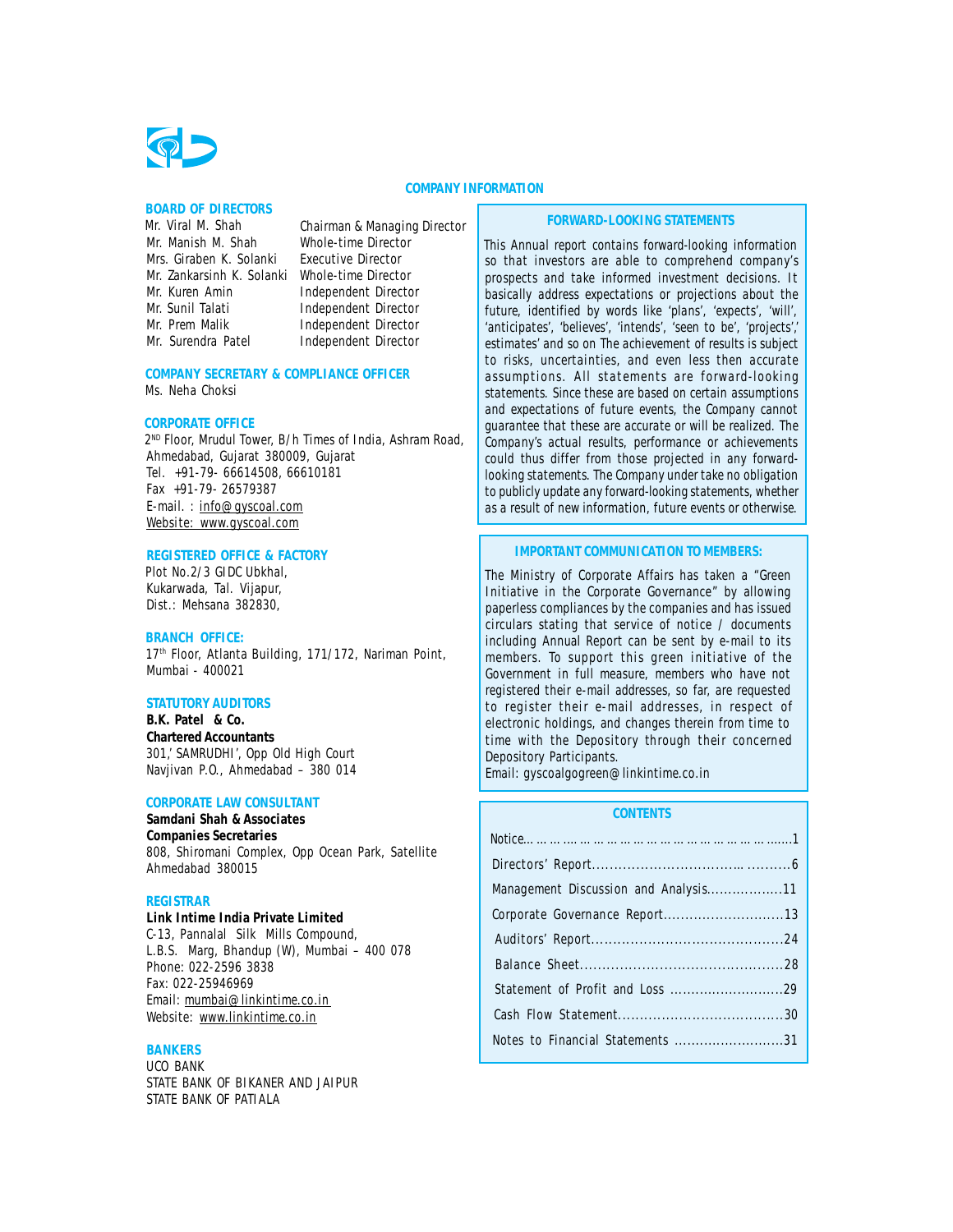

## **NOTICE**

NOTICE is hereby given that the Fourteenth Annual General Meeting of the Members of the Company will be held on Monday, 30th September, 2013 at Registered Office of the Company at Plot No.2/3 GIDC, Ubkhal, Kukarwada, Tal. Vijapur, Dist.: Mehsana 382830 at 9.00 a.m to transact the following businesses:

**ORDINARY BUSINESS:**

- 1. To, receive consider and adopt Audited Statement of Profit and Loss for the Year ended 31<sup>st</sup> March 2013, Balance Sheet as at that date and Report of Directors and Auditors thereon.
- **2.** To appoint a Director in place of Mrs. Giraben Solanki who retires by rotation and being eligible, offers herself for reappointment.
- **3.** To appoint a Director in place of Mr. Sunil Talati who retires by rotation and being eligible, offers himself for reappointment.
- **4.** To appoint Auditor M/s B.K Patel & Co, Chartered Accountants as Auditor of the Company, who shall hold office from the conclusion of this Annual General Meeting until the conclusion of the next Annual General Meeting and to fix their remuneration.

**SPECIAL BUSINESS:**

**5.** To consider and if thought fit, to pass, with or without modification(s), the following resolution as an **Ordinary Resolution.**

"RESOLVED THAT in accordance with the provisions of Section 257 and all other applicable provisions, if any, of the Companies Act, 1956 or any statutory modification(s) or reenactment thereof, Mr. Surendra Patel, who was appointed as additional director pursuant to section 260 of the Companies Act, 1956 and Article 134 of the Articles of Association, be and is hereby appointed as a Director of the Company liable to retire by rotation."

**6.** To consider and if thought fit, to pass, with or without modification(s), the following resolution as **Ordinary Resolution**

"RESOLVED THAT pursuant to Section 97 and subject to the approval of members in general meeting and other applicable provisions of the Companies Act, 1956 the Authorized Share Capital of the Company be increased from ` 17,00,00,000/- (Rupees Seventeen Crores only) to ` 27,00,00,000/- (Rupees Twenty Seven Crores only) divided in to 2,70,00,000 Equity Shares of ` 10/- each ranking pari passu with the existing Equity Shares and cause No. V of the Memorandum of Association be altered accordingly."

"RESOLVED THAT clause No. V of the Memorandum of Association of the Company be and shall be deemed to have been altered by the following:-

V. The Authorized Share Capital of the Company is ` 27,00,00,000/- (Rupees Twenty Seven Crores only) divided into 2,70,00,000 (Two Crore Seventy Lacs) Equity Shares of ` 10/- each.

"RESOLVED FURTHER THAT the Board & the Company Secretary of the Company be and are hereby authorized to do all such acts, deeds matters or things as may be considered necessary, appropriate, expedient or desirable to give effect to this resolution."

**7.** To consider and if thought fit, to pass, with or without modification(s), the following resolution as **Special Resolution**

"RESOLVED THAT pursuant to the provisions of Section 61 and other applicable provisions, if any, of the Companies Act, 1956 and other applicable rules, regulations, guidelines and other statutory provisions for the time being in force, approval of the members of the Company be and is hereby accorded and the Board of Directors (hereinafter called 'the Board' which term shall be deemed to include any committee authorised by the Board to exercise its powers including the powers conferred by this resolution), to vary the terms referred to in the Prospectus of the Company dated 18th October, 2010, filed with the Registrar of Companies, Gujarat, Ahmedabad (the prospectus) including to vary and / or revise the utilization of the proceeds of the Initial Public Offering (IPO) of the Equity Shares allotted in pursuance of the said prospectus and to utilise the proceeds from the IPO as may be beneficial to the Company including changes in amount and / or schedule of deployment of fund and/or also for general corporate purposes, as the case may be."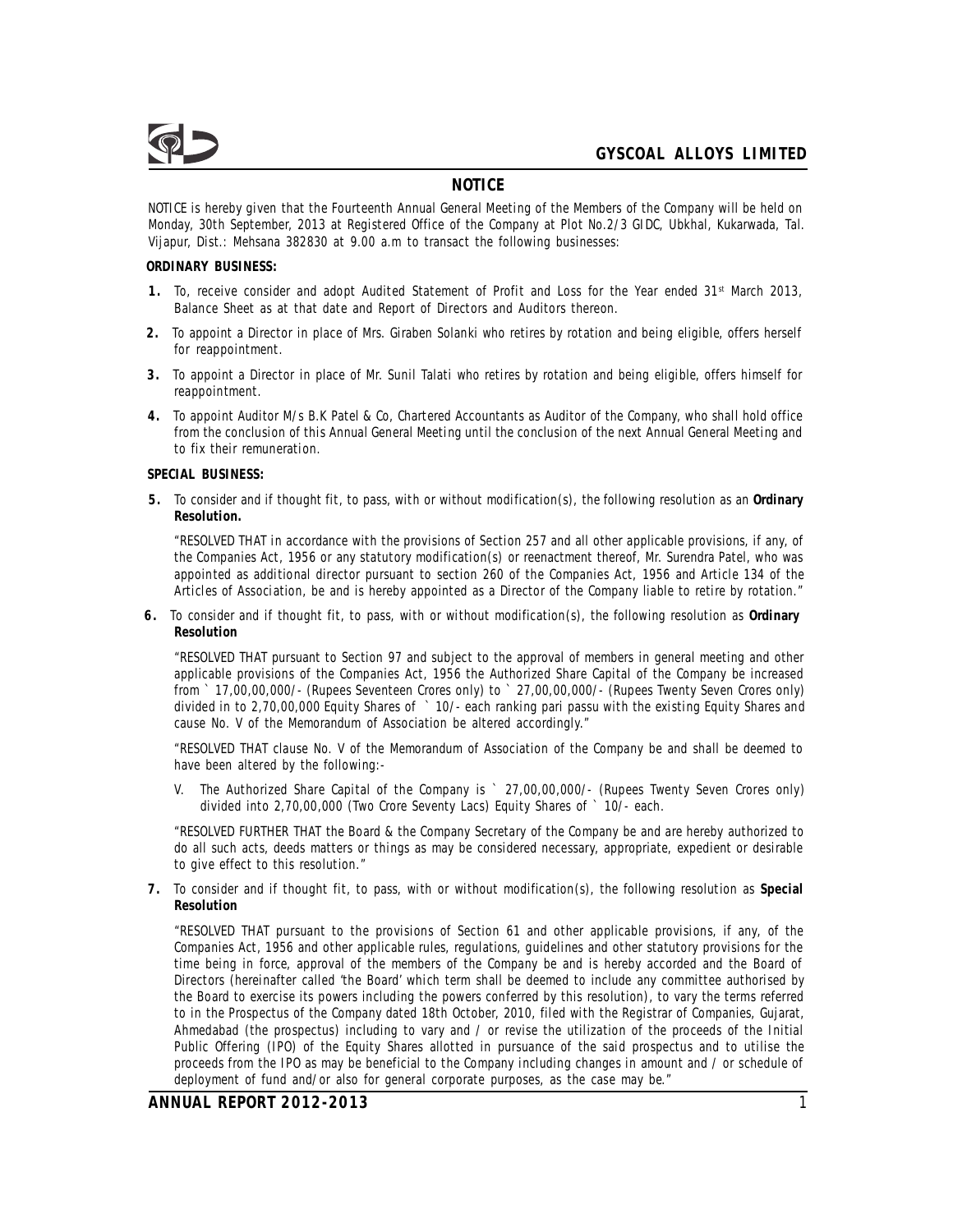"RESOLVED FURTHER THAT the actions taken and the money utilised / invested by the Board so far since the collection of the proceeds of the IPO of the Company as mentioned in the said Prospectus as may be considered beneficial to or in the best interest of the Company be and are hereby approved and ratified."

"RESOLVED FURTHER THAT the Board be and is hereby authorized to address any concern, reply any query, decide any issue, answer any clarifications, decide any other matter in this regard in the interest of the Company and do all such acts, deeds and things as may be considered necessary, proper, expedient or incidental for the purpose of giving effect to this resolution."

**Registered Office: By Order of the Board** Plot No.2/3 GIDC Ubkhal, Kukarwada, Tal. Vijapur, Dist.: Mehsana 382830

Date : 13/08/2013 **Neha Choksi** Place : Ahmedabad **(Company Secretary & Compliance Officer)**  $($ Company Secretary & Compliance Officer)

**NOTES**

- 1. A MEMBER ENTITLED TO ATTEND AND VOTE AT THE MEETING IS ALSO ENTITLED TO APPOINT A PROXY TO ATTEND, AND ON A POLL, TO VOTE INSTEAD OF HIMSELF/HERSELF AND SUCH PROXY NEED NOT BE A MEMBER OF THE COMPANY.
- 2. Proxies, if any, in order to be effective, must be received at the Company's Registered Office not later than 48 (Forty Eight) hours before the time fixed for holding the meeting. Proxies submitted on behalf of the companies, etc, must be supported by appropriate resolution/authority, as applicable.
- 3. The Register of Members and Share transfer Books of the Company will remain closed from [23/09/2013] to [30/ 09/2013] (both days inclusive) for the purpose of Annual General Meeting
- 4. The Explanatory Statement pursuant to Section 173(2) of the Companies Act, 1956, setting out all material facts and the statement of particulars of Directors seeking appointment//re-appointment, as required under Clause 49 of the Listing Agreement are annexed hereto
- 5. Members are requested to bring their copy of the annual report to the meeting.
- 6. In case of the joint shareholders attending the meeting, only such joint shareholder who is higher in the order of the names will be entitled to vote.
- 7. Members are requested to notify to the Company or to the Registrar and Share Transfer Agent of any change in address holding shares in physical form and to their Depository in case of shares held in Demat Form.
- 8. Corporate Members are requested to send a duly certified true copy of the Board Resolution authorizing their representative to attend and vote at the Meeting.
- 9. Members who hold shares in dematerialized form are requested to write their Client ID and DP ID and those who hold in physical form are requested to write their folio number in the attendance slip.
- 10. Members seeking any information or clarification on the Accounts are requested to send in written queries to the Company, at least one week before the date of the meeting so that information required may be made available at the meeting.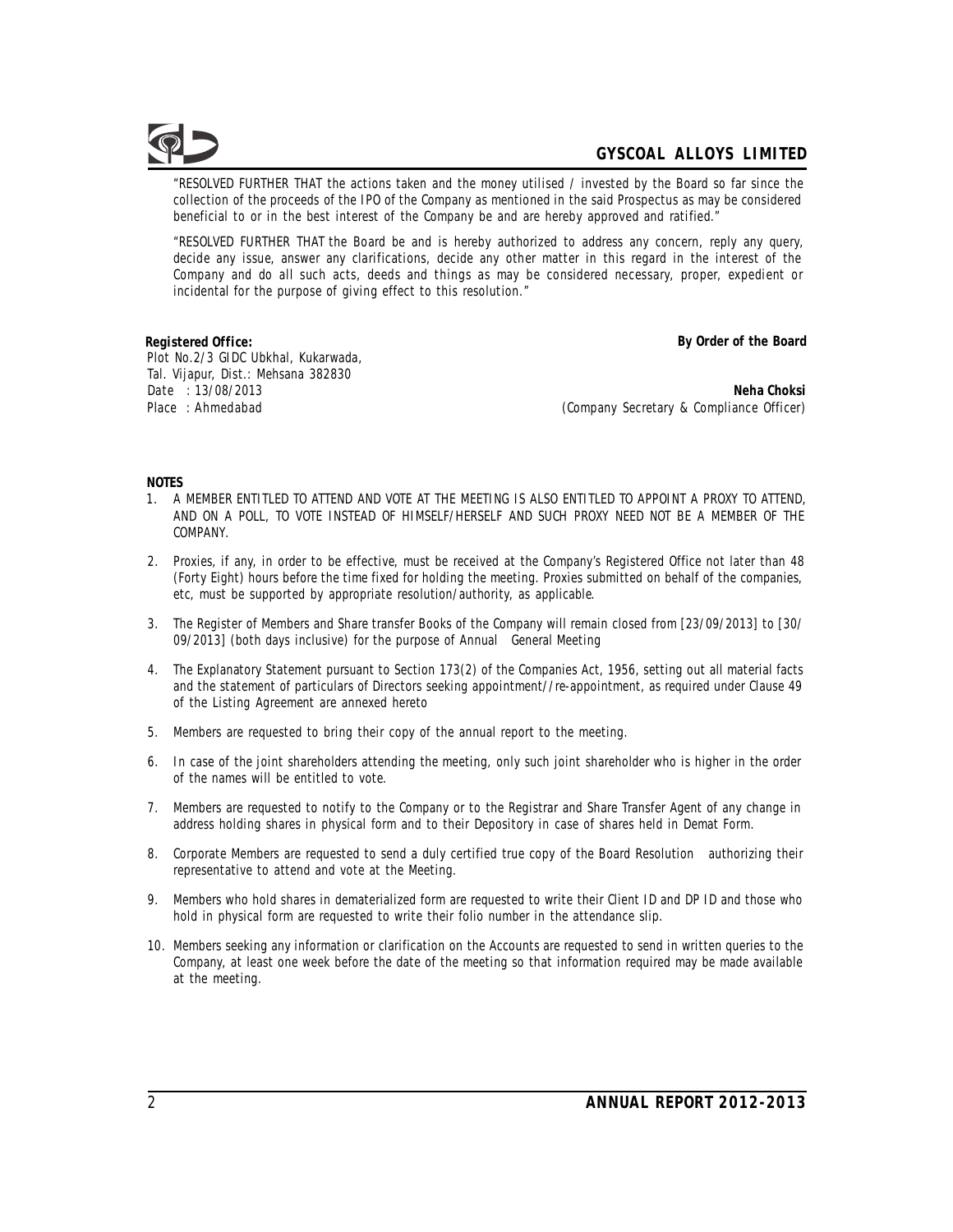

## **ANNEXURE TO THE NOTICE**

**Brief Particulars of Directors being appointed/re-appointed are as under:-**

| Name in Full                                                           | Mrs. Giraben Solanki                                                                                                                                                                                    | Mr. Sunil Talati                                                                                                                                                                         | Mr. Surendra Patel                                                                                                                                                                                                                                                                  |  |
|------------------------------------------------------------------------|---------------------------------------------------------------------------------------------------------------------------------------------------------------------------------------------------------|------------------------------------------------------------------------------------------------------------------------------------------------------------------------------------------|-------------------------------------------------------------------------------------------------------------------------------------------------------------------------------------------------------------------------------------------------------------------------------------|--|
| Date of Birth                                                          | 5 <sup>th</sup> May, 1956                                                                                                                                                                               | 23rd July, 1951                                                                                                                                                                          | 9 <sup>th</sup> February, 1940                                                                                                                                                                                                                                                      |  |
| Date of Appointment                                                    | 22/06/2004                                                                                                                                                                                              | 18/02/2008                                                                                                                                                                               | 29/09/2012                                                                                                                                                                                                                                                                          |  |
| Educational Qualification                                              | B.A.                                                                                                                                                                                                    | FCA                                                                                                                                                                                      | Civil Engineer (D.C.E)                                                                                                                                                                                                                                                              |  |
| Directorship held in other<br>Companies:                               | 1. Gyscoal Enterprise<br>Pvt. Ltd.<br>2. General Capital &<br>Holding Company<br>Pvt. Ltd                                                                                                               | 1. Karnavati Club Ltd.<br>2. Hipoline Ltd.<br>3. Seven Leisure Pvt. Ltd.<br>4. IRB Infrastructure<br>Developers Ltd.<br>5. Abellon Agriscience Ltd.<br>6. Four Seasons Residency<br>Ltd. | 1. Four Seasons<br>Residency Ltd.                                                                                                                                                                                                                                                   |  |
| Memberships/ Chairmanships<br>of Committees across<br>Public Companies | NIL                                                                                                                                                                                                     | 1. IRB Infrastructure<br>Developers Ltd.<br>(Chairman of Audit<br>Committee )<br>2. Four Seasons Residency<br>Ltd. (Chairman of Audit<br>Committee /Member of<br>Remuneration Committee) | 1. Four Seasons<br>Residency Ltd. (Member<br>of Audit & Remuneration<br>Committee, Chairman of<br>Shareholder Investor &<br>Grievance Committee)                                                                                                                                    |  |
| Work Profile and functional<br>responsibility in the Company           | She is an Executive Director<br>of the company and helps in<br>marketing the products and<br>developing the business of<br>the company. She has<br>experience of over 6 years in<br>the steel industry. | He provides guidance to the He is Independent Director<br>Company in the matters of<br>audit, finance and taxation                                                                       | of the Company. He is a<br>partner of Vishalla restaurant<br>and has a rich experience of<br>running it successfully since<br>1978, he is one of the director<br>of Four seasons Residency<br>Limited (group company) &<br>his association is of vital<br>importance to the Company |  |
| Number of Shares held<br>in the Company:                               | 1224153                                                                                                                                                                                                 | <b>NIL</b>                                                                                                                                                                               | <b>NIL</b>                                                                                                                                                                                                                                                                          |  |

**EXPLANATORY STATEMENT PURSUANT TO SECTION 173 (2) OF THE COMPANIES ACT, 1956.**

**Item 5:**

Mr. Surendra Patel was appointed as additional director by the Board of Directors of the Company in their meeting held on 29<sup>th</sup> September, 2012 under Section 260 of the Companies Act, 1956 and Article 134 of Articles of Association of the Company. He shall hold office upto the date of ensuing Annual General Meeting and being eligible offer himself for re-appointment as Director.

As required under Section 257 of the Companies Act, 1956, the Company has received notice in writing from a member signifying his intention to propose the appointment of Mr. Surendra Patel as the Director of the Company with the requisite deposit of  $\degree$  500.

The Board of Directors recommends the passing of the Ordinary Resolution by the members

None of the Directors except Mr. Surendra Patel is interested in the resolution

**Item 6:**

The Board of Directors of the Company wishes to infuse more Equity Share Capital in the Company for which it is required to increase its Authorised Share Capital. Therefore the Board recommends to increase the authorized capital from the present ` 17,00,00,000/- divided into 1,70,00,000 Equity Shares of ` 10/- each.. to ` 27,00,00,000/ divided into 2,70,00,000 Equity Shares of ` 10/- each.

**ANNUAL REPORT 2012-2013** 3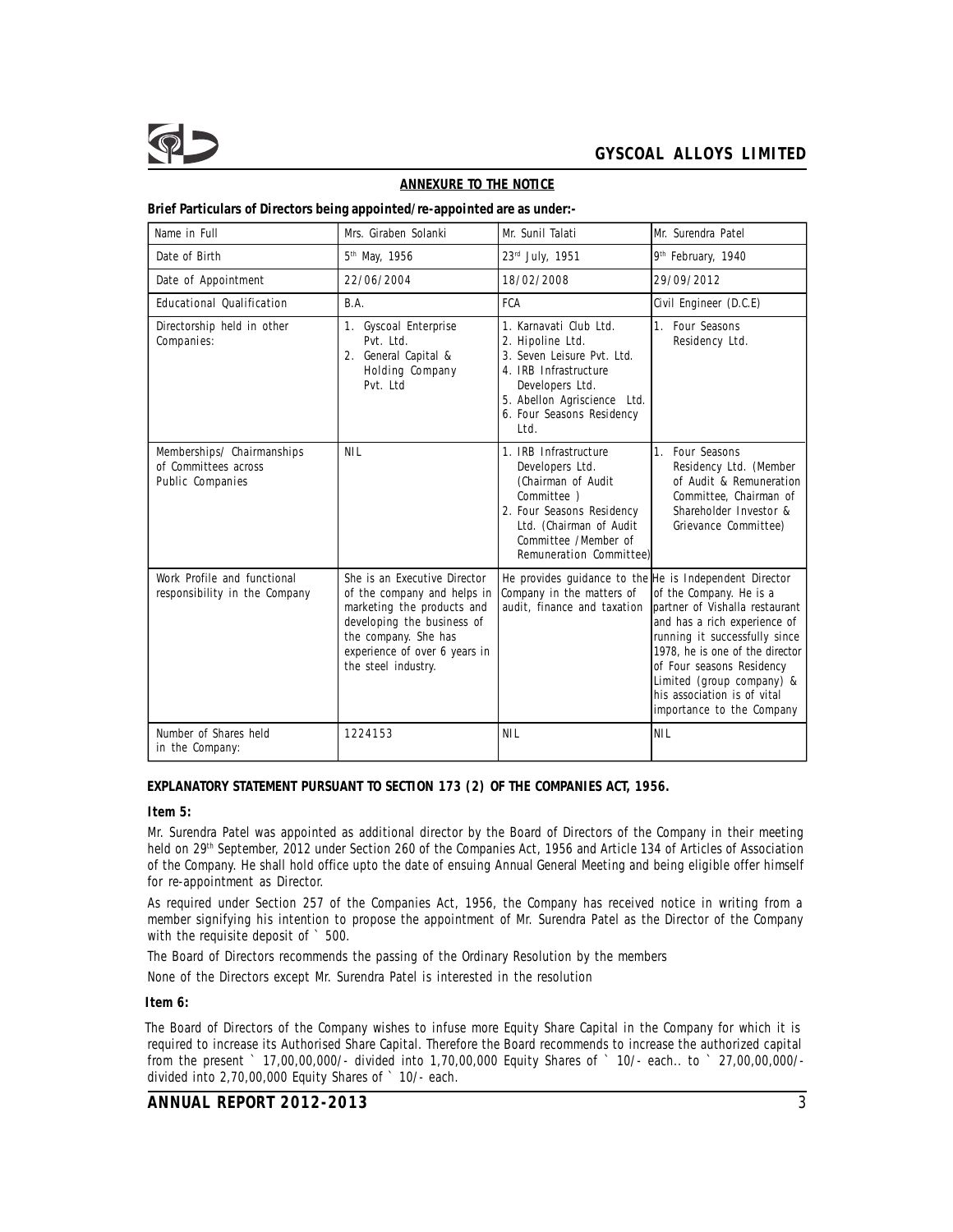

The Board of Directors recommends the passing of the Ordinary Resolution by the members

None of the Directors are concerned or interested in the Resolution.

**Item 7:**

During the financial year 2010-11, the Company entered the Capital Market with Initial Public Offer (IPO) of 77,00,000 equity shares of ` 10/- each at a premium of ` 61/- per share aggregating to approximately ` 5467 lacs. The main Object of the Issue was to utilize the Net Proceeds of the Issue to finance the capital expenditure to enhance the production facilities of melting section of our Company from 18000 MT per annum to 118000 MT per annum.

The Company had proposes to set up the proposed expansion facilities at Village Magodi, Sub-district Gandhinagar, District-Gandhinagar, Gujarat State. The Company has entered into an "Agreement for Sale" for purchase of 44841 square metres of agricultural land at Revenue Survey / Block No. 260, 271 273/ A-B Village Magodi, Sub-district Gandhinagar, District-Gandhinagar, Gujarat State at a total consideration of ` 700 lakhs. (as described in the prospectus dated 18th October, 2010 page 28)

Moreover as per the Risk Factor no. 12 (RISK FACTORS pg. xiii) of the above Prospectus it was stated that the land on which proposed unit is to be established is an agricultural land and for using this land for establishing industrial unit, company will have to get it converted to "non-agriculture land". And in case, the land is not converted to "nonagriculture land", Company will have to find some alternate land which will involve additional time and additional cost.

Thus Board seeks your approval for variations of the terms contained in the object of the issue as per details given below:

**The details of Change in Location & Land:**

The company has not yet received the permission to convert the Land Located at Village Magodi from "Agriculture Land" to "Non-agriculture land. Thus the Board of directors of the Company at their meeting held on 30<sup>th</sup> May, 2013 has decided to shift the Location and Land on which it has planned for the Capital Expenditure for enhancing the production capacity of melting section as described on page 27 & 28 of the Prospectus dated 18<sup>th</sup> October, 2010 from Village Magodi to the new land located at Village Kukarwada.

The Company now proposes to set up the proposed expansion facilities at Village Kukarwada, District Mehsana, Gujarat State in place of existing land as mentioned in the prospectus dated 18<sup>th</sup> October, 2010 page 27 & 28. The cost of new Land and other related expenses may increase or decrease then what is mentioned on page 27 & 28 of the above prospectus and may be adjusted accordingly from the proceeds of the issue.

The status of utilisation of IPO funds so far as on 31st March 2013, is as under:

| Particulars                                | (Amount in lacs) |         |  |
|--------------------------------------------|------------------|---------|--|
| Utilisation of funds upto 31st March, 2013 |                  |         |  |
| Amount Received from IPO                   |                  | 5467.00 |  |
| Promotor Contribution                      |                  | 1000.00 |  |
| Income from Investment of IPO Proceeds     |                  | 195.01  |  |
|                                            |                  | 6662.01 |  |
|                                            | Projected        | Actual  |  |
| Land Cost                                  | 765.38           | 603.8   |  |
| Civil Cost                                 | 600.00           | 0.53    |  |
| Plant & Machinery *                        | 4405.11          | 4292.71 |  |
| Long Term Working Capital                  | 500.00           | 513.76  |  |
| General Corporate Purpose                  | 25.00            | 10.00   |  |
| <b>IPO Expenses</b>                        | 482.36           | 510.69  |  |
|                                            | 6777.85          | 5931.49 |  |
| Fixed Deposits with Bank #                 |                  | 25.52   |  |
| Investment in Mutual Funds #               |                  | 705.00  |  |
| Total                                      |                  | 6662.01 |  |

\* It includes advances given to various parties for Plant & Machinery for New Project

# As on 31st March, 2013 unutillised funds have been temporarily invested in interest bearing liquid instruments including deposits with banks and investments in mutual funds.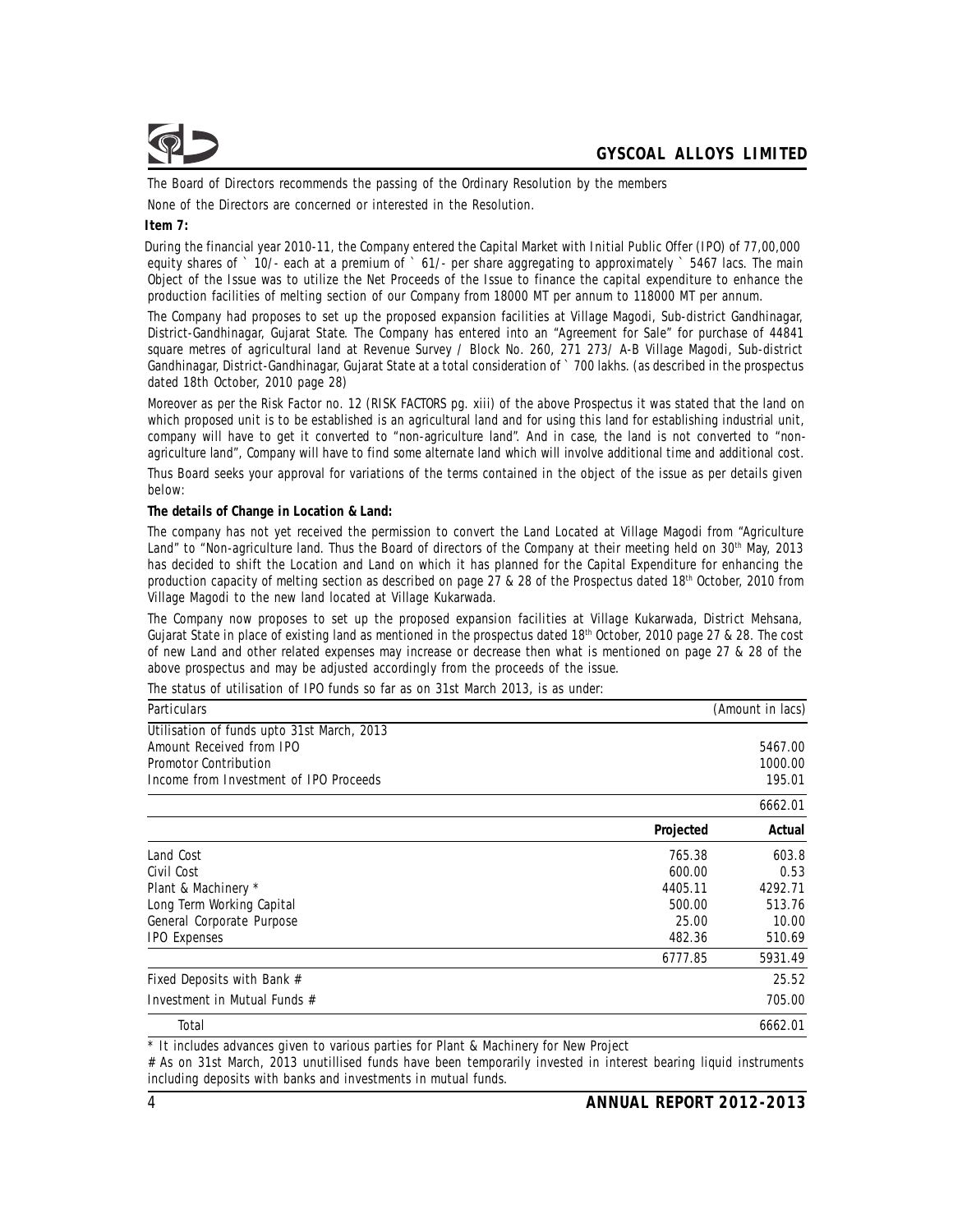The Change in Land, Location and Cost was necessitated due to the need to change the Land as explained above and it is in the best interest and benefit of the company Thus approval is sought for ratification of the aforesaid decision along with expenditure incurred and proposed to be incurred from the members.

Section 61 of Companies Act, 1956 provides that the Company shall not vary the terms referred to in the prospectus except subject to the approval of, or except on the authority given by, the Company in the General Meeting. Accordingly, approval of members is sought for confirmation and ratification of the actions taken so far by the management/Board so far in this regard to confer authority in favour of the Board for utilization of the Issue proceeds for purpose other than those specifically stated in the prospectus and also to vary/revise/reschedule the utilization of Issue proceeds as specifically stated in the prospectus of the Company.

The management would like to assure the members that any variation in the utilization of Issue Proceeds is/will be done in the best interests of the Company and its members

The Board of Directors recommends the passing of the Special Resolution by the members

None of the Directors are concerned or interested in the Resolution except to the extent of their shareholding in the company.

**Registered Office: By Order of the Board** Plot No.2/3 GIDC Ubkhal, Kukarwada, Tal. Vijapur, Dist.: Mehsana 382830

Date : 13/08/2013 **Neha Choksi** (Company Secretary & Compliance Officer)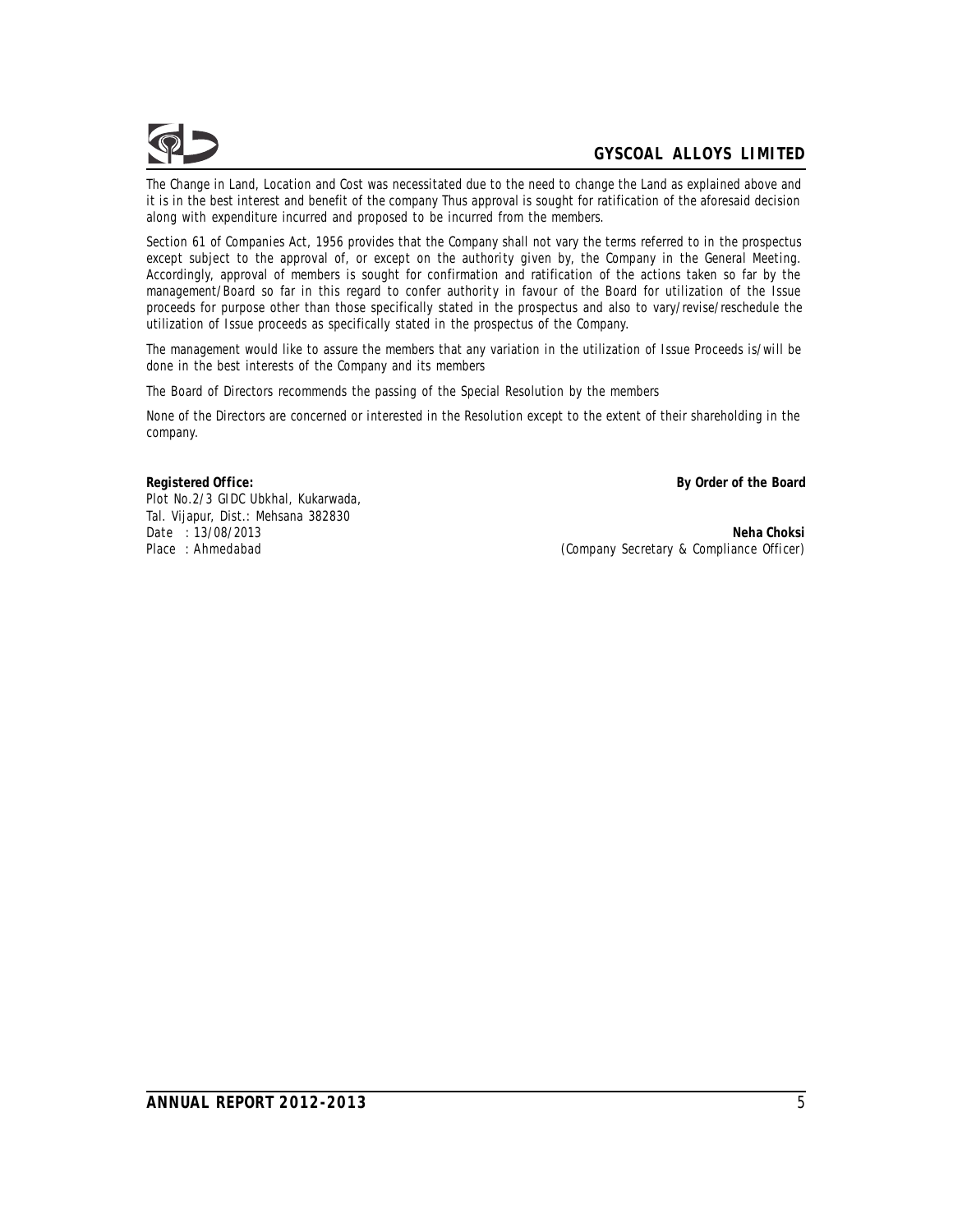

**DIRECTOR'S REPORT**

To The Members Gyscoal Alloys Limited Ahmedabad.

Dear Shareholders,

Your Directors have pleasure in presenting the Fourteenth Annual Report and the Audited Statement of Accounts for the financial year ended 31st March, 2013.

#### **1. FINANCIAL HIGHLIGHTS:**

The financial highlights of the company for the year under review are summarized as under

|                                            |              | In lacs       |
|--------------------------------------------|--------------|---------------|
| <b>PARTICULARS</b>                         | CURRENT YEAR | PREVIOUS YEAR |
| Income from Operations                     | 28729.96     | 21624.98      |
| Other Income                               | 163.72       | 44.70         |
| Total Income                               | 28893.68     | 21669.69      |
| Operating & Administrative Expenses        | 27598.54     | 20417.85      |
| Operating Profit before Interest and Tax   | 1295.15      | 1251.84       |
| Financial Charges                          | 1039.60      | 850.26        |
| Profit Before Tax                          | 255.55       | 401.58        |
| Exceptional Item                           | 0.00         | 0.00          |
| Profit after exceptional item              | 255.55       | 401.58        |
| Provision for tax (including deferred tax) | 97.86        | 148.63        |
| Profit / (Loss) After tax                  | 157.69       | 252.95        |

**2. DIVIDEND**

With a view to conserve the liquid resources and to strengthen the financial position of the Company, Your Directors have not recommended any dividend for the financial year ended 31<sup>st</sup> March, 2013

#### **3. UTILIZATION OF PROCEEDS OF IPO:**

The statement of projected utilization of the IPO proceeds as per Prospectus dated 18<sup>th</sup> October, 2010 against actual utilization as on 31st March, 2013 is as follows:

| (Amount in lacs)<br>Particulars            |           |         |
|--------------------------------------------|-----------|---------|
| Utilisation of funds upto 31st March, 2013 |           |         |
| Amount Received from IPO                   |           | 5467.00 |
| Promotor Contribution                      |           | 1000.00 |
| Income from Investment of IPO Proceeds     |           | 195.01  |
|                                            |           | 6662.01 |
|                                            | Projected | Actual  |
| Land Cost                                  | 765.38    | 603.8   |
| Civil Cost                                 | 600.00    | 0.53    |
| Plant & Machinery *                        | 4405.11   | 4292.71 |
| Long Term Working Capital                  | 500.00    | 513.76  |
| General Corporate Purpose                  | 25.00     | 10.00   |
| <b>IPO Expenses</b>                        | 482.36    | 510.69  |
|                                            | 6777.85   | 5931.49 |
| Fixed Deposits with Bank #                 |           | 25.52   |
| Investment in Mutual Funds #               |           | 705.00  |
| Total                                      |           | 6662.01 |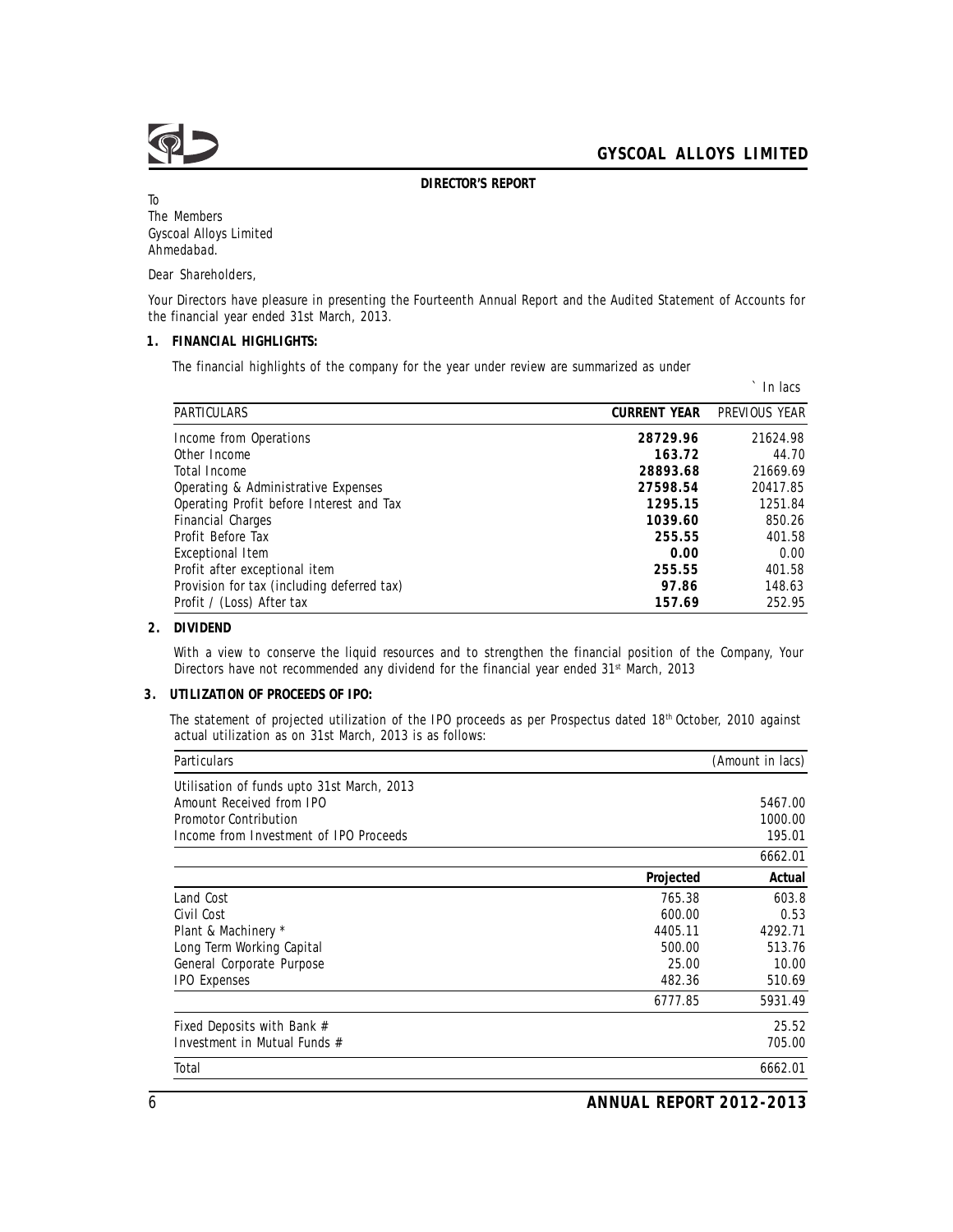## **4. PUBLIC DEPOSITS:**

The Company has not accepted any fixed deposit from public within the meaning of Section 58A of the Companies Act, 1956.

**5. CORPORATE GOVERNANCE AND MANAGEMENT DISCUSSION AND ANALYSIS REPORT:**

Your Company has been practicing good Corporate Governance over the time. In addition to basic governance issue the board lays strong emphasis on transparency, accountability and integrity for building investor confidence, improve investor's protection and maximize long-term shareholder value. A separate report on Corporate Governance compliance and a Management Discussion and Analysis Report as stipulated by the Clause 49 of the Listing Agreement forms part of the Annual Report along with the required Certificate from the Practicing Company Secretary regarding compliance of the conditions of Corporate Governance as stipulated by Clause 49 of the Listing Agreement. In compliance with Corporate Governance requirements as per Clause 49 of the Listing Agreement, your Company has formulated and implemented a Code of Business Conduct and Ethics for all Board members and senior management personnel of the Company, who have affirmed the compliance thereto.

**6. DIRECTORS:**

· **Appointment of Director**

During the year Mr. Surendra Patel was appointed as additional director on the Board of the Company w.e.f 29th September, 2012. Pursuant to Section 260 of Companies Act, 1956 and Articles of Association of the Company, Mr. Surendra Patel shall hold office upto the date of ensuing Annual General Meeting and being eligible offer himself for re-appointment as Director. The Company has received a notice in writing from a member of the Company signifying his candidature for the office of the Board of Directors of the Company.

· **Retirement by rotation.**

As per Section 256 of the Companies Act, 1956 and Article of Association of the Company, Mrs. Giraben Solanki and Mr. Sunil Talati are liable to retire by rotation and being eligible offer themselves for re-appointment

- The Board recommends appointment/re-appointment of aforesaid Directors.
- · A brief resume of directors being appointed/re-appointment with the nature of their expertise, their shareholding in the Company as stipulated under Clause 49 of the Listing Agreement is appended as an annexure to the notice of the ensuing Annual General Meeting.
- · **Resignation**

Mr. Vijay Ranchan Independent Director of the Company has resigned from the directorship on 25<sup>th</sup> August, 2012 due to preoccupancy.

## **7. DIRECTORS RESPONSIBILITY STATEMENT**

The Directors confirm:

- a) that in the preparation of the annual accounts, the applicable accounting standards have been followed and that no material departures have been made from the same;
- b) that they have selected such accounting policies and applied them consistently and made judgments and estimates that are reasonable and prudent so as to give a true and fair view of the state of affairs of the company at the end of the financial year and of the profits of the company for that period;
- c) that they have taken proper and sufficient care for the maintenance of adequate accounting records in accordance with the provisions of the Companies Act, 1956 for safeguarding the assets of the company and for prevailing the detecting fraud and other irregularities;
- d) that they have prepared the annual accounts on a going concern basis.
- **8. ADDITIONAL INFORMATION TO SHAREHOLDERS**

Your company provides all the latest information on the matters of interest to the investors in the investors section on the website www.gyscoal.com.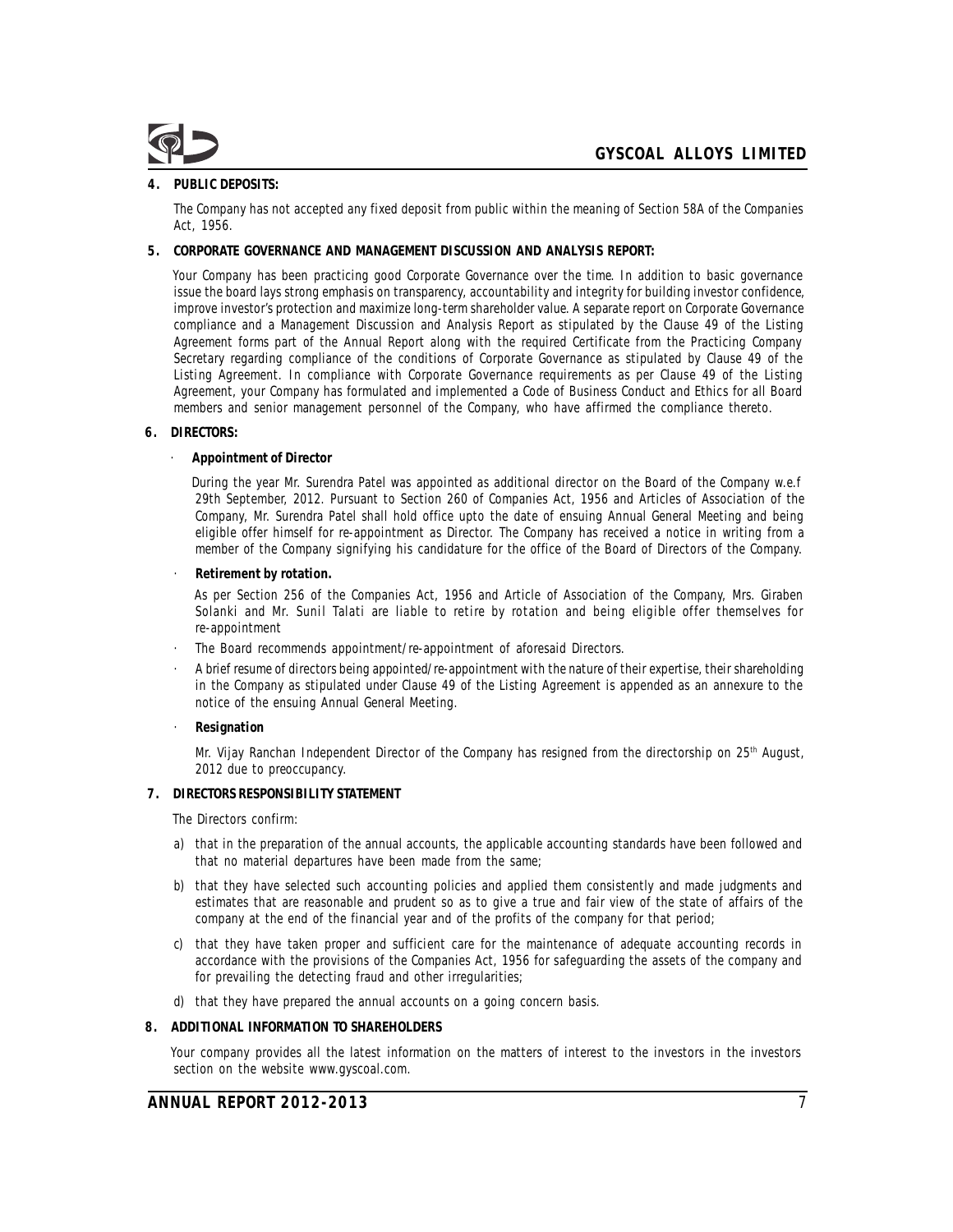## **9. INSURANCE**

All the fixed assets of the company are adequately insured.

**10. AUDITORS & AUDITORS REPORT:**

Your Company's Auditors M/s. B.K. Patel, Chartered Accountants, Ahmedabad, hold office until the conclusion of ensuing Annual General Meeting. They have shown their willingness to accept the office as Statutory Auditors for the year 2013-2014, if appointed and further confirmed their eligibility u/s 224(1B) of the Companies Act, 1956 for the same.

You are requested to appoint them and fix their remuneration.

The notes to the accounts referred to in the Auditors Report are self - explanatory and therefore do not call for any further comments. Moreover the Management is in the process of taking necessary steps for payment of pending statutory dues as mentioned in the Auditor's Report point. (ix)

**11. UNPAID AND UNCLAIMED SHARE APPLICATION AMOUNT**

Amount of ` 25560/- is lying as the Amount of Application money received and due for refund in respect of the IPO of the company in F.Y. 2010-2011. The last date on which the amount will be transferred to IEPF account will be 23rd October, 2017.

Pursuant to Sections 205A and 205C and other applicable provisions, if any, of the Companies Act, 1956, all unclaimed/unpaid dividend, application money, debenture interest and interest on deposits as well as principal amount of debentures and deposits pertaining to the Company, remaining unpaid or unclaimed for period of seven years from the date they became due for payment, will be transferred to the Investor Education and Protection Fund (IEPF) established by the Central Government. No claim shall lie against the IEPF or the Company for the amounts so transferred nor shall any payment be made in respect of such claims. The Company has filed necessary details with the office of Registrar of Companies, Ahmedabad, Gujarat Pursuant to rule 3 of the Investor Education and Protection Fund (Uploading of information regarding unpaid and unclaimed amounts lying with companies) Rules, 2012

**12. APPOINTMENT OF COST AUDITOR:**

Shri V. H. SHAH, Cost Accountant, having been appointed by the Central Government has conducted the audit of the cost accounting records maintained by the Company for "Steel Plant" for the for the financial year 2011-12 and submitted their report to the Central Government on 12th January, 2013. For filing the Cost Audit Report in XBRL format for the financial year 2011-12, the Ministry of Corporate Affairs has extended the time limit for filing the same with Central Government, upto 28th February, 2013.

The Central Government has also approved the appointment of Shri V. H. SHAH., Practicing Cost Accountant, Ahmedabad as Cost Auditor for conducting audit of cost accounting records maintained by the Company for "Steel Plant" for the financial year 2012-13

**13. PARTICULARS OF EMPLOYESS:**

The information regarding Particulars of Employees as required under Provision Of section 217(2A) of Companies Act 1956 read with Companies (Particulars Of Employee Rules)1975 as amended are not attached with this report since there are none of the employee who are in receipt of remuneration exceeding the limits specified in the section.

**14. PARTICULARS REGARDING CONSERVATION OF ENERGY, TECHNOLOGY ABSORPTION AND FOREIGN EXCHANGE EARNINGS AND OUTGO:**

The particulars relating to energy conservation, technology absorption, foreign exchange earnings and outgo, as required to be disclosed under Section 217(1)(e) of the Companies Act, 1956 read with the Companies (Disclosure of Particulars in the Report of Board of Directors) Rules, 1988 are appended herewith as Annexure I and forms part of this Annual Report

**15. INDUSTRIAL RELATIONS:**

Industrial relations in your company during the year was peaceful, cordial and healthy. Your company had been able to maintain peaceful industrial atmosphere and mutual trust between the management and the employees.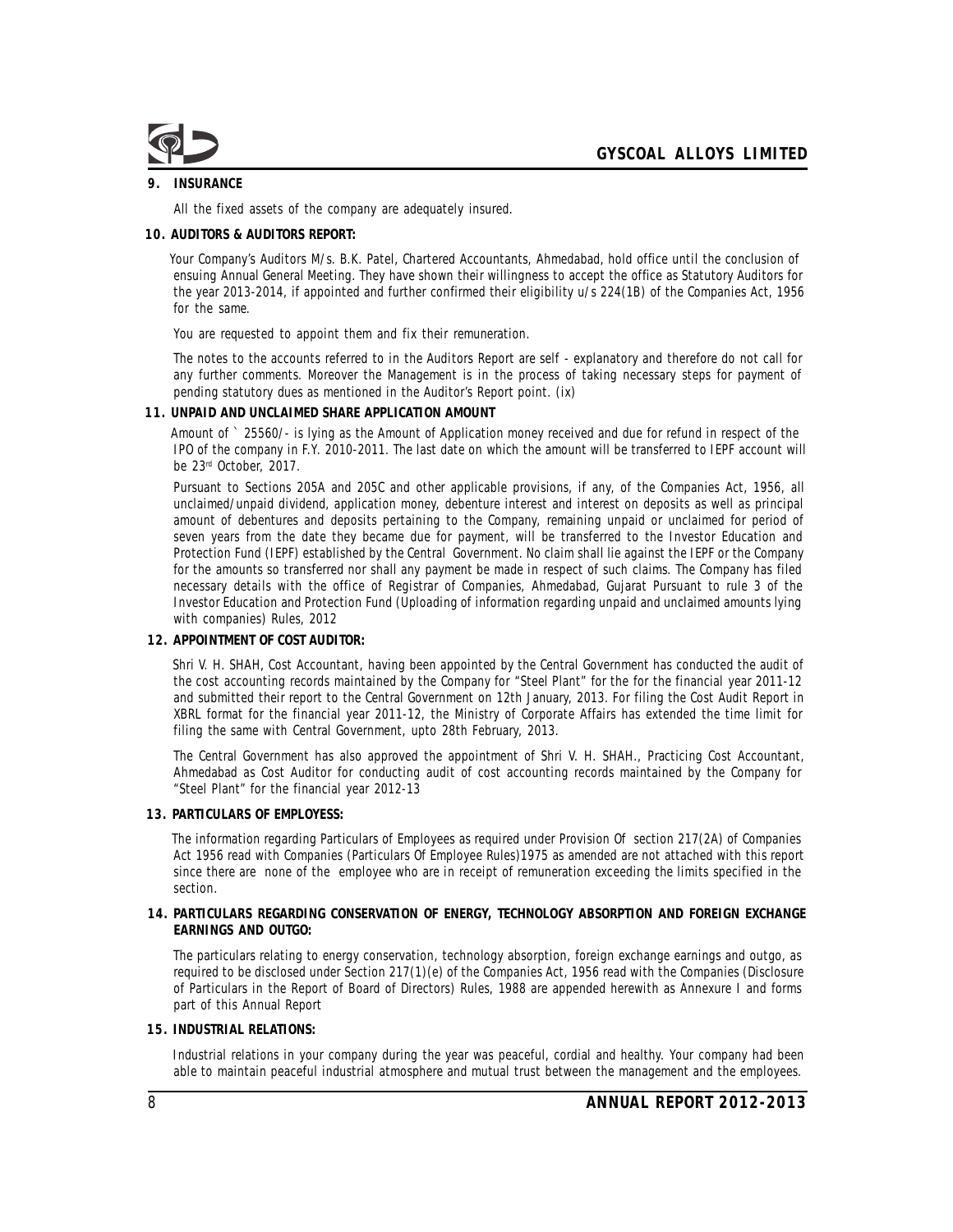

### **16. ACKNOWLEDGEMNT:**

Your Directors wish to place on record their appreciation for the valuable co-operation and support received from the all the shareholders, customers and suppliers, various financial Institutions, Banks, Central and State Government bodies, Auditors and Legal Advisors which have made possible the excellent results achieved by your company and to all the persons who reposed faith and trust in us. We would also like to express thanks to our shareholders and stakeholders for their confidence and understanding.

Last but not the least, we wish to place on record our appreciation of the sincere services rendered by the employees and our colleagues at all levels, who have put in their best efforts. We look forward to their continued support in future.

|                     | For and on behalf of Board Of Directors |
|---------------------|-----------------------------------------|
| Date : 30/05/2013 . | Viral Shah                              |
| Place : Ahmedabad   | (Chairman & Managing Director)          |

**Annexure I to the Director's Report**

Information under Section 217(1)(e) of the Companies Act, 1956 read with Companies (Disclosures of the Particulars in the Report of Board of Directors) Rules 1988

**1. CONSERVATION OF ENERGY**

|    |                                       | <b>Current Year</b> | Previous Year |
|----|---------------------------------------|---------------------|---------------|
| А. | POWER AND FUEL CONSUMPTION:           |                     |               |
|    | 1. Electricity                        |                     |               |
|    | (a) Purchased                         |                     |               |
|    | Unit                                  | 9644296             | 11356596.00   |
|    | Total Amount (`)                      | 65874408            | 67239117.00   |
|    | Rate/Unit                             | 6.83                | 5.92          |
|    | (b) Own Generation                    | <b>NA</b>           | NA            |
| 2. | Coal (specify quality and where used) |                     |               |
|    | Quantity (Metric Tonnes)              | 1093.650            | 84.120        |
|    | Total Cost (`)                        | 6926456             | 412138        |
|    | Average Rate/MT                       | 6333.34             | 4899.40       |
|    | 3. Furnace oil                        |                     |               |
|    | Quantity (k. Itrs.)                   | 413.640             | 1143.785      |
|    | <b>Total Amount</b>                   | 17969886            | 41930981      |
|    | Average Rate                          | 43443.30            | 36659.84      |
|    | 4. Others/internal generation         |                     |               |
|    | Quantity                              | <b>NA</b>           | NA            |
|    | <b>Total Cost</b>                     |                     |               |
|    | Average Rate                          |                     |               |

**B. CONSUMPTION PER UNIT OF PRODUCTION:**

| <b>Particulars</b>      | Current Year | Previous Year |
|-------------------------|--------------|---------------|
| Products (with details) | S.S Products | S.S Products  |
| Electricity (Unit/MT)   | 520.37       | 548.19        |
| Coal                    | 0.06         | 0.02          |
| Furnance Oil            | 0.02         | 0.06          |
| Others (Others)         | ΝA           | <b>NA</b>     |
|                         |              |               |

**ANNUAL REPORT 2012-2013** 9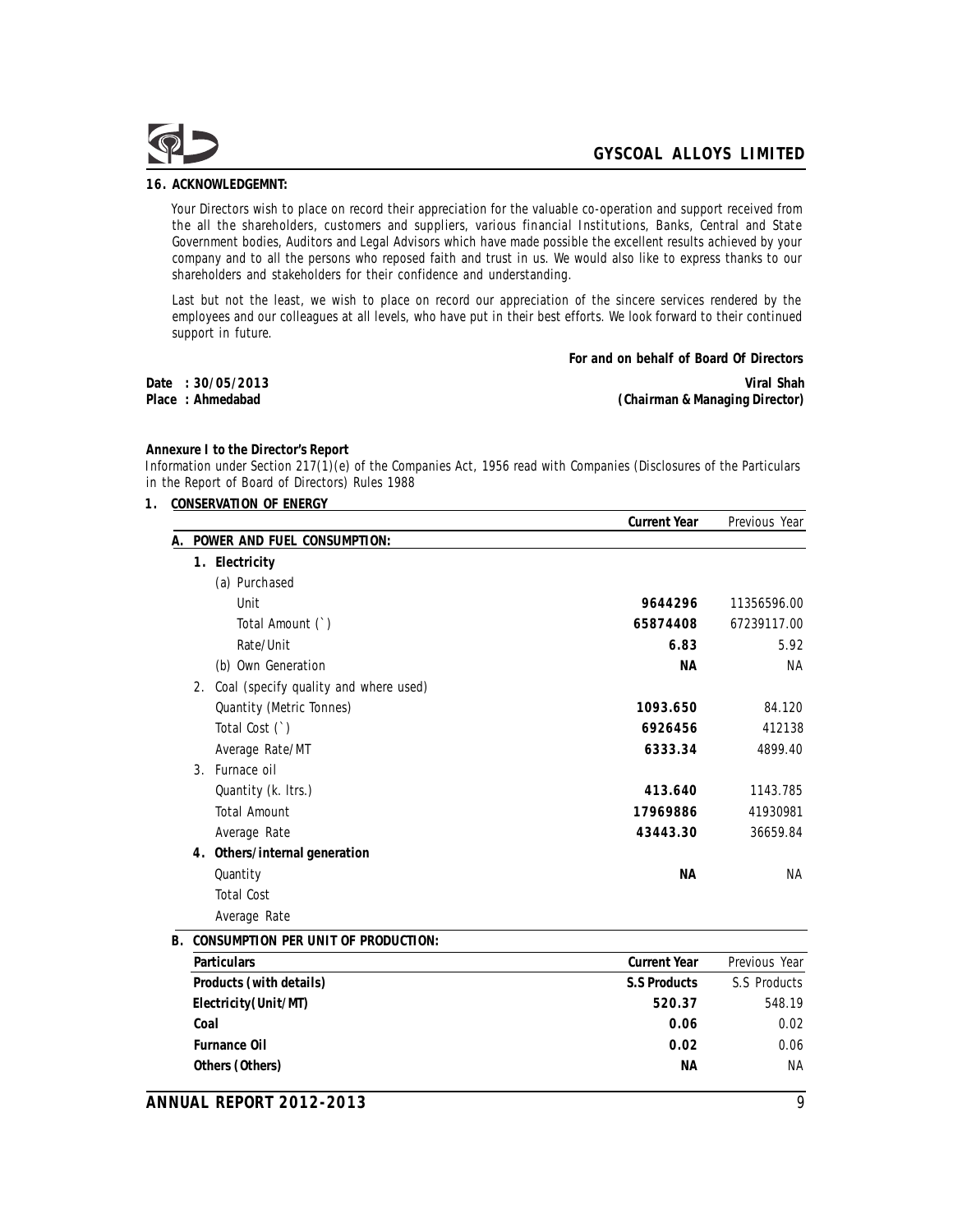| FORM FOR DISCLOSURE OF PARTICULARS WITH RESPECT TO ABSORPTION RESEARCH AND DEVELOPMENT (R&D) |      |
|----------------------------------------------------------------------------------------------|------|
| 1. Specify the area in which R&D is carried out by the Company                               | NIL  |
| 2. Benefits Derived as a result of above R&D                                                 | NIL  |
| 3. Future plan of action                                                                     | NIL  |
| Expenditure on R&D<br>4.                                                                     | NIL. |
|                                                                                              |      |

- A) Capital
- B) Recurring
- C) Total

D) Total R&D Expenditure as percentage on Total Turnover

**TECHNOLOGY ABSORBPTION, ADAPTATION AND INNOVATION**

- 1. Efforts made in brief towards Technology Absorption, Adaption and InnovationContinuous efforts
- 2. Benefits derived as result of above efforts. eg: product development etc.Quality Improvement
- 3. In case of imported technology (imported during last 5 years reckoned from the beginning of the financial year) Following information may be furnished:
	- a) Technology imported
	- b) Year of import
	- c) Technology has been fully absorbedand if not absorbed areas where this has not taken place reasons thereof and future. NIL
- **3. FOREIGN EXCHANGE EARNINGS AND OUT GO**

| Foreign Exchange Earnings | 3025.56 Lacs |
|---------------------------|--------------|
| Foreign Exchange Outgo    | 366.56 Lacs  |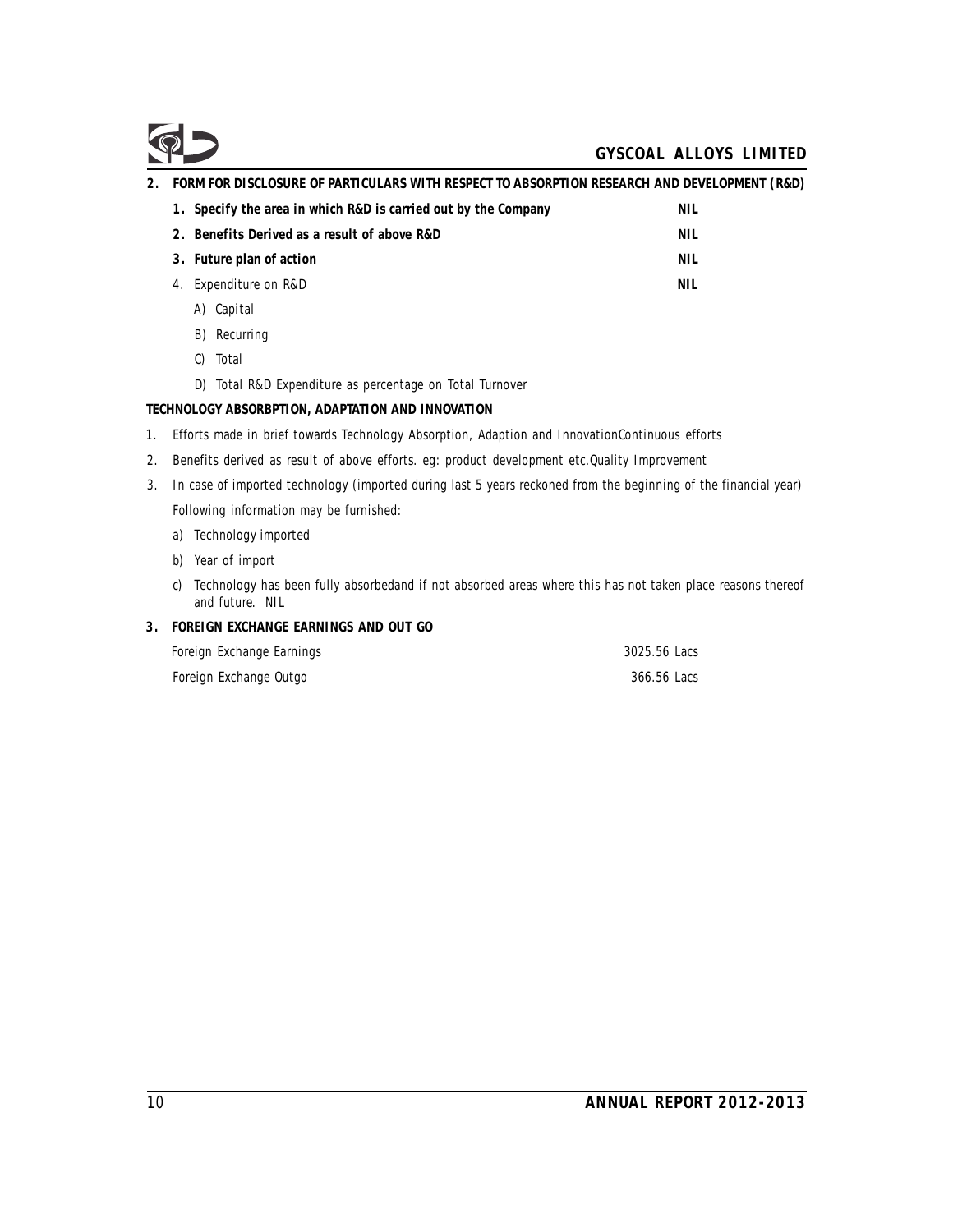### **MANAGEMENT'S DISCUSSION AND ANALYSIS OF FINANCIAL CONDITION AND RESULTS OF OPERATIONS**

#### **(A) CURRENT SCENARIO OF INDIAN STEEL INDUSTRY:**

- · **Demand, Production & Consumption**: India is currently the world's fourth largest producer of crude steel after China, Japan & US. In Fiscal year 2012-13, growth in domestic steel industry is expected to be around 5.5% and in 2013-14 it is expected to be higher at around 7%. The overall outlook of steel industry is positive with demand likely to increase in the next financial year owing to government measures on infrastructural rules and revival in economic growth. The production in steel is expected to reach at 200MT by 2020 as compared to 71MT in the last year. India is expected to give a tough competition to Japan & USA in couple of years. According to Ministry of Steel domestic real steel consumption grew to 6.8% year on year to 70.92 MT. The World Steel Association (WSA) has forecast steel consumption to grow at 5% in 2013
- · **Import Trends:** Deregulation and reduction in import duties on steel imports has favoured steel imports. India has been a net importer of steel, primarily of high grade steel and special steel products. Imports have increased during the past years due to increase in domestic demand and reduction in price differential between imported steel and domestic steel. As per working group estimates steel imports during 12th FYP is estimated to be in 5-6 MT range.
- Export Trends: Free trade policy & Liberalization has helped growth of steel exports from India. To maintain in global competition India needs to increase its share of value added and urban steel product in its export market. Steel exports from India declined during 2008-11 period due to subdued demand of steel globally. Steel export is expected to regain momentum as the global economy revives. Steel exports is estimated to grow gradually from about 4 MT during FY 13 to 7 MT by FY 17 (source: industry outlook reference report 2013)

#### **(B) CHALENGES & OPPORTUNITIES:**

- · **Challenges:** India's per capita consumption of steel is merely 39kgs per head as compared to global average per capita of 150 kgs. The main hurdles before the Indian Steel Industry are the cost of power, lack of availability of suitable raw materials, high cost of raw material, basic inputs and services, lack of research and development, infrastructural inadequacy, high cost of capital, other structural impediments like high dependence on low technology, low labour productivity, and high level of taxation are other systemic deficiency.
- · **Opportunities:** India has rich mineral resources; it has the fourth largest Iron Ore reserves after Russia, Brazil & Australia. The India Steel Sector has great scope of increase in demand of steel in almost all the sectors of the country. It is one of largest country in terms of man power and has a low unit labour cost commensurate with skills. Moreover it has the unexplored rural market and has excellent potential for increase in steel demand in various other sectors like irrigation, water supply, packaging, automobiles etc.(source: Iron & steel industry report 2013)
- **(C) OVERVIEW OF THE COMPANY AND ITS BUSINESS:**

Gyscoal Alloys Limited is engaged in the business of manufacturing of Stainless Steel and Mild Steel Long Products from scrap since 1999. The plant for the production activities & registered office of the Company is located at Ubkhal, Kukarwada, Vijapur – Taluka, Mehasana – District. The Corporate office of the company is situated at 2<sup>nd</sup> Floor, Mrudul Tower, Near Times of India, Ashram Road, Ahmedabad.

The Company has the capacity to manufacture all grades of Stainless Steel Products from 200 series to 400 series. The products are primarily used in the construction in chemical plants, Pharmaceutical plants, building construction, railways and other sectors for structural purpose. The Company's products adhere to high quality standards and it has got ISO 9001:2008 certification for "the manufacture and supply of stainless steel and mild steel based angles, channels, flats, round, square, bright, twisted bars, billets and ingots" adhering to IS 2062 & IS 1786" from BSI Management Systems. The Company has also been successful in producing goods according to needs and specifications of its domestic & foreign buyers.

During the financial year 2010-11, the Company entered the Capital Market with Initial Public Offer (IPO) aggregating to approximately ` 5467 lacs. with an object to finance the capital expenditure to enhance the production facilities of melting section of our Company to meet its increasing demands. The Company had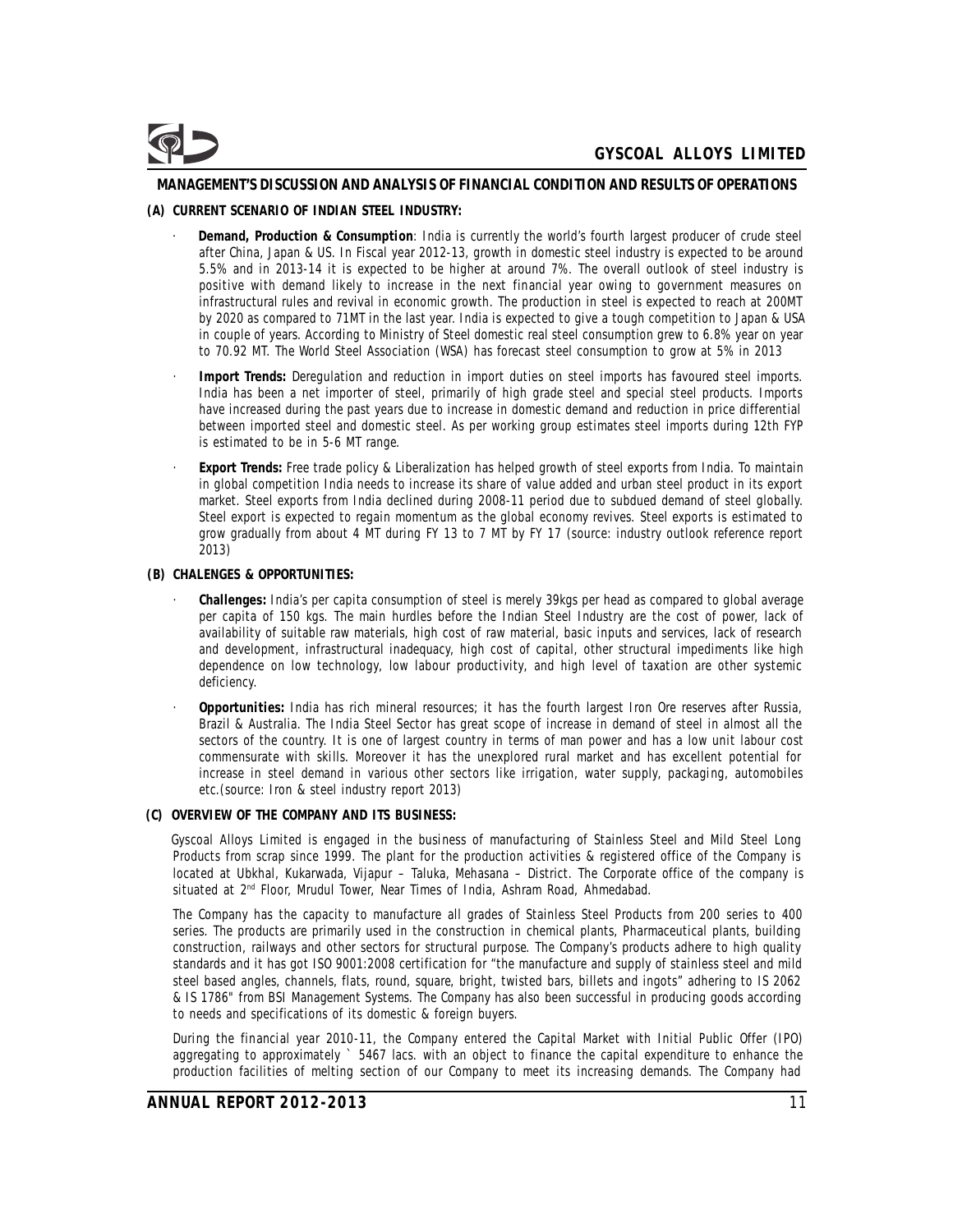proposes to set up the proposed expansion facilities at Village Magodi, Sub-district Gandhinagar, District-Gandhinagar, Gujarat State. However as the company has not yet received the permission to convert the Land Located at Village Magodi from "Agriculture Land" to "Non-agriculture land the Board of directors of the Company at their meeting held on 30<sup>th</sup> May, 2013 has decided to shift the Location and Land as described on page 27 & 28 of the Prospectus dated 18<sup>th</sup> October, 2010 from Village Magodi to the new land located at Village Kukarwada. The details are set out in the resolution attached with notice calling the Annual General Meeting & the details of Utilization of IPO proceeds forms part of Director's Report of the Company.

- **(D) FINANCIAL PERFORMANCE OF THE COMPANY**
	- During FY13, the company recorded a total income of ` 28893.68 lacs, of which income from the operations was ` 28729.96 lacs and other income was ` 163.72 lacs.
	- · For the year FY13, Earnings Before Interest, Depreciation, Tax and Amortization (EBIDTA) was ` 1662.83 lacs
	- For the year FY13, Depreciation was ` 367.68 lacs, Interest and Finance charges were ` 1039.60 lacs and Profit before Tax (PBT) was ` 255.55 lacs. And Profit After tax (PAT) was ` 157.69 lacs
	- Basic & diluted Earnings Per Share (EPS) was ` 1.00
	- As on 31 March, 2013 the Net worth of the company was ` 9210.71 lacs
- **(E) COMPETITION**

The Company faces stiff competition from medium and larger well-established players. The Company is smaller in size compared to the market leaders. However with capital expenditure in the project of the company it intends to make it good and face competition more confidently.

**(F) INTERNAL CONTROL SYSTEMS AND THEIR ADEQUACY**

Your Company has appropriate internal control system for business processes, with regards to efficiency of operations, financial reporting, compliance with applicable laws and regulations. The Company has also put in place a well - defined organization structure, clear authority levels and detailed internal guidelines for conducting business transactions. The Internal Audit Program is designed in consultation with the Statutory Auditors to ensure accuracy and reliability of accounting data and is monitored by the Audit Committee. Audit observations and recommendations are reported to the Audit Committee, which monitors the implementation of the said recommendations. The Company's internal audit team also carries out extensive audits throughout the year, across all functional areas.

**(G) CAUTIONARY STATEMENT**

Statements made in the report describing the company's plan, projections and expectations may constitute "forward looking statement" within the meaning of applicable laws and regulations. Actual results may differ materially from those expressed or implied.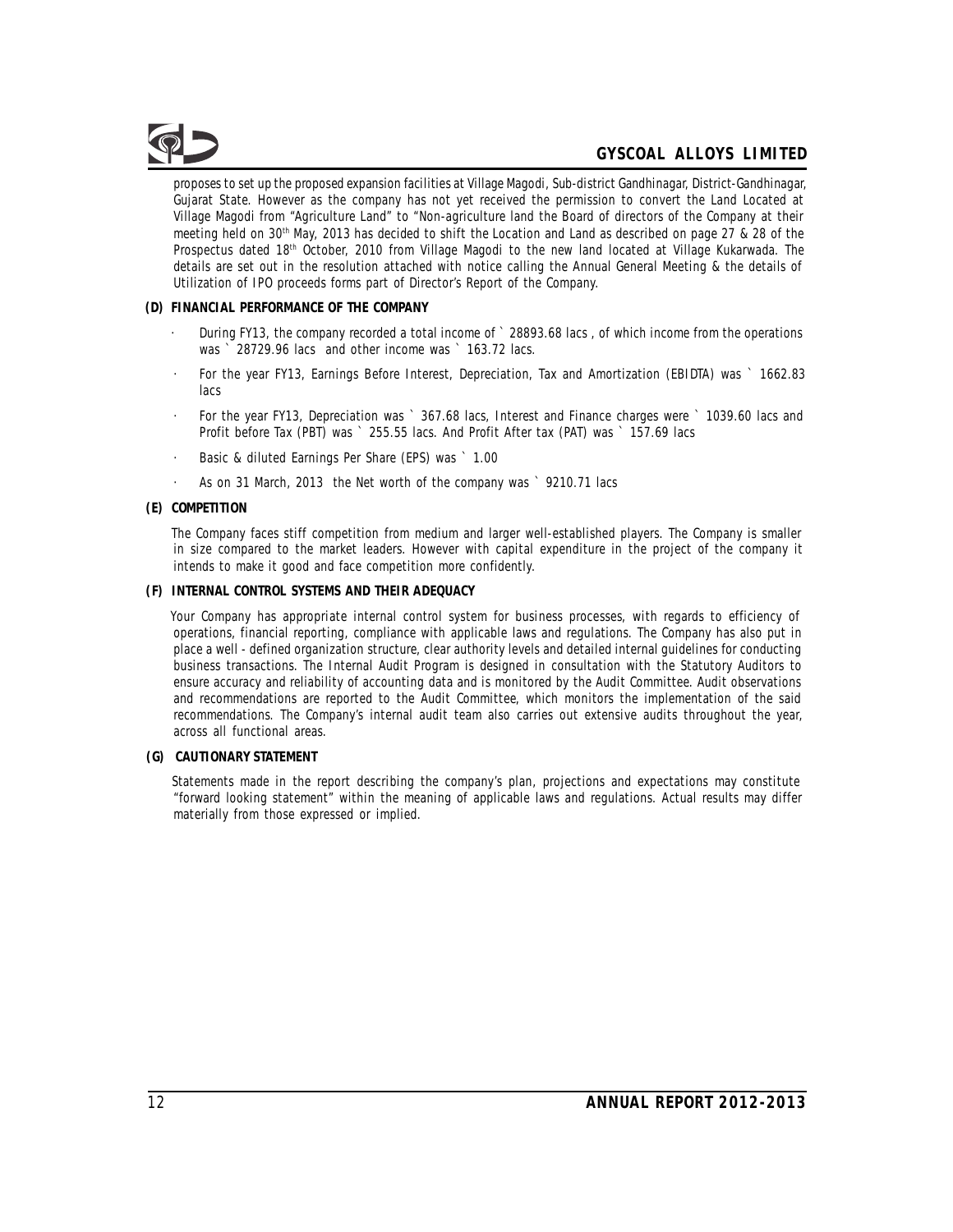## **REPORT ON CORPORATE GOVERNANCE**

### **(Annexure to and forming integral part of Director's Report of the Company)**

Your Company is always keen to provide maximum information to all its stakeholders and thereby becoming more and more transparent, objective and informative. As step in that direction, your Company is presenting this Corporate Governance Report. Your Company believes that principles of fairness, transparency and accountability are the cornerstones for good governance.

**1. COMPANY'S PHILOSOPHY ON CODE OF GOVERNANCE:**

Corporate Governance is based on the principal of truth, transparency, accountability, equity and responsibility in all our dealings with our employees, shareholders, customers, suppliers, government, lenders and community at large. The Company believes that better corporate governance can be achieved through increased transparency in its operations and has taken and will continue to take various measures towards achievement of good corporate governance. It is a tool to judge and evaluate the standards and ethics of Corporate Management.

#### **2. BOARD OF DIRECTORS**

- **2.1. Composition ofthe Board:**
	- · As on 31<sup>st</sup> March, 2013 Company's Board comprises of eight directors four of whom are executive directors (including Managing Director & Whole Time Directors) and remaining are non-executive directors who are also independent directors.
	- · None of the Directors on the Board is a Member of More than 10 Committee or Chairman of more than 5 committee across all the companies in which he is a Director. Necessary disclosure regarding their Directorship/Membership in other companies has been made by each and every Director.
	- · Chairmanship /Membership reflects only Audit and Shareholders & Investors Grievances' Committee of other Public companies.
	- The Names and categories of the Directors on the Board, their attendance in the Board Meeting and in last Annual General Meeting, Number of other Directorship & Chairmanship/ Membership held by them in other companies during the year 2012-13 is given below.

| Name of Directors            | Category of                    |      | Number of Board                                   | Attendance                                                        | No. of other        | No of other                                       |                |
|------------------------------|--------------------------------|------|---------------------------------------------------|-------------------------------------------------------------------|---------------------|---------------------------------------------------|----------------|
|                              | <b>Directors</b>               |      | Meetings held &<br>Attended during<br>2012 - 2013 | at the last<br>AGM Held on<br>29 <sup>th</sup> September,<br>2012 | Director-<br>ships  | Committee<br>Membership/<br>Chairmanship<br>held* |                |
|                              |                                | Held | Attended                                          |                                                                   | Public &<br>Private | Chairman- Member-<br>ships                        | ships          |
| Mr. Viral M. Shah            | Chairman &<br>Mg. Director     | 10   | 10                                                | YES                                                               | 5                   | NIL                                               | 2              |
| Mr. Manish M. Shah           | Whole-time<br><b>Director</b>  | 10   | 10                                                | <b>YES</b>                                                        | $\overline{2}$      | <b>NIL</b>                                        | <b>NIL</b>     |
| Mr. Zankarsinh K.<br>Solanki | Whole-time<br>Director         | 10   | 10                                                | N <sub>O</sub>                                                    | 7                   | 1                                                 | 1              |
| Mrs. Giraben K.<br>Solanki   | Executive<br>Director          | 10   | 7                                                 | N <sub>O</sub>                                                    | $\overline{2}$      | <b>NIL</b>                                        | <b>NIL</b>     |
| Mr. Prem Malik               | Independent<br><b>Director</b> | 10   | $\mathbf 0$                                       | N <sub>O</sub>                                                    | 10                  | 1                                                 | 4              |
| Mr. Kuren Amin               | Independent<br>Director        | 10   | 6                                                 | N <sub>O</sub>                                                    | 7                   | <b>NIL</b>                                        | <b>NIL</b>     |
| Mr. Sunil Talati             | Independent<br>Director        | 10   | 5                                                 | <b>YES</b>                                                        | 6                   | $\overline{2}$                                    | 1              |
| Mr. Surendra Patel#          | Independent<br>Director        | 10   | 0                                                 | NO                                                                | 6                   | 1                                                 | $\overline{2}$ |

#Mr. Vijay Ranchan has resigned from the directorship of the company on 25<sup>th</sup> August, 2012 & he has not attended any Board Meeting or Annual General Meeting of the Company. # Mr. Surendra Patel was appointed as director on 29<sup>th</sup> September, 2012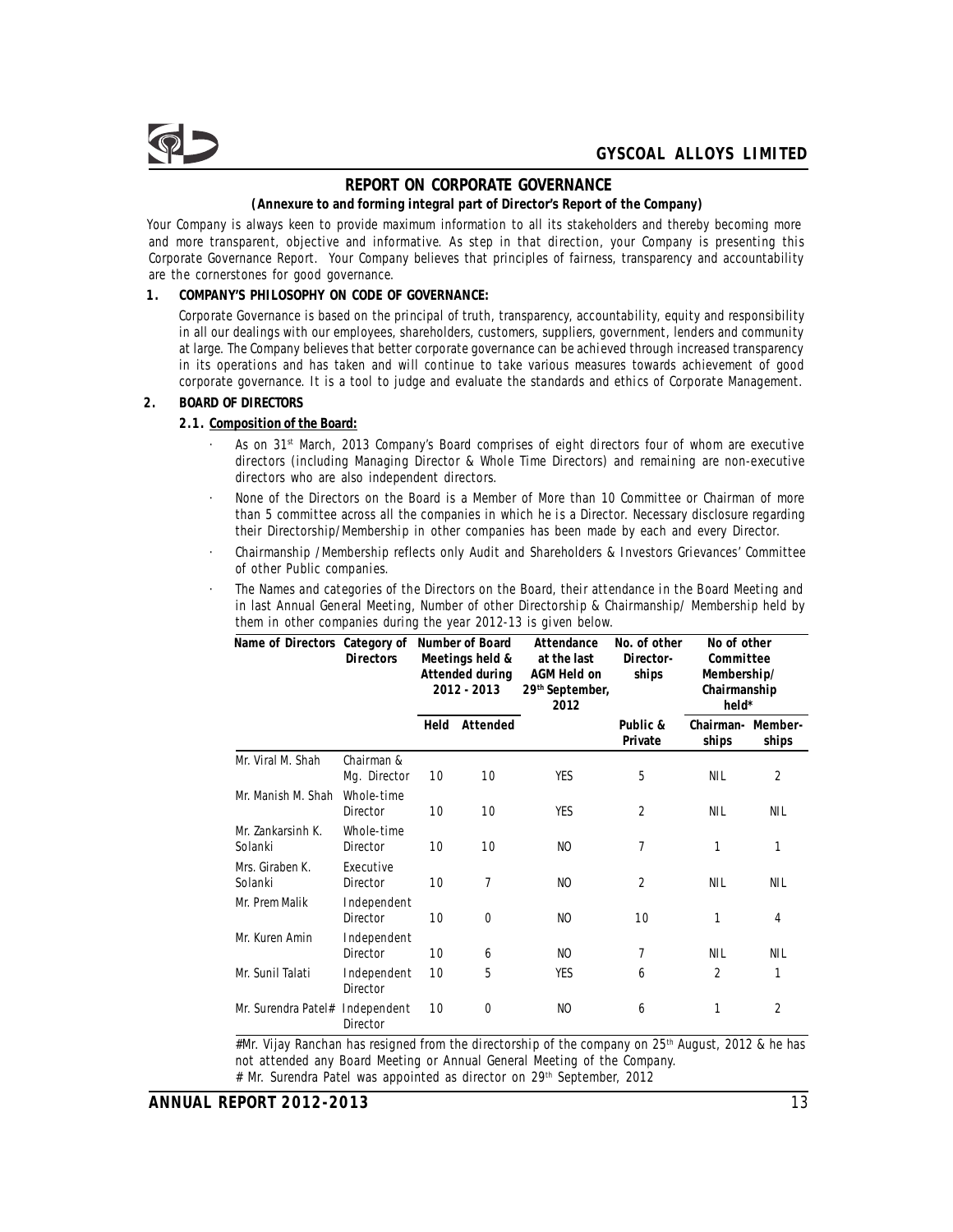#### **2.2 Relationships between the directors interse**

Mr. Viral Shah and Mr. Manish Shah are related to each other as brothers. Mr. Zankarsinh Solanki is Son of Mrs. Giraben Solanki, except this no other directors are related to each other.

#### **2.3 Board meetings :**

- · During the year 2012-13 the Board meet 10 times on 04/04/2012, 07/05/2012, 11/06/2012, 14/ 08/2012, 27/08/2012, 07/09/2012, 29/09/2012, 12/11/2012, 31/12/2012 and 12/02/2013
- As per the requirement of Clause 49 of the Listing Agreement the Company has held one Board meeting in every quarter and the maximum time gap between any two meetings was not more than four months.

#### **2.4 Disclosures regarding appointment/re-appointment of Directors:**

Mr. Sunil Talati & Mrs. Giraben Solanki are Directors retiring at the ensuing Annual General Meeting and being eligible, have offered themselves for re-appointment.

Mr. Surendra Patel was appointed as additional director on the Board of the Company w.e.f 29th September, 2012. He shall hold office upto the date of ensuing Annual General Meeting and being eligible offer himself for re-appointment as Director.

The Board has recommends the above appointments/re-appointments.

The brief resume and other information required to be disclosed under this section is provided in the Notice of Annual General Meeting.

#### **3. DIRECTORS' SHAREHOLDING**

Shareholding of the Directors in the company as on 31<sup>st</sup> March, 2013

| Names of Directors        | No. of shares held | Percentage of share-holding |
|---------------------------|--------------------|-----------------------------|
| Mr. Viral M. Shah         | 4896502            | 30.94                       |
| Mr. Manish M. Shah        | 240471             | 1.52                        |
| Mr. Zankarsinh K. Solanki | 154857             | 0.98                        |
| Mrs. Giraben K. Solanki   | 1224153            | 7.73                        |

The remaining directors namely Mr.Kuren Amin, Mr. Surendra Patel, Mr. Sunil Talati and Mr. Prem Malik do not hold any shares in the Company.

**4. CODE OF CONDUCT**

Company's Board has laid down a Code of Business Conduct and Ethics (the "Code") for all the Board Members and Senior Management of the Company. The Code is available on the website of the company www.gyscoal.com. All the Board Members and Senior Management personnel have affirmed compliance of the Code.

The Managing Director has confirmed the compliance of the Code. A declaration as required under sub-clause I (D) of clause 49 of the listing agreement is as under:

"In accordance with sub-clause I (D) of Clause 49 of the Listing Agreement with the Stock Exchanges. I hereby confirm that, all the Directors and Senior Management Personnel of the Company have affirmed compliance with Code of Business Conduct and Ethics applicable to them for the year 2012-2013.

Date : 30/05/2013 **Viral M. Shah**

Managing Director

#### **5. AUDIT COMMITTEE:**

**5.1 Composition**

The Board of Directors of the Company has constituted an Audit Committee and has been reconstituted from time to time. Presently, the Audit Committee comprises qualified and independent members of the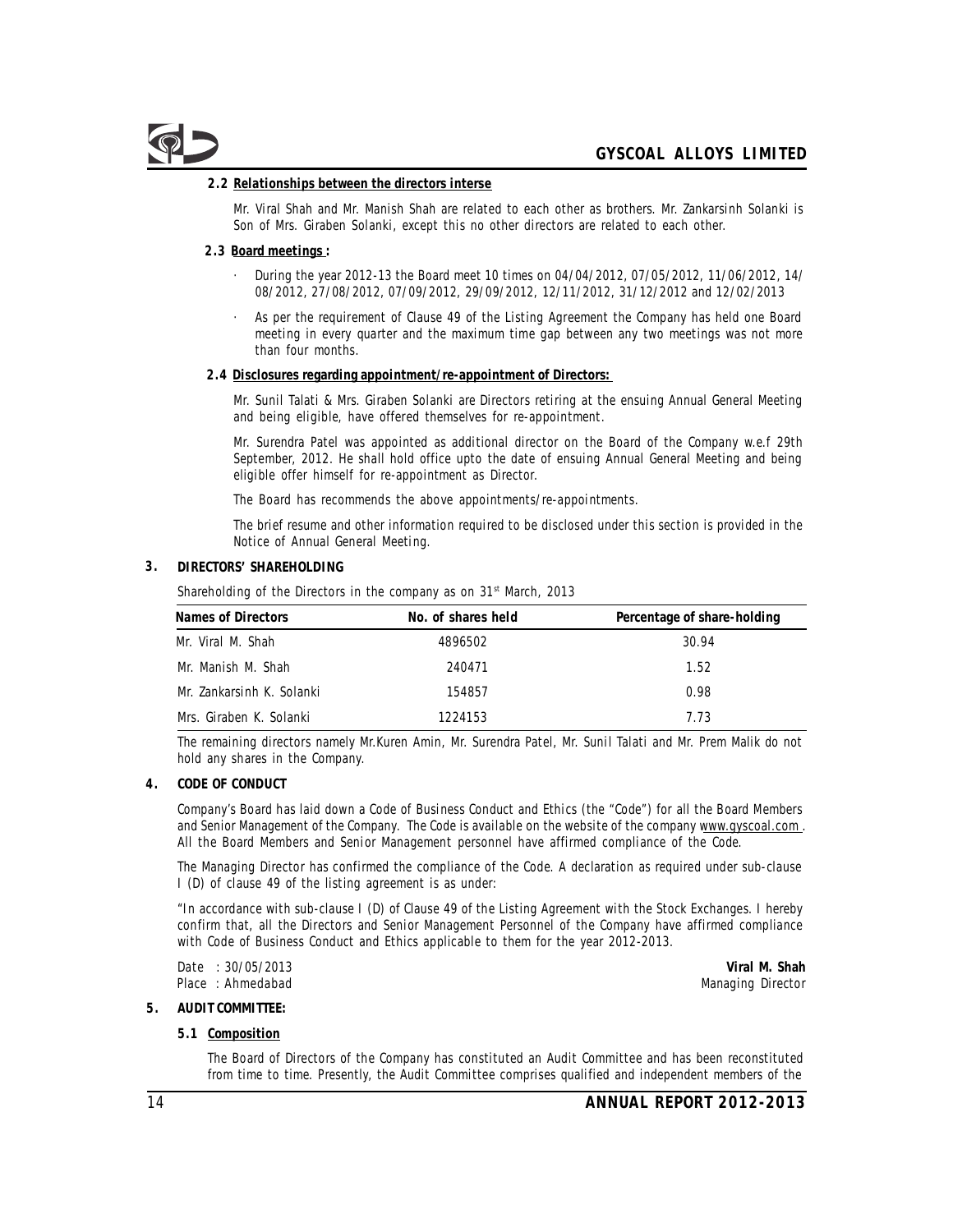Board, who have expertise knowledge and experience in the field of accounting and financial management and have held or hold senior positions in other reputed organizations. The constitution, composition and functioning of the Audit Committee also meets the requirements of Section 292A of the Companies Act, 1956 and Clause 49 of the Listing Agreement entered into with the Stock Exchanges. The present composition of the Audit committee and Meetings attended by them during the financial year 2012-13 ended on 31st March, 2013, is as follow:

| Name of the Members | Designation | Nature of Directorship                  | Number of Meetings<br>during F.Y 2012-13 |          |
|---------------------|-------------|-----------------------------------------|------------------------------------------|----------|
|                     |             |                                         | Held                                     | Attended |
| Mr. Sunil H. Talati | Chairman    | Independent &<br>Non Executive Director | 6                                        | 6        |
| Mr. Kuren Amin      | Member      | Independent &<br>Non Executive Director | 6                                        | 6        |
| Mr. Manish M. Shah  | Member      | Executive Director                      | 6                                        | 6        |

**5.2 Meetings of Audit Committee**

Six[6] Audit Committee Meetings were held during the year 2012-13. The dates on which the Audit Committee Meetings were held is 07/05/2012, 11/06/2012, 14/08/2012, 27/08/2013, 12/11/2012, 12/ 02/2013.The maximum time gap between two meetings was not more than 4 months.

The Statutory Auditors, Internal Auditors of the Company and Finance personnel are invited to attend and participate in the meetings of the Audit Committee. The Committee holds discussions with them on various matters including limited review of results, audit plan for the year, matters relating to compliance with accounting standards, auditors' observations and other related matters.

Mr. Sunil Talati as, being a Chairman of the Audit Committee, attended the last Annual General Meeting held on 29<sup>th</sup> September, 2012

**5.3 Terms of reference and Powers of the Audit Committee**

The scope of Audit Committee shall include, but shall not be restricted, to the following:

- 1. To investigate any activity within its terms of reference.
- 2. To seek information from any employee.
- 3. To obtain outside legal or other professional advice.
- 4. To secure attendance of outsiders with relevant expertise, if it considers necessary.
- 5. Oversight of the Company's reporting process and the disclosure of its financial information to ensure that the financial statement is correct, sufficient and credible.
- 6. Recommending the appointment and removal of external auditor, fixation of audit fee and also approval for payment for any other services.
- 7. Reviewing with management the annual financial statements before submissions to the board, focusing primarily on:
	- Any changes in accounting policies and practices.
	- Major accountings entries based on exercise based on judgment by management.
	- Qualification in draft audit report.
	- Significant adjustments arising out of audit.
	- The going concern assumption.
	- Compliance with accounting standards.
	- Compliance with stock exchanges and legal requirements concerning financial statements.
	- Any related party transaction i.e transactions of the company of material nature, with promoters or the management, their subsidiaries or relatives, etc, that may have potential conflict with the interest of the Company at large.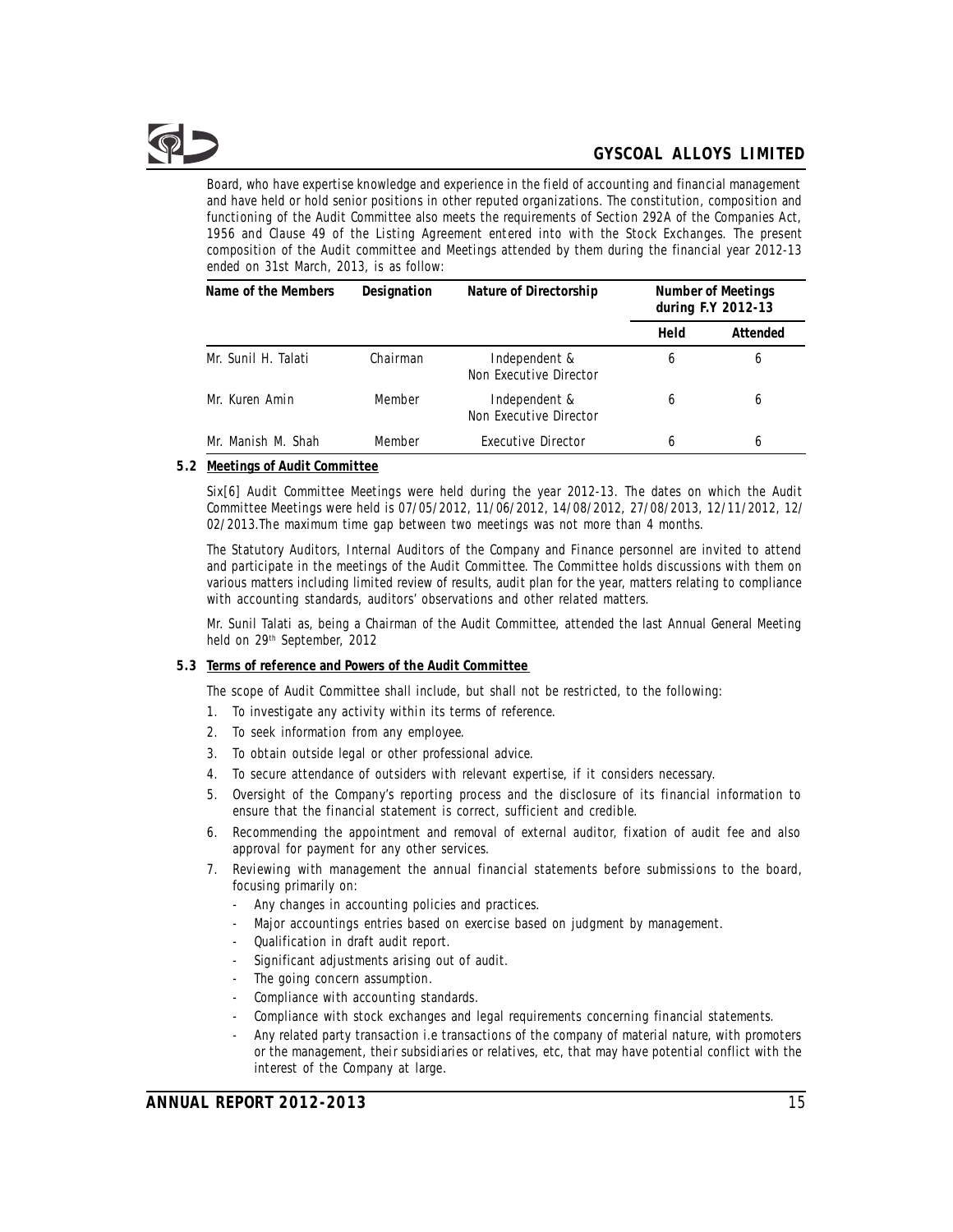

- Reviewing with the management, external and internal auditors, the adequacy of internal control systems.
- Reviewing with the management, the statement of uses/application of funds raised through an issue (public issue, right issue, preferential issue etc.), the statement of funds utilized for the purposes other than those stated in the offer document/prospectus/notice and making appropriate recommendation to the Board to take up steps in the matter.
- 10. Reviewing the adequacy of internal audit function, including the structure of the internal audit department, staffing and seniority of the official heading the department, reporting structure coverage and frequency of internal audit.
- 11. Reviewing the findings of any internal investigations by the internal auditors into matters where there is suspected fraud or irregularity or a failure of internal control systems of a material nature and reporting the matter to the Board.
- 12. Discussion with external auditors before the audit commences nature and scope of audit as well as to have post- audit discussion to ascertain any area of concern.
- 13. Reviewing the Company's financial and risk management policies.

#### **6. REMUNERATION COMMITTEE**

The remuneration policy of the Company is based on several criterions which include responsibility, performance, potentials of the director and growth of the Company. The remuneration committee is vested with all the necessary powers and authorities to recommend and ensure appropriate disclosure on the remuneration of Managing Director, Wholetime Director and other Directors.

**6.1 Composition:**

The present composition of the Remuneration committee and Meetings attended by them during the financial year 2012-13 ended on 31st March, 2013, is as follow:

| Name of the Directors | Designation<br>Nature of Directorship |                                         | Number of Meetings<br>during F.Y 2012-13 |          |
|-----------------------|---------------------------------------|-----------------------------------------|------------------------------------------|----------|
|                       |                                       |                                         | Held                                     | Attended |
| Mr. Sunil Talati      | Chairman                              | Independent &<br>Non Executive Director |                                          |          |
| Mr. Kuren Amin        | Member                                | Independent &<br>Non Executive Director |                                          |          |
| Mr. Prem Malik        | Member                                | Independent &<br>Non-Executive Director |                                          |          |

#### **6.2 Meetings of Remuneration Committee**

One Remuneration Committee Meeting was held during the year 2012-13 on 14<sup>th</sup> August, 2012

- **6.3 Details of remuneration to Managing Director / Whole Time Directors:**
	- **i) Remuneration Policy**: Managing Director / Whole Time Directors are being paid remuneration as approved by the shareholders and other appropriate authorities from time to time. The details remuneration policy paid to the Managing Director/Whole time Directors during the year are given below:-
		- · Mr. Viral M. Shah is appointed as Managing Director for period of 5 years w.e.f with effect from 3rd December, 2012 He draws remuneration in the scale of 45,000-80,000 p.m. in addition to the perquisites & allowances as per agreement and he will be entitled to the PF, ESI and Gratuity as per the rules of the company. The above remuneration falls within the limits prescribed in schedule XIII of the Companies Act, 1956.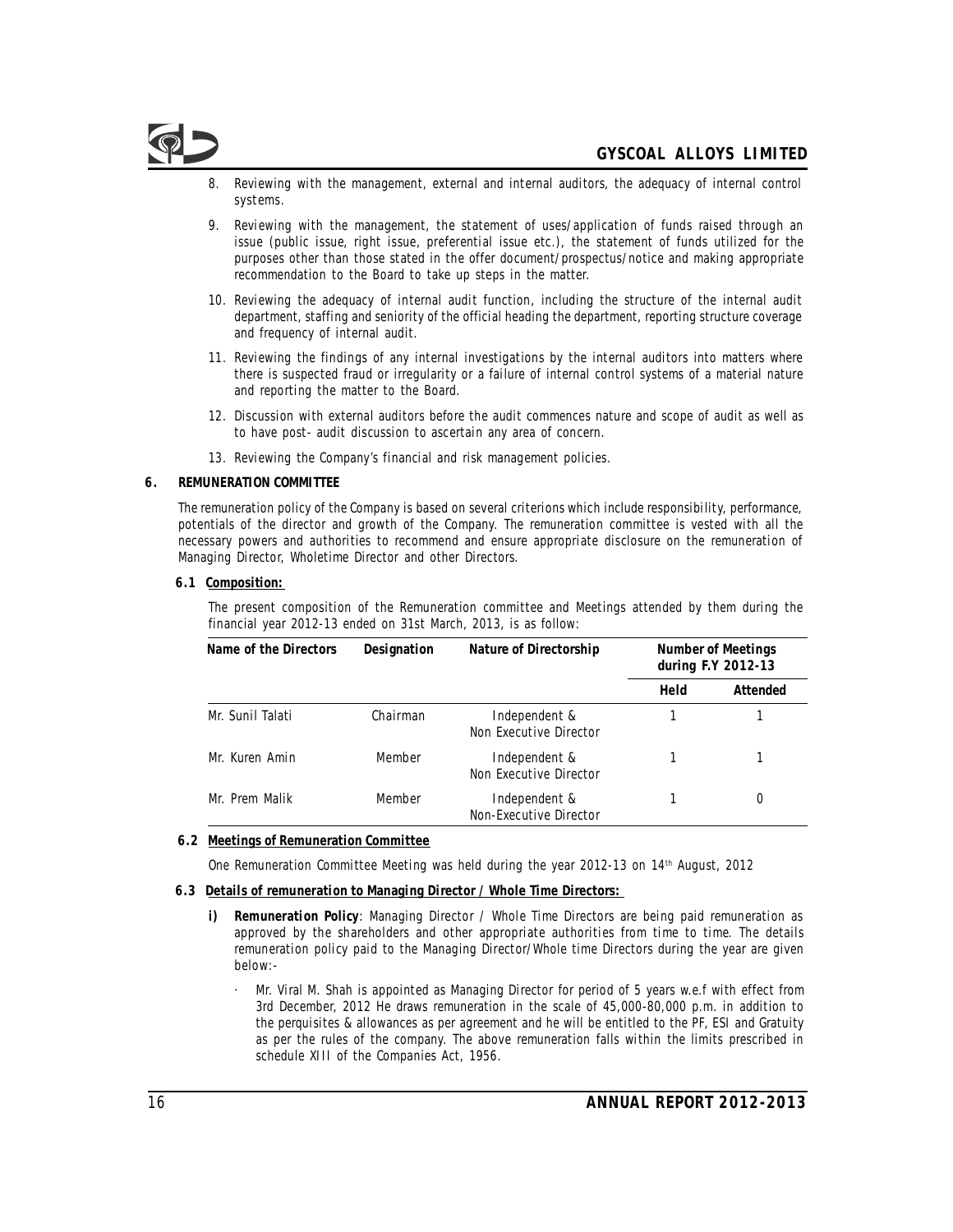- · Mr. Manish M. Shah is appointed as Whole Time Director for period of 5 years w.e.f  $30<sup>th</sup>$  November 2012. He draws remuneration in the scale of 25,000-40,000 p.m. in addition to the perquisites & allowances as per agreement and he will be entitled to the PF, ESI and Gratuity as per the rules of the company. The above remuneration falls within the limits prescribed in schedule XIII of the Companies Act, 1956.
- · Mrs. Giraben Solanki is appointed as Executive Director for the period of 5 years w.e.f.  $2<sup>nd</sup>$ January, 2013. She draws remuneration in the scale of minimum remuneration of ` 15000 p.m. and maximum remuneration of ` 30000 p.m. during the course of her tenure in addition to the perquisites & allowances as per resolution and she will be entitled to the PF, ESI and Gratuity as per the rules of the company. The above remuneration falls within the limits prescribed in schedule XIII of the Companies Act, 1956
- · Mr. Zankarsinh Solanki is appointed as a Whole Time Director of GYSCOAL ALLOYS LIMITED, for a period of five years commencing from 1st April, 2011 and ending on 31st March, 2016, with payment of remuneration maximum up to ` 60,000 (Sixty thousand) per month during the course of his tenure inclusive of all perks but he will be entitled to the PF, ESI and Gratuity as per the rules of the company. The above remuneration falls within the limits prescribed in schedule XIII of the Companies Act, 1956
- **ii) Remuneration Paid during the year 2012-13:**

| Name                   | Designation         | Aggregate Vale of Salary & Perquisites (`) |
|------------------------|---------------------|--------------------------------------------|
| Mr. Viral M. Shah      | Managing Director   | $6,86,880/-$                               |
| Mr. Manish M. Shah     | Whole Time Director | $4,10,880/-$                               |
| Mrs. Giraben Solanki   | Executive Director  | $3.09.840/-$                               |
| Mr. Zankarsinh Solanki | Whole Time Director | $4,10,880/-$                               |

**7. SHAREHOLDERS AND INVESTORS GRIEVANCE COMMITTEE**

As part of its Corporate Governance initiative, the Company constituted the Shareholders/Investors Grievance Committee to specifically look into matters relating to shareholders grievance such as approval of transfer / transmission / demat / remat of shares, issue of duplicate, split–up, consolidation, renewal of share certificate, non-receipt of Annual Report, non- receipt of declared dividends and such other issues.

**7.1 Composition:**

The present composition of the Shareholder Investor & Grievance committee and Meetings attended by them during the financial year 2012-13 ended on 31st March, 2013, is as follow:

| Name of the Members | Designation<br>Nature of Directorship |                                         | Number of Meetings<br>during F.Y 2012-13 |          |
|---------------------|---------------------------------------|-----------------------------------------|------------------------------------------|----------|
|                     |                                       |                                         | Held                                     | Attended |
| Mr. Sunil H. Talati | Chairman                              | Independent &<br>Non Executive Director | NIL                                      | NIL      |
| Mr. Kuren Amin      | Member                                | Independent &<br>Non Executive Director | Nil                                      | NIL      |
| Mr. Manish Shah     | Member                                | Whole Time Director                     | Nil                                      | NIL      |

**7.2 Meetings of Shareholder Investor & Grievance committee**

No Shareholder Investor & Grievance committee Meeting was held during the year 2012-13.

**7.3 Investor Grievance Redressal:**

**Details of complaints received and redressed during the year:**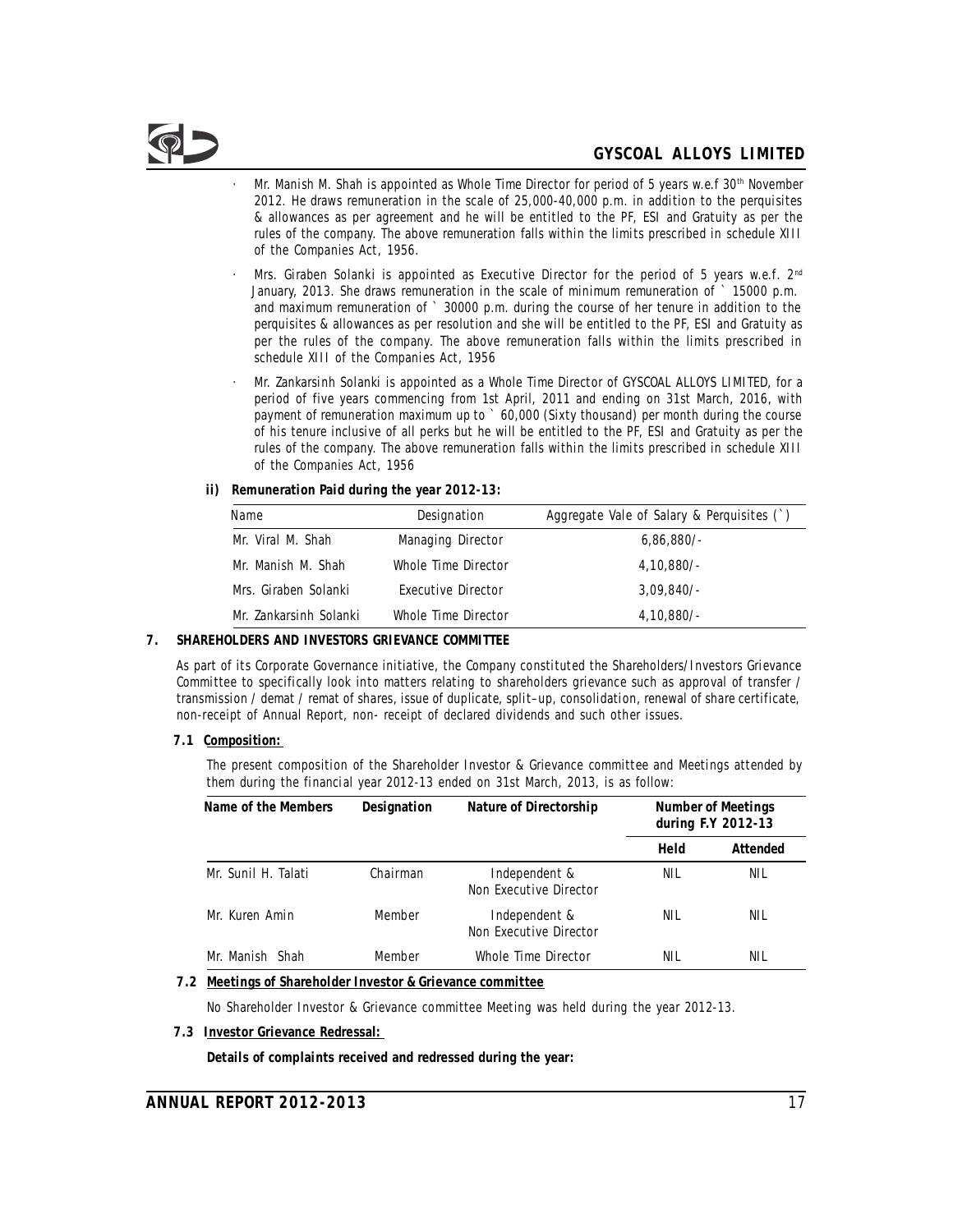Number of complaints received and resolved during the year under review of the Company and its breakup for the year 2012-13 is as under**:**

| Received From          | Complaint Received | Complaint Resolved | Pending Complaints |
|------------------------|--------------------|--------------------|--------------------|
| Letters from Investors | NIL                | NIL                | NIL                |
| N.S.E                  | NIL                | NIL                | NIL                |
| B.S.E                  | NIL                | NIL                | NIL                |
| <b>SEBI Scores</b>     | 01                 | 01                 | NIL                |
| Total                  | 01                 | 01                 | NIL                |

## **8. GENERALBODY MEETINGS**

**a) The last three Annual General Meetings were held as under:**

| For the year<br>ended | Location                                                                                                        | Date       | Time       | No. of Special<br>Resolutions passed |
|-----------------------|-----------------------------------------------------------------------------------------------------------------|------------|------------|--------------------------------------|
| 31/03/2012            | Hotel Park Plaza,<br>Opposite Gujarat College,<br>Ellisbridge Ahmedabad 380006                                  | 29/09/2012 | 11.30 a.m. | 3                                    |
| 31/03/2011            | Hotel Park Plaza,<br>Opposite Gujarat College,<br>Ellisbridge Ahmedabad 380006                                  | 30/09/2011 | 11.30 a.m. |                                      |
| 31/03/2010            | Registered Office: 2 <sup>nd</sup> Floor,<br>Mrudul Tower, B/h Times of India,<br>Ashram Road, Ahmedabad 380009 | 18/09/2010 | 11.30 a.m. | 2                                    |

**b) Resolution passed through postal ballot**

During the year ended 31<sup>st</sup> March, 2013 the Company sought the approval of members through postal ballot to Change the Registered office of the Company as per the notice dated 12<sup>th</sup> February, 2013, Mr. Chirag Shah, Practicing Company Secretary was appointed as the Scrutinizer of the voting process. The Company announced the Results of the Postal Ballot on 29<sup>th</sup> March, 2013

| Brief description of the matter put to vote                            | For    | Against  |
|------------------------------------------------------------------------|--------|----------|
| Special Resolution to change the Registered Office of the Company from | 99.98% | $0.02\%$ |
| Ahmedabad to Kukarwada                                                 |        |          |

At the ensuing Annual General Meeting, there is no resolution proposed to be passed by postal ballot.

## **9. DISCLOSURES**

- a) There were no materially significant related party transactions that may have potential conflict with the interest of the Company at large in F.Y 2012-13. The details of related party transactions are disclosed in financial section of this Annual Report. The Company's major related party transactions are generally with its Associates. All related party transactions are negotiated on arms length basis and are intended to further the interests of the Company.
- b) In the preparation of the financial statements, the Company has followed the Accounting Policies and Practices as prescribed in the Accounting Standards and has been consistently applied except for the changes mentioned in Notes forming part of Account.
- c) The details of utilization of the proceeds of Initial Public Offer (IPO) are disclosed to the Audit Committee and the Board. The details of the utilization of Proceeds of IPO are mentioned in the Directors' Report.
- d) The Company has complied with all the mandatory requirements of the Clause 49 of the Listing Agreement. So, far as non-mandatory requirements are concerned, at present Company has not adopted the same,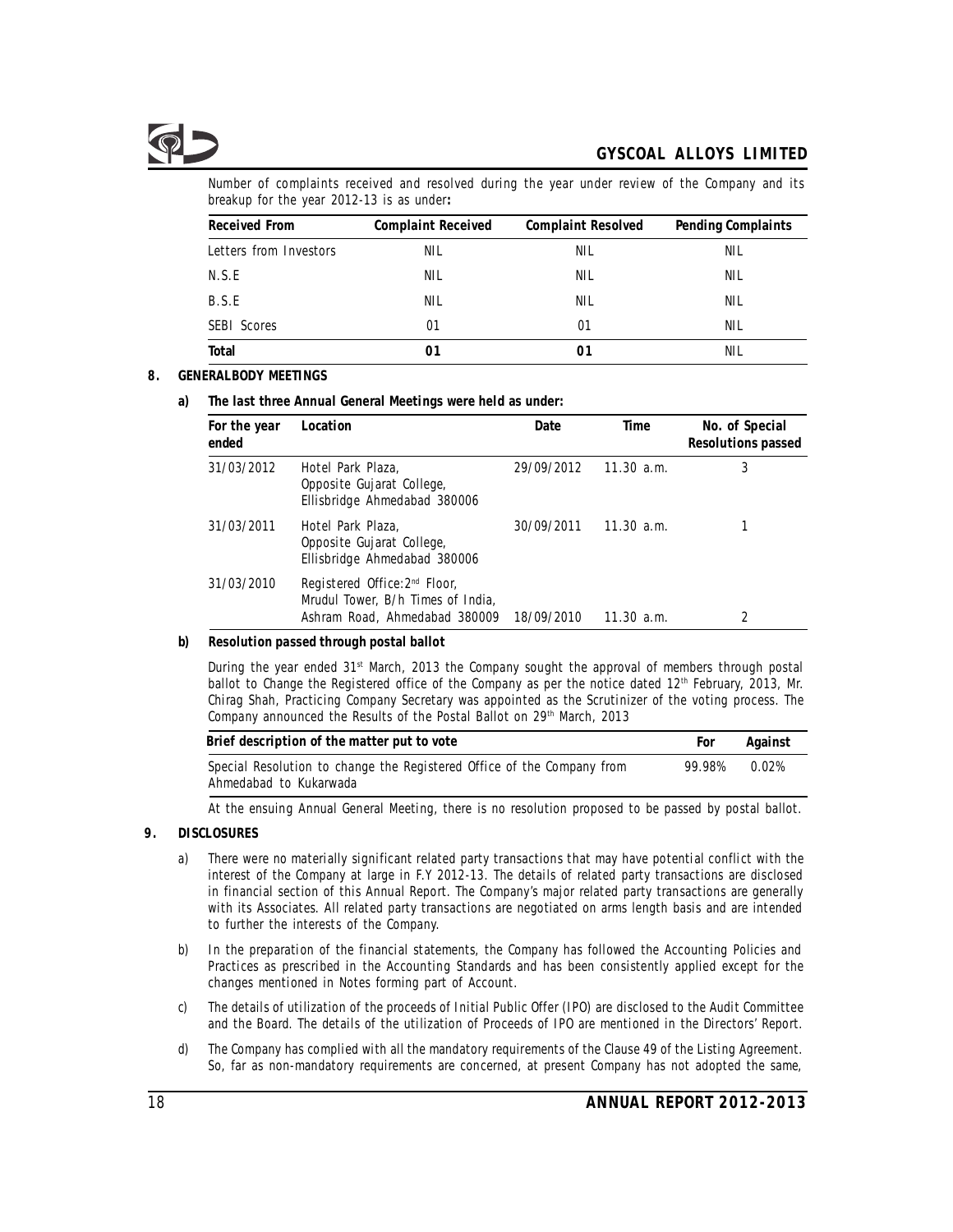however, the Company has constituted a Remuneration Committee, details of which are described at herein above.

- e) There has been no instance of non-compliance by the Company on any matter related to capital markets since listing (i.e. 27th October, 2010) and hence no penalties or strictures have been imposed on the Company by the Stock Exchanges or SEBI or any other statutory authority.
- f) The Chief Executive Officer and the Chief Financial Officer have furnished a Certificate to the Board for the year ended on 31st March, 2013 in compliance with Clause 49 of Listing Agreement.
- g) A Practicing Company Secretary carried out a secretarial audit to reconcile the total admitted capital with National Securities Depository Limited (NSDL) and Central Depository Services (India) Limited (CDSL) and the total issued and listed capital. The Secretarial audit report confirms that the total issued/paidup capital of the Company is in agreement with the total number of shares in physical form and the total number of dematerialized shares held with NSDL and CDSL.

#### **10. MEANS OF COMMUNICATIONS**

- **a) Financial Results:** The quarterly, half-yearly and annual results are published in widely circulating national and local dailies such as 'Financial Express' in English & Gujarati and are displayed on the website of the Company www. gyscoal.com.
- **b) News Releases, Presentation etc.:** There were no News releases, press releases etc. made to the Institutional Investors or to analyst. The same are not displayed on the Company's website.
- **c) Website:** The Company's website www.gyscoal.com contains a separate dedicated section "Investor Relations" where shareholders information is available. The Annual Report of the Company is also available on the website in a downloadable form
- **11. GENERAL SHAREHOLDERS' INFORMATION**
	- a) Date, Day, Time and Venue for holding 14th Annual General Meeting :

30<sup>th</sup> September, 2013, 9.00 a.m. at Plot No. 2/3, GIDC, Ubkhal, Kukarwada, Ta Vijapur, Dist: Mehsana, Gujarat, 382830

- **b) Registered Office of the Company**: Plot No. 2/3, GIDC, Ubkhal, Kukarwada, Ta Vijapur, Dist: Mehsana, Gujarat, 382830
- **c)** Corporate Office: 2<sup>nd</sup> Floor, Mrudul Tower, B/h Times of India, Ashram Road, Ahmedabad 380009
- **d)** Listing Date: 27<sup>th</sup> October, 2010
- **e) Financial Year**:

Financial Year is  $1<sup>st</sup>$  April to  $31<sup>st</sup>$  March and Financial Results shall be declared

As per the following tentative schedule:

| Quarter Ending                                                          | Release of Results            |
|-------------------------------------------------------------------------|-------------------------------|
| June 2013                                                               | Second Week of August, 2013   |
| September, 2013                                                         | Second Week of November, 2013 |
| December, 2013                                                          | Second Week of February, 2014 |
| March, 2014                                                             | End of May, 2014              |
| Annual General Meeting for the year ending 31 <sup>st</sup> March, 2014 | End of September, 2014        |

**f) Book closure date**:

The Register of Members and Share Transfer Books of the Company will be closed from Monday, 23<sup>rd</sup> September, 2013 to Monday, 30<sup>th</sup> September, 2013 (both days inclusive) for the purpose of 14th Annual General Meeting.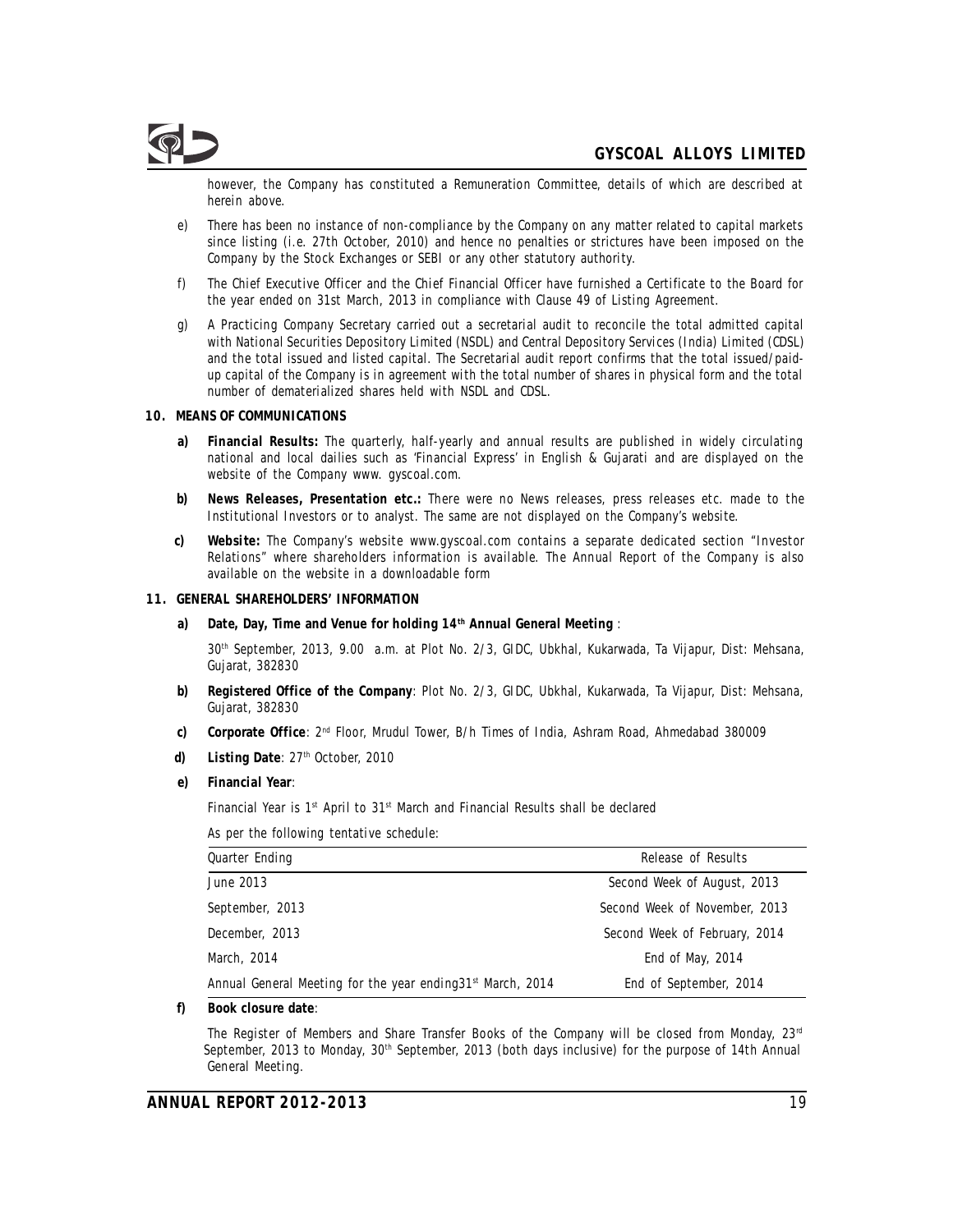**g) Listing on Stock Exchanges**:

The Company's shares are listed on the following Stock Exchanges:

| Name of Stock Exchange                   | Address                                                               | Code   |
|------------------------------------------|-----------------------------------------------------------------------|--------|
| Bombay Stock Exchange Limited            | Floor 25, P. J Towers,<br>Dalal Street, Mumbai - 400 001              | 533275 |
| National Stock Exchange of India Limited | Exchange Plaza, Bandra Kurla Complex,<br>Bandra (E), Mumbai - 400 051 | GAL    |

· Annual Listing Fees for the year 2013-14 has been paid by the Company to BSE and NSE

· The Company has also paid Annual Custodial Fees for financial year 2013-2014 to National Securities Depositories Limited (NSDL) and Central Depository Services (India) Limited (CDSL)

· ISIN of Equity Shares NSDL/CDSL is INE482J01013

**h) Market Price Data and Performance of the share price of the Company in comparison to BSE Sensex and NSE Nifty:**

| Month            |                      |                    | <b>BSE</b>    |                     |                    |
|------------------|----------------------|--------------------|---------------|---------------------|--------------------|
|                  |                      | Company            |               |                     | Sensex             |
|                  | High $(in^{\prime})$ | Low $(in^{\cdot})$ | Volume (Nos.) | High $(in^{\cdot})$ | Low $(in^{\cdot})$ |
| April 2012       | 13.90                | 12.00              | 91745         | 17664.10            | 17010.16           |
| May 2012         | 14.00                | 11.05              | 91641         | 17432.33            | 15809.71           |
| June 2012        | 12.45                | 9.56               | 77417         | 17448.48            | 15748.98           |
| <b>July 2012</b> | 13.70                | 9.55               | 156464        | 17631.19            | 16598.48           |
| August 2012      | 12.30                | 8.30               | 134174        | 17972.54            | 17026.97           |
| September, 2012  | 15.90                | 10.85              | 244506        | 18869.94            | 17250.80           |
| October, 2012    | 15.81                | 11.85              | 205548        | 19137.29            | 18393.42           |
| November, 2012   | 18.70                | 13.91              | 310872        | 19372.70            | 18255.69           |
| December, 2012   | 16.65                | 12.75              | 110803        | 19612.18            | 19149.03           |
| January, 2013    | 22.60                | 12.59              | 649388        | 20203.66            | 19508.93           |
| February, 2013   | 31.95                | 20.60              | 900433        | 19966.69            | 18793.97           |
| March 2013       | 36.45                | 20.10              | 257119        | 19754.66            | 18568.43           |
| Month            |                      |                    | NSE           |                     |                    |

|                  |                     | Company            |               |                     | Nifty              |
|------------------|---------------------|--------------------|---------------|---------------------|--------------------|
|                  | High $(in^{\cdot})$ | Low $(in^{\cdot})$ | Volume (Nos.) | High $(in^{\cdot})$ | Low $(in^{\cdot})$ |
| April 2012       | 13.60               | 12.10              | 66254         | 5378.75             | 5154.30            |
| May 2012         | 13.95               | 11.00              | 84664         | 5279.60             | 4788.95            |
| June 2012        | 12.30               | 10.35              | 66256         | 5286.25             | 4770.35            |
| <b>July 2012</b> | 12.95               | 9.60               | 166881        | 5348.55             | 5032.40            |
| August 2012      | 11.75               | 9.00               | 162162        | 5448.60             | 5164.65            |
| September, 2012  | 15.90               | 11.00              | 322076        | 5735.15             | 5215.70            |
| October, 2012    | 16.05               | 11.75              | 366559        | 5815.35             | 4888.20            |
| November, 2012   | 18.70               | 13.75              | 602144        | 5885.25             | 5548.35            |
| December, 2012   | 16.10               | 12.75              | 117547        | 5965.15             | 5823.15            |
| January, 2013    | 22.80               | 12.75              | 864757        | 6111.80             | 5935.20            |
| February, 2013   | 31.70               | 20.00              | 1175658       | 6052.95             | 5671.90            |
| March 2013       | 36.50               | 20.40              | 285192        | 5971.20             | 5604.85            |

20 **ANNUAL REPORT 2012-2013**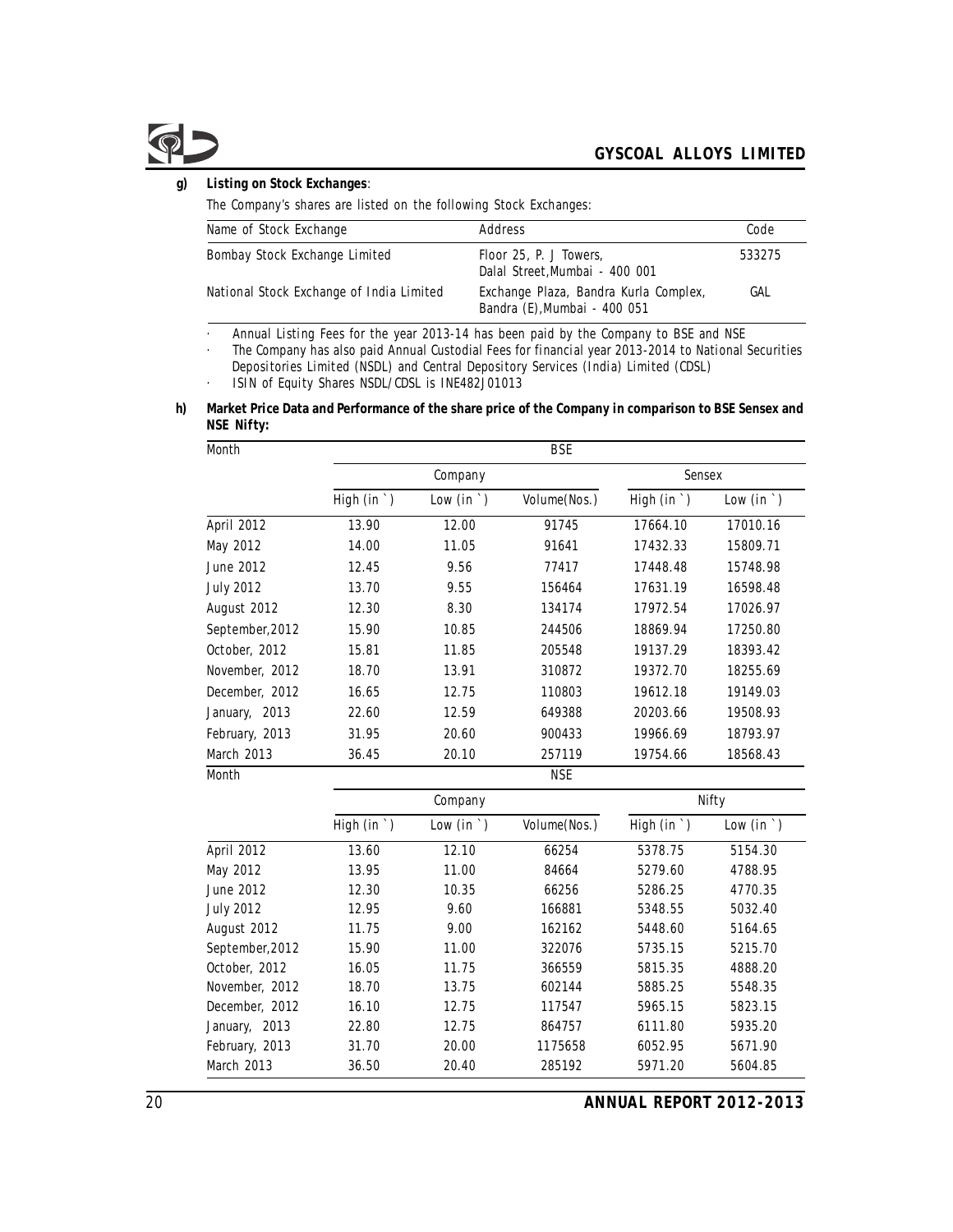**i) st Shareholding As On 31 March, 2013**

(i) Shareholding Pattern Category wise as on  $31<sup>st</sup>$  March, 2013

| No. of shares held | % of holding |  |
|--------------------|--------------|--|
| 8780878            | 55.48        |  |
| 988390             | 6.24         |  |
| 5822046            | 36.78        |  |
| 143507             | 0.91         |  |
| 92735              | 0.59         |  |
| 15827556           | 100.00       |  |
|                    |              |  |

(ii) Distribution of Shareholding as on  $31<sup>st</sup>$  March, 2013

| Range of shares | <b>SHAREHOLDERS</b>    |                        | <b>SHARES</b> |                        |  |
|-----------------|------------------------|------------------------|---------------|------------------------|--|
|                 | No. of<br>Shareholders | Percentage<br>of Total | No. of shares | Percentage<br>of Total |  |
| 01 to 500       | 6144                   | 83.58                  | 893988        | 5.65                   |  |
| 501 to 1000     | 537                    | 7.31                   | 443290        | 2.80                   |  |
| 1001 to 2000    | 283                    | 3.85                   | 430440        | 2.72                   |  |
| 2001 to 3000    | 92                     | 1.25                   | 233083        | 1.48                   |  |
| 3001 to 4000    | 65                     | 0.88                   | 234958        | 1.48                   |  |
| 4001 to 5000    | 58                     | 0.79                   | 276090        | 1.74                   |  |
| 5001 to 10000   | 69                     | 0.94                   | 522661        | 3.30                   |  |
| 10001 & above   | 103                    | 1.40                   | 12793046      | 80.83                  |  |
| TOTAL           | 7351                   | 100.00                 | 15827556      | 100.00                 |  |

**j) Dematerialization of Equity Shares and Liquidity:**

The Company's shares are compulsorily traded in dematerialized form. The dematerialization facility is available from both the depositories namely National Securities Depository Limited (NSDL) and Central Depository Services (India) Limited (CDSL). Equity shares of the Company representing 99.99% of the share capital are dematerialized as on 31st March, 2013.The Company's shares are regularly traded on the 'Bombay Stock Exchange Limited' and 'National Stock Exchange of India Limited' in dematerialized form.

**k) Registrar & Transfer Agents : Link Intime India Pvt. Ltd**

c-13, Pannalal Silk Mills Compund L.B.S Marg Bhandup(W), Mumbai-400078 Phone: 022-2596 3838 Fax: 022-25946969 Email: mumbai@linkintime.co.in Website: www.linkintime.co.in

**l) Share Transfer Procedure:**

As on 31st March, 2013, 99.99% of the equity shares of the Company are in electronic form. Transfer of these shares is done through the depositories without intervention of the Company. For transfer of physical shares, the transfer document can be lodged with Link Intime India Private Limited at the address mentioned in this Annual Report. The transfer of shares in physical form is processed within 15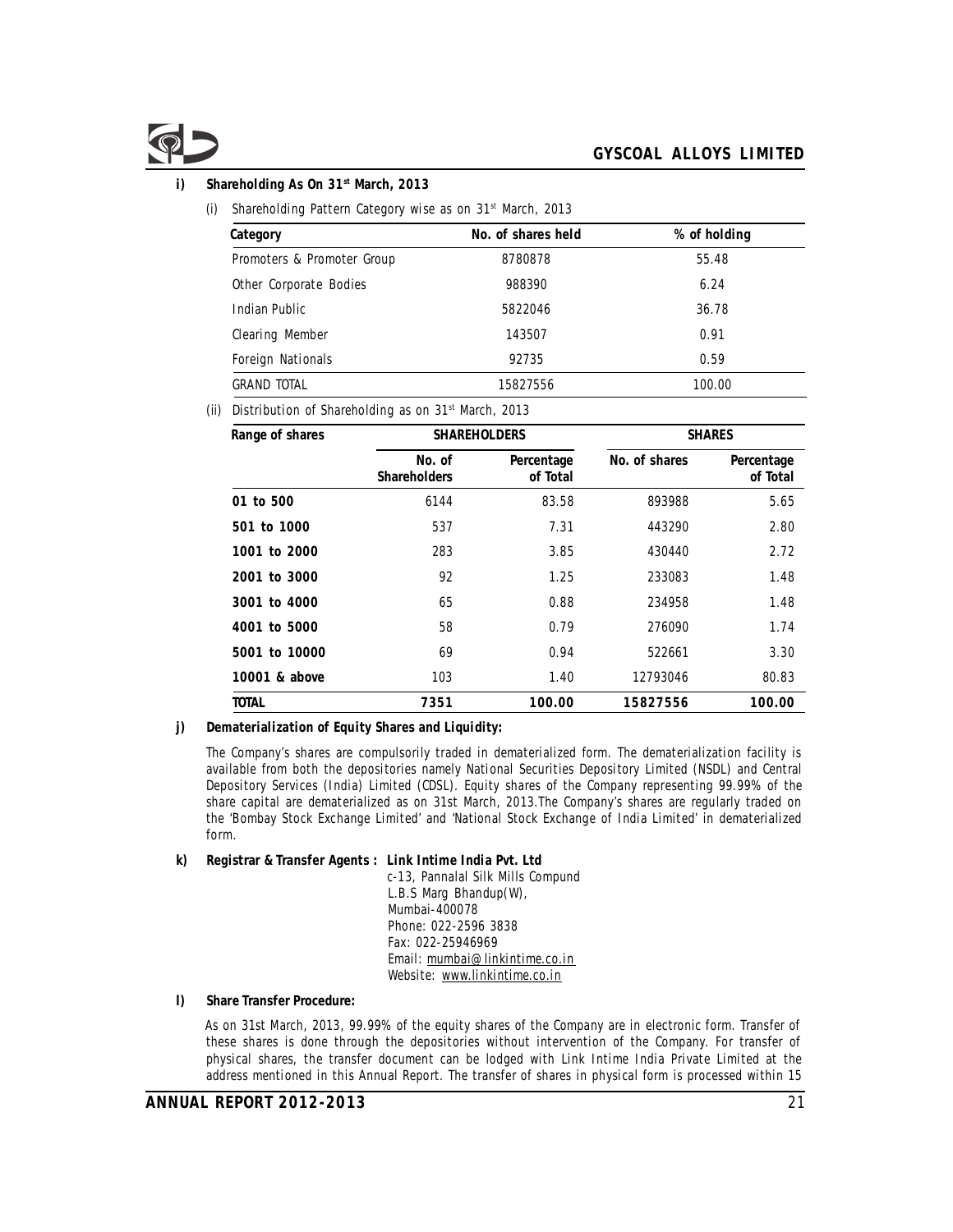days from the date of receipt, if the documents are complete in all respects. Shareholders / Investors Grievance & Share Transfer Committee is empowered to approve transfer. All the transactions related to share transfer, change of address, dividend, share certificate etc., should be addressed to R&T Agent of the Company at the address mentioned in this Annual Report. Pursuant to Clause 47(c) of the Listing Agreement with the Stock Exchanges, the Company obtained a certificate from a Practicing Company Secretary on half yearly basis, for compliance of share transfer formalities. The Company files copy of these certificates with the stock exchange as required.

- **m) Address of Correspondence:**
	- (i) Ms. Neha Choksi Company Secretary & Compliance Officer Phone: 079-26574878 Gyscoal Alloys Ltd. Corp. Office: Fax: 079-26579387<br>
	2<sup>nd</sup> Floor, Mrudul Tower, B/h Times of India, Email: investors@gyscoal.com  $2<sup>nd</sup>$  Floor, Mrudul Tower, B/h Times of India, Ashram Road, Ahmedabad 380009 Website: www.gyscoal.com

(ii) For transfer/dematerialization of shares, change of address of members and other queries.

Link Intime India Pvt. Ltd<br>
C-13. Pannalal Silk Mills Compund<br>
Fax: 022-25946969 C-13, Pannalal Silk Mills Compund L.B.S Marg Bhandup(W), L.B.S Marg Bhandup(W),  $\frac{E}{E}$  Email: mumbai@linkintime.co.in Mumbai-400078

Website: www.linkintime.co.in

- **n) Site Location:** Gyscoal Alloys Ltd. Village: Ubhkhal, Kukarwada, Tal: Vijapur, District Mehsana, Gujarat
- **o) Outstanding GDRs /ADRs / Warrants or any convertible instrument, conversion and likely impact on equity - NIL**

# **Certificate on Corporate Governance**

To, The Members of Gyscoal Alloys Limited

We have examined the compliance of conditions of Corporate Governance by Gyscoal Alloys Limited for the year ended 31st March, 2013 as stipulated in Clause 49 of the Listing Agreement of the said Company with Stock Exchanges.

The compliance of conditions of Corporate Governance is the responsibility of the Management. Our examination was limited to procedures and implementation thereof, adopted by the Company for ensuring the compliance of the conditions of Corporate Governance. It is neither an audit nor an expression of opinion on the financial statements of the Company.

In our opinion and to the best of our information and according to the explanations given to us, we certify that the Company has complied with the conditions of Corporate Governance as stipulated in the above mentioned Listing Agreement.

We further state that such compliance is neither an assurance as to the future viability of the Company nor the efficiency or effectiveness with which the Management has conducted the affairs of the company.

**Chirag Shah** Company Secretary **Samdani Shah & Associates,** Date : 30/05/2013 **Company Secretaries**, Company Secretaries, Company Secretaries, Company Secretaries, Place : Ahmedabad C.P. No. 3498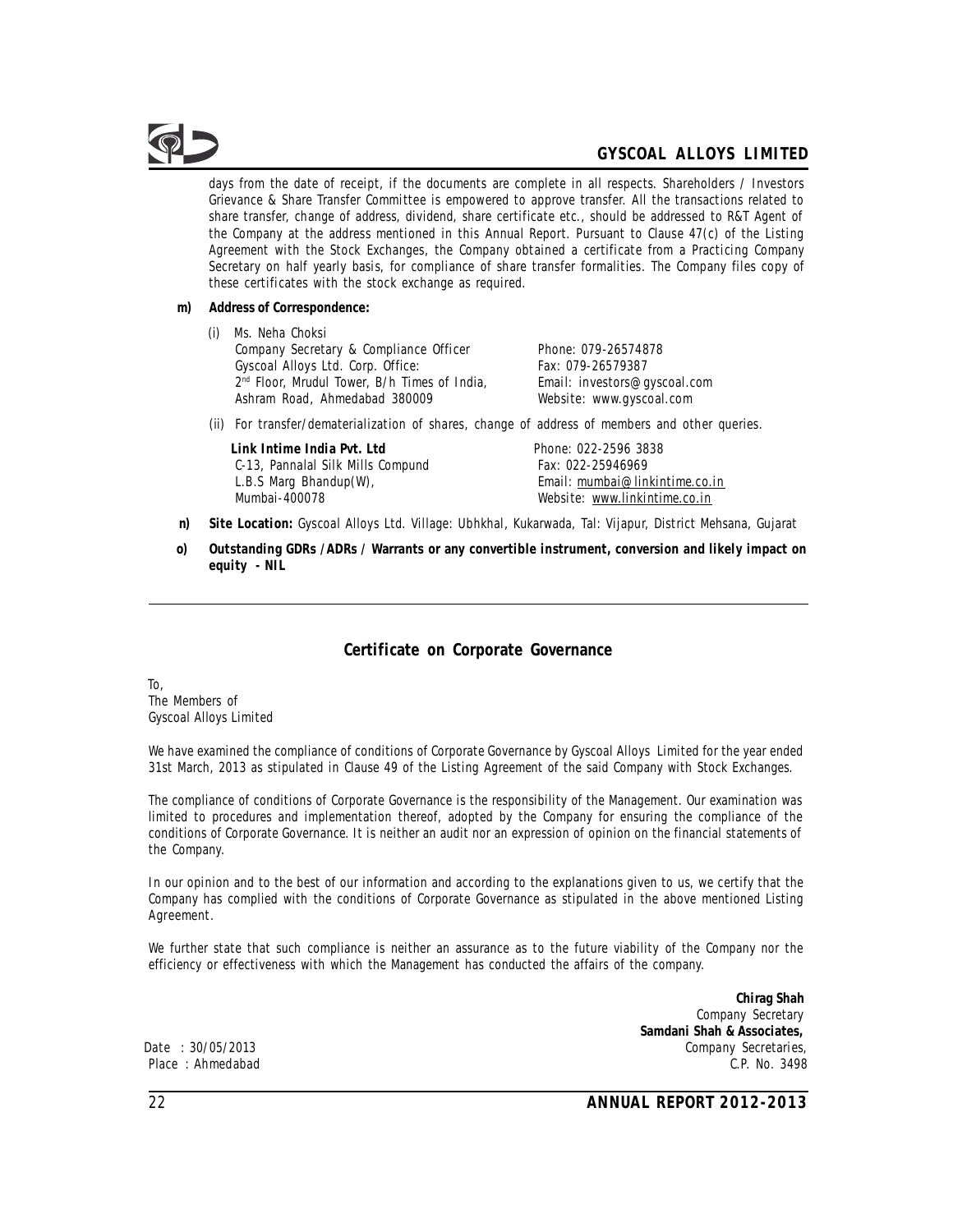

# **CEO/CFO Certification**

To, The Board of Directors Gyscoal Alloys Limited

Certificate by Chief Executive Officer(CEO) & Chief Financial Officer (CFO) under Corporate Governance pursuant to the revised Clause 49 of Listing Agreement.

I, Viral Shah. the Managing Director (CEO) of the Company and I, Manish Shah, the whole-time Director (CFO) of the Company do here by certify to the Board that:

- a. we have reviewed financial statements and the cash flow statement for the year ending 31<sup>st</sup> March, 2013 and that to the best of their knowledge and belief :
	- i. these statements do not contain any materially untrue statement or omit any material fact or contain statements that might be misleading;
	- ii. these statements together present a true and fair view of the company's affairs and are in compliance with existing accounting standards, applicable laws and regulations.
- b. There are, to the best of our knowledge and belief, no transactions entered into by the company during the year which are fraudulent, illegal or violative of the company's code of conduct.
- c. We accept responsibility for establishing and maintaining internal controls for financial reporting and that we have evaluated the effectiveness of internal control systems of the company pertaining to financial reporting and we have disclosed to the auditors and the Audit Committee, deficiencies in the design or operation of such internal controls, if any, of which we are aware and the steps we have taken or propose to take to rectify these deficiencies.
- d. We have indicated to the auditors and the Audit committee
	- i. significant changes in internal control over financial reporting during the year;
	- ii. significant changes in accounting policies during the year and that the same have been disclosed in the notes to the financial statements; and
	- iii. instances of significant fraud of which we have become aware and the involvement therein, if any, of the management or an employee having a significant role in the company's internal control system over financial reporting.

Date : 30/05/2013 **Viral Shah Manish Shah** Place : Ahmedabad **(Managing Director/CEO) (Whole-Time Director/CFO)**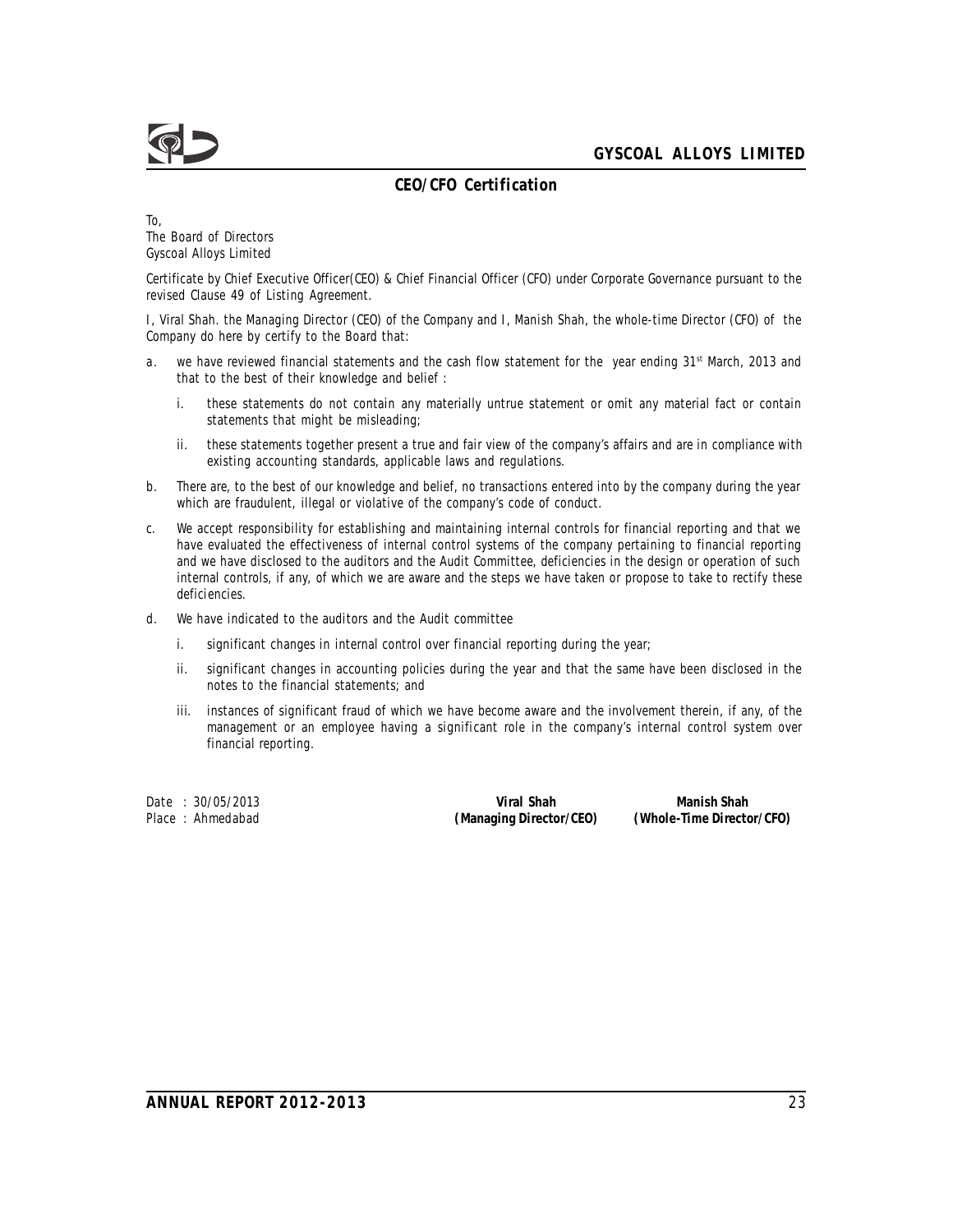## **INDEPENDENT AUDITORS' REPORT**

**TO, THE MEMBERS, GYSCOAL ALLOYS LTD.**

#### **Report on the Financial Statements**

We have audited the accompanying financial statements of GYSCOAL ALLOYS LIMITED, which comprise the Balance Sheet as at March 31, 2013, and the Statement of Profit and Loss and Cash Flow Statement for the year then ended, and a summary of significant accounting policies and other explanatory information.

#### **Management's Responsibility for the Financial Statements**

Management is responsible for the preparation of these financial statements that give a true and fair view of the financial position, financial performance and cash flows of the Company in accordance with the Accounting Standards referred to in section 211 (3C) of the Companies Act, 1956 ("the Act"). This responsibility includes the design, implementation and maintenance of internal control relevant to the preparation and presentation of the financial statements that give a true and fair view and are free from material misstatement, whether due to fraud or error.

#### **Auditor's Responsibility**

Our responsibility is to express an opinion on these financial statements based on our audit. We conducted our audit in accordance with the Standards on Auditing issued by the Institute of Chartered Accountants of India. Those Standards require that we comply with ethical requirements and plan and perform the audit to obtain reasonable assurance about whether the financial statements are free from material misstatement.

An audit involves performing procedures to obtain audit evidence about the amounts and disclosures in the financial statements. The procedures selected depend on the auditor's judgment, including the assessment of the risks of material misstatement of the financial statements, whether due to fraud or error. In making those risk assessments, the auditor considers internal control relevant to the Company's preparation and fair presentation of the financial statements in order to design audit procedures that are appropriate in the circumstances. An audit also includes evaluating the appropriateness of accounting policies used and the reasonableness of the accounting estimates made by management, as well as evaluating the overall presentation of the financial statements.

We believe that the audit evidence we have obtained is sufficient and appropriate to provide a basis for our audit opinion.

**Opinion**

In our opinion and to the best of our information and according to the explanations given to us, the financial statements give the information required by the Act in the manner so required and give a true and fair view in conformity with the accounting principles generally accepted in India:

- a) In the case of the Balance Sheet, of the state of affairs of the Company as at March 31, 2013;
- b) In the case of the Statement of Profit and Loss, of the profit for the year ended on that date; and
- c) In the case of the Cash Flow Statement, of the cash flows for the year ended on that date.

**Report on Other Legal and Regulatory Requirements**

- 1. As required by the Companies (Auditor's Report) Order, 2003 ("the Order") issued by the Central Government of India in terms of Section 227 (4A) of the Act, we give in the Annexure a statement on the matters specified in paragraphs 4 and 5 of the Order.
- 2. As required by section 227(3) of the Act, we report that :
	- a) We have obtained all the information and explanations which to the best of our knowledge and belief were necessary for the purpose of our audit.
	- b) In our opinion proper books of account as required by law have been kept by the Company so far as appears from our examination of those books.
	- c) The Balance Sheet, Statement of Profit and Loss, and Cash Flow Statement dealt with by this Report are in agreement with the books of account.
	- d) In our opinion, the Balance Sheet, Statement of Profit and Loss, and Cash Flow Statement comply with the Accounting Standards referred to in subsection (3C) of section 211 of the Companies Act, 1956.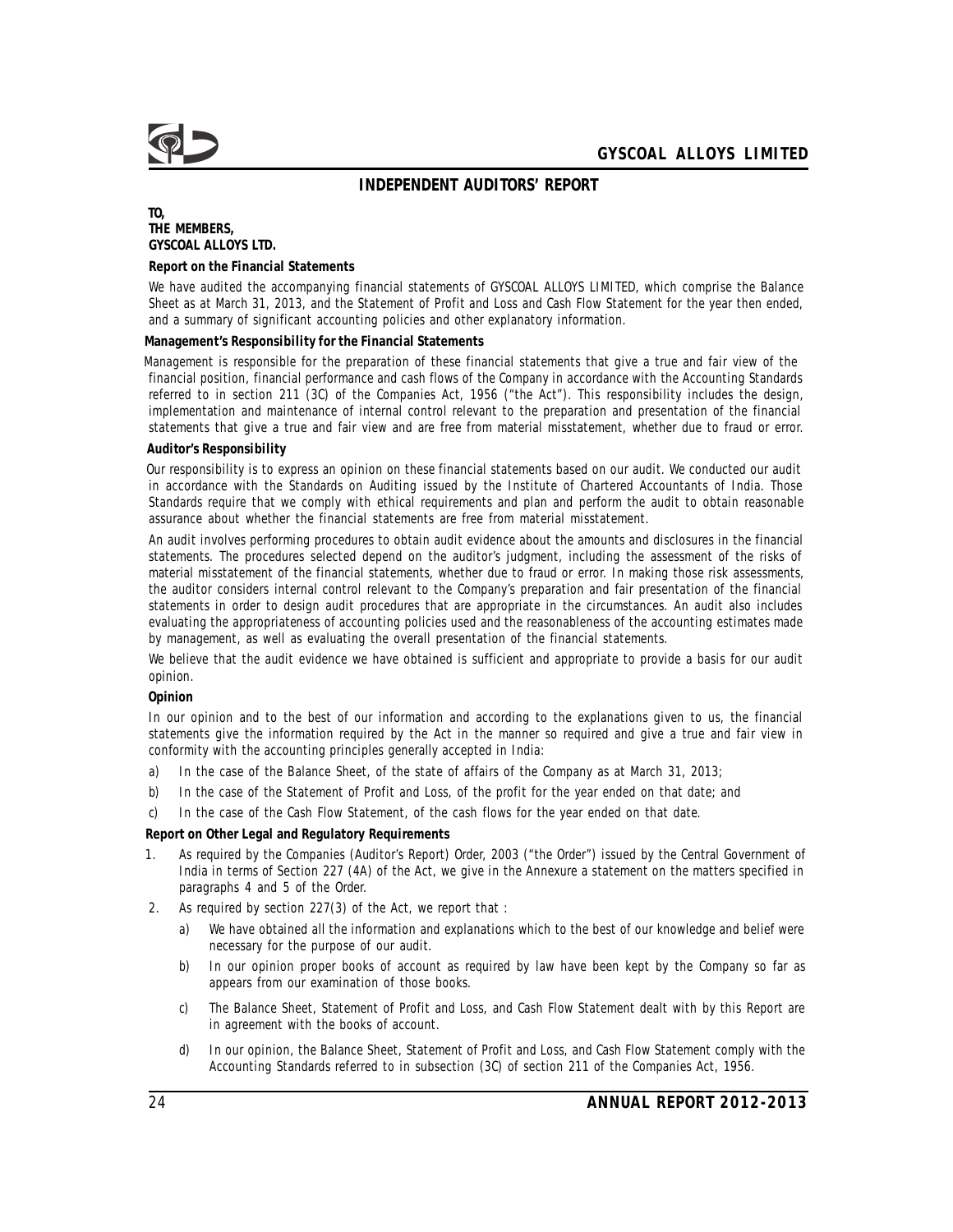

- On the basis of written representations received from the directors as on March 31, 2013, and taken on record by the Board of Directors, none of the directors is disqualified as on March 31, 2013, from being appointed as a director in terms of clause (g) of sub-section (1) of section 274 of the Companies Act, 1956.
- f) Since the Central Government has not issued any notification as to the rate at which the cess is to be paid under section 441A of the Companies Act, 1956 nor has it issued any Rules under the said section, prescribing the manner in which such cess is to be paid, no cess is due and payable by the Company.

*For, B. K. PATEL & CO Chartered Accountants Firm Reg. No. 112647W*

Ahmedabad **D. B. Patel** May 30, 2013 **Partner** Membership No. 117477

#### **Annexure to Independent Auditors' Report**

**(Referred to in Paragraph 1 under the heading of "Report on Other Legal and Regulatory Requirements" of our report of even date)**

- **(i) In respect of its fixed assets:**
	- (a) The Company has maintained proper records showing full particulars including quantitative details and situation of fixed assets.
	- (b) As explained to us, all the fixed assets have been physically verified by the Management in accordance with a programme of verification which in our opinion provides for physical verification of all the fixed assets at reasonable intervals having regard to the size of the Company and the nature of its assets. According to the information and explanations given to us no material discrepancies were noticed on such verification.
	- (c) In our opinion, the Company has not disposed off a substantial part of its fixed assets during the year and the going concern status of the Company is not affected.
- **(ii) In respect of its inventories:**
	- (a) As explained to us, the inventories of finished and semi-finished goods and raw materials at Factory were physically verified during the period by the Management. In our opinion, having regard to the nature and location of stocks, the frequency of verification is reasonable.
	- (b) In our opinion and according to the information and explanations given to us, the procedures of physical verification of inventories followed by the management are reasonable and adequate in relation to the size of the Company and the nature of its business.
	- (c) In our opinion and according to the information and explanations given to us, the Company has maintained proper records of inventory. The discrepancies noticed on verification between the physical stocks and the book records were not material.
- **(iii) In respect of loans, secured or unsecured, granted or taken by the company to/from companies, firms or other parties covered in register maintained u/s. 301 of Companies Act, 1956 :**
	- (a) The Company has not granted any loan to any party listed in the register maintained u/s. 301 of the Companies Act, 1956 under same management. The Company has taken interest free loans from 10 parties listed in the register maintained u/s. 301 of the Companies Act, 1956. The maximum amount involved during the year was ` 379924876/- and the year end balance of loans taken from such parties was ` 269147247/-
	- (b) In our opinion and according to information and explanation given to us, we are of the opinion that the rate of interest and terms and conditions of the loans taken by the company are not prima facie prejudicial to the interest of the company.
	- (c) There is no overdue amount of loan taken from or granted to companies, firm or other parties listed in the register maintained u/s. 301 of the Companies Act, 1956.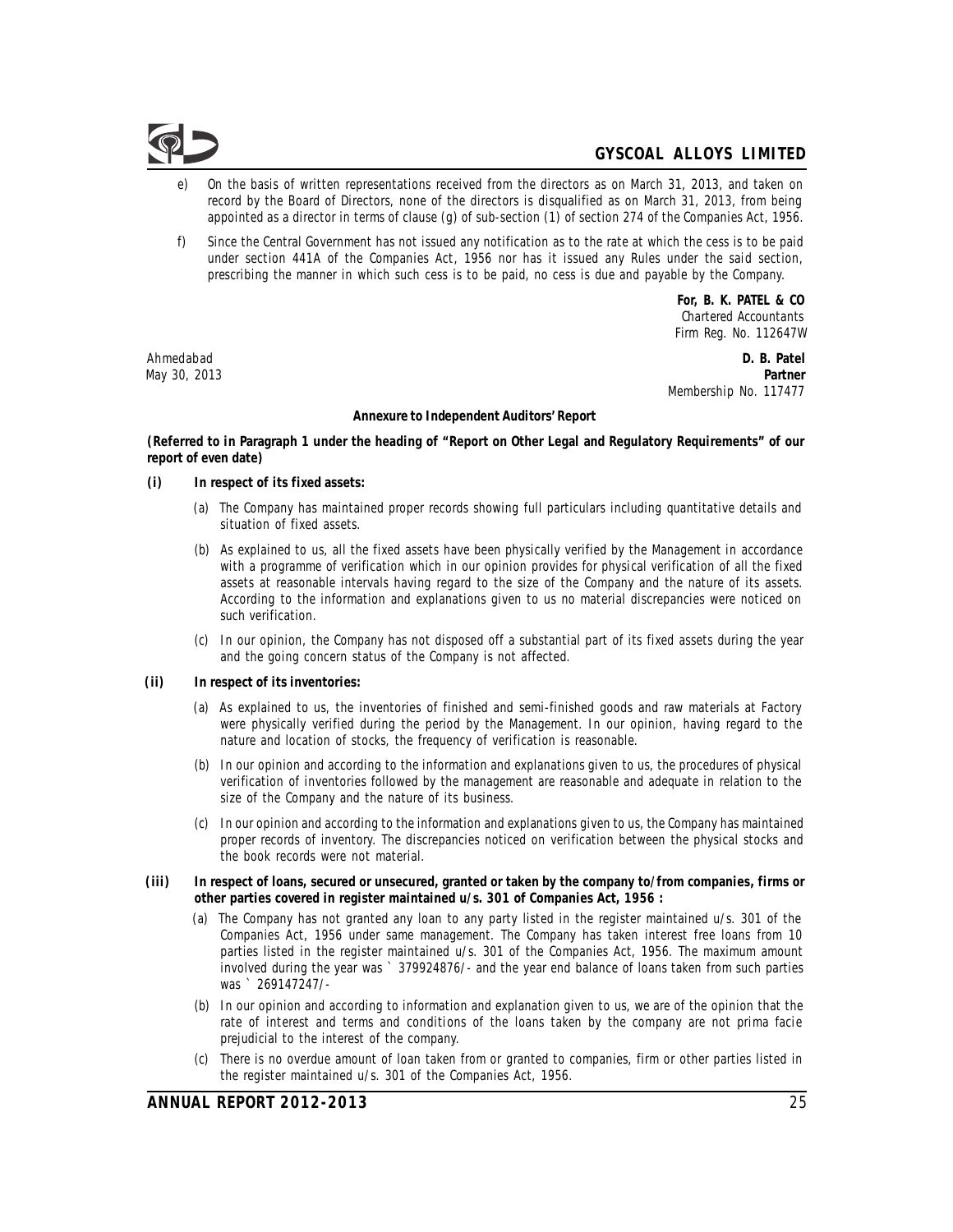

- **(iv)** In our opinion and according to the information and explanations given to us, there are adequate internal control procedures commensurate with the size of the Company and the nature of its business for the purchase of inventory and fixed assets and for the sale of goods and services and we have not observed any continuing failure to correct major weaknesses in such internal control system.
- **(v)** In respect of contracts or arrangements entered in the register maintained in pursuance of Section 301 of the Companies Act, 1956, to the best of our knowledge and belief and according to the information and explanations given to us:
	- (a) The particulars of contracts or arrangements referred to in Section 301 that need to be entered into the register maintained under the said section have been so entered.
	- (b) In our opinion and having regard to our comments in paragraph (iv) above, the transactions exceeding the value of rupees five lakhs in respect of any party during the period have been made at prices which are prima facie, reasonable, having regard to prevailing market prices at the relevant time where such prices are available.
- **(vi)** As informed to us, the Company has not accepted any deposit from public.
- **(vii)** In our opinion, the Company has an adequate internal audit system commensurate with the size and nature of its business.
- **(viii)** We have broadly reviewed the cost records maintained by the company pursuant to the Companies (Cost Accounting Records) Rules, 2011 prescribed by the Central Government under Section 209(1)(d) of the Companies Act, 1956 and we are of the opinion that prima facie the prescribed cost records have been maintained. We have, however, not made a detailed examination of the cost records with a view to determined whether they are accurate or complete.
- **(ix) In respect of Statutory Dues:**
	- (a) According to the information and explanations given to us, the Company has been generally regular in depositing undisputed statutory dues including provident fund, sales tax, service tax, customs duty, excise duty, cess and other material statutory dues applicable to it with the appropriate authorities during the period. *However, in some cases such statutory dues are paid after its due dates along with interest during the year.*
	- (b) According to the information and explanations given to us, no undisputed amounts payable in respect of sales tax, customs duty, excise duty, cess and other material statutory dues applicable to it, were in arrears, as at 31<sup>st</sup> March, 2013 for a period of more than six months from the date they became payable *except Income Tax payable for the AY : 2011-12 and AY : 2012-13 of* ` *12443729/- and* ` *8404205/ a respectively, which are in arrears, as at 31<sup>st</sup> March, 2013 for a period of more than six months from the date they became payable.*
	- (c) According to the information and explanations given to us, the disputed statutory dues aggregating ` 57695726/- that have not been deposited on account of disputed matter pending before appropriate authorities are as under :

| Sr.<br>No. | Name of the Statue                       | Nature of the Dues                         | Amount in ` | Period to<br>which the<br>amount<br>relates | Forum where<br>dispute is<br>pending           |
|------------|------------------------------------------|--------------------------------------------|-------------|---------------------------------------------|------------------------------------------------|
| 1.         | The Central Sales<br>Tax Act, 1956       | Central Sales Tax.<br>Interest and Penalty | 5192774     | 2006-07                                     | Gujarat Value Added Tax<br>Tribunal, Ahmedabad |
| 2.         | The Gujarat Value<br>Added Tax Act, 2003 | Value Added Tax<br>and interest            | 472542      | 2006-07                                     | Gujarat Value Added Tax<br>Tribunal, Ahmedabad |
| 3.         | The Income Tax Act,<br>1961              | Income Tax and<br>Interest                 | 52030410    | 2009-10                                     | Deputy Commissioner<br>(Appeals)               |
|            |                                          | Total                                      | 57695726    |                                             |                                                |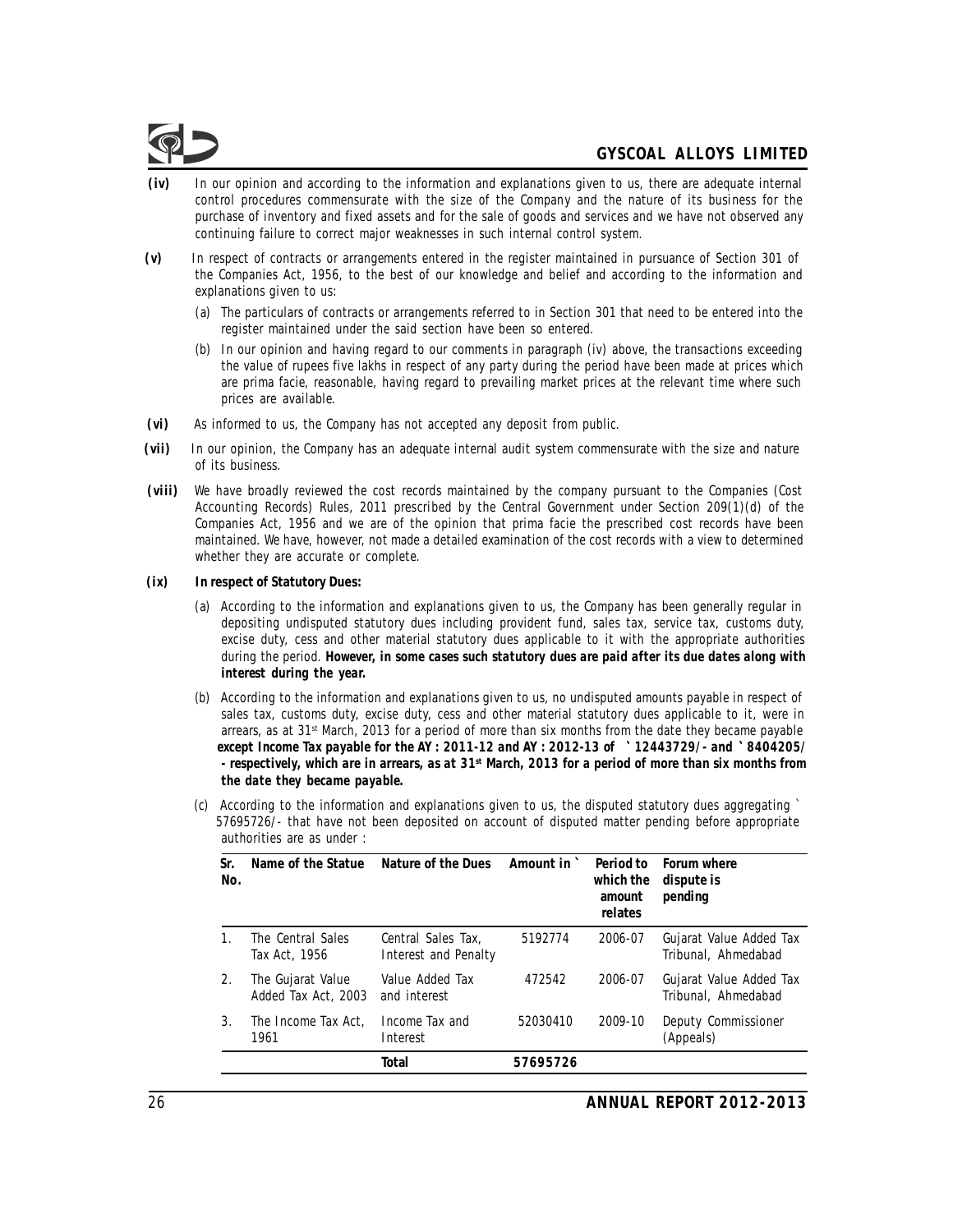- **(x)** The Company does not have any accumulated losses and has not incurred cash losses during the financial period covered by our audit and the immediately preceding financial period.
- **(xi)** In our opinion and according to the information and explanations given to us, the Company has not defaulted in repayment of dues to financial institutions, banks or debenture holders.
- **(xii)** In our opinion and according to the information and explanations given to us, no loans and advances granted by the Company on the basis of security by way of pledge of shares, debentures, and other securities.
- **(xiii)** In our opinion, the Company is not a chit fund or a nidhi / mutual benefit fund / society. Therefore, clause 4(xiii) of the Order is not applicable to the company.
- **(xiv)** In our opinion, the Company is not dealing in or trading in shares, securities, debentures and other investment. Accordingly, clause 4(xiv) of the Order is not applicable to the company.
- **(xv)** As informed to us, the Company has not given any guarantee for loans taken by others from bank of financial institutions.
- **(xvi)** To the best of our knowledge and belief and according to the information and explanation given to us, in our opinion, term loans availed by the Company were, prima facie, applied by the Company during the period for the purpose for which the loans were obtained.
- **(xvii)** According to the information and explanation given to us, the funds raised on short term basis have not been used for long term investment.
- **(xviii)** According to information and explanation given to us, the Company has not made any preferential allotment of shares to parties and companies covered in the register maintained under section 301 of the Companies Act, 1956,
- **(xix)** According to information and explanation given to us, the Company has not issued any debentures.
- **(xx)** The Company has issued 7700000/- Equity Shares of Face value of ` 10/- each at a premium of ` 61/- per share during the Financial Year 2010-11. The end use of proceeds of the fund raised by public issue has been disclosed by the management in the notes to the accounts which is duly verified by us.
- **(xxi)** To the best of our knowledge and belief and according to the information and explanations given to us, no material fraud on or by the Company was noticed or reported during the period.

*For, B. K. PATEL & CO Chartered Accountants Firm Reg. No. 112647W*

Ahmedabad **D. B. Patel** May 30, 2013 **Partner** Membership No. 117477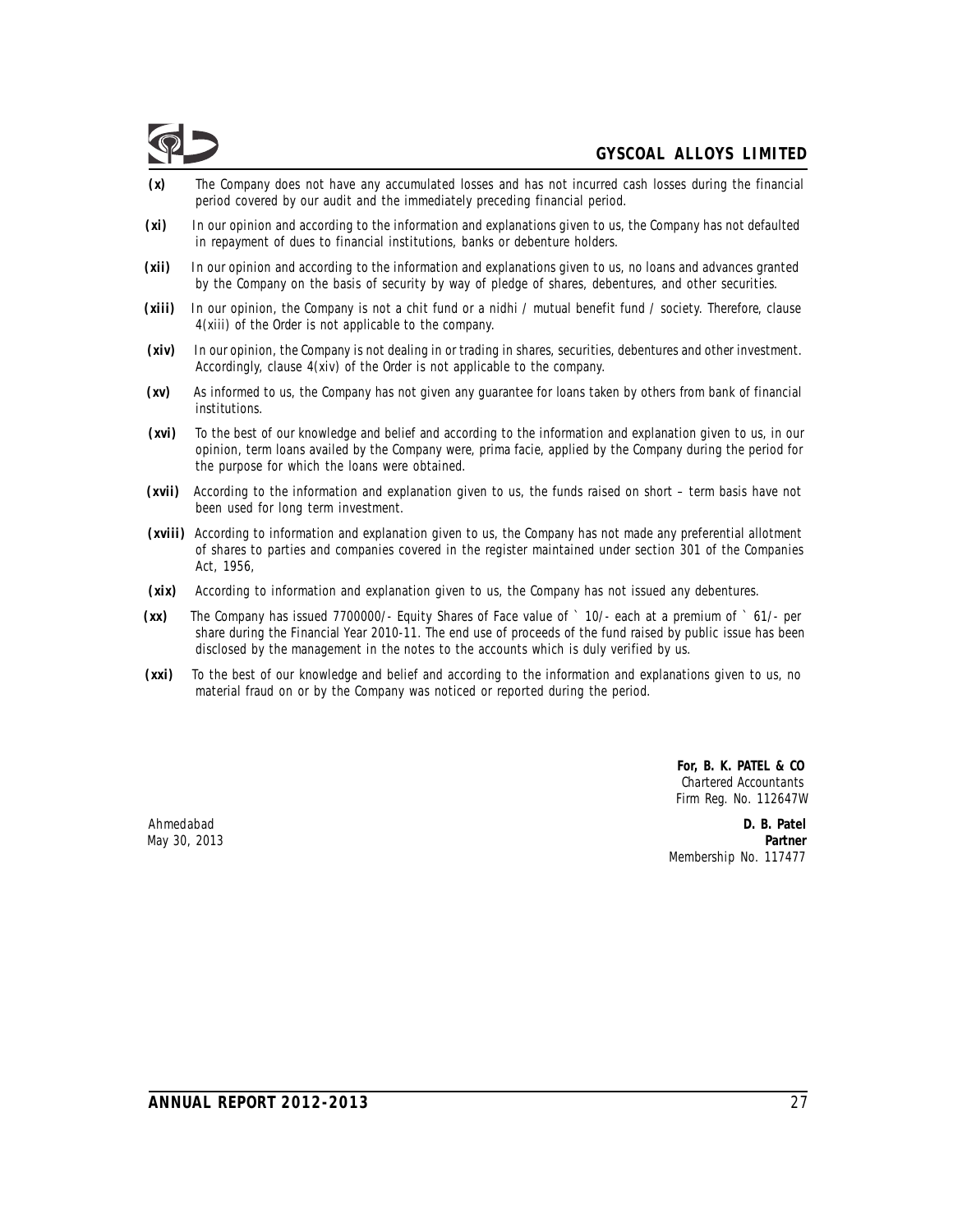|                                                        | (Amount in $\dot{\ }$ ) |                                           |                       |  |  |  |
|--------------------------------------------------------|-------------------------|-------------------------------------------|-----------------------|--|--|--|
|                                                        |                         | As at                                     | As at                 |  |  |  |
| Particulars                                            | Note                    | 31st March, 2013                          | 31st March, 2012      |  |  |  |
| <b>EQUITY AND LIABILITIES</b>                          |                         |                                           |                       |  |  |  |
| Shareholders' Funds<br>Share Capital                   | 1                       | 158275560                                 | 158275560             |  |  |  |
| Reserves and Surplus                                   | $\overline{2}$          | 762795656                                 | 747027026             |  |  |  |
| Money Received Against Share Warrants                  |                         | 0                                         | 0                     |  |  |  |
|                                                        |                         | 921071216                                 | 905302586             |  |  |  |
|                                                        |                         |                                           |                       |  |  |  |
| Non-Current Liabilities                                | 3                       | 287651727                                 | 252324113             |  |  |  |
| Long-Term Borrowings<br>Deferred Tax Liabilities (Net) | 4                       | 46997643                                  | 44176292              |  |  |  |
| Long-Term Provisions                                   | 5                       | 1998675                                   | 1529603               |  |  |  |
|                                                        |                         |                                           |                       |  |  |  |
|                                                        |                         | 336648045                                 | 298030008             |  |  |  |
| <b>Current Liabilities</b>                             |                         |                                           |                       |  |  |  |
| Short-Term Borrowings                                  | 6                       | 485089660                                 | 428996827             |  |  |  |
| Trade Payables<br>Other Current Liabilities            | 7<br>8                  | 330024741<br>24516840                     | 509854015<br>50585441 |  |  |  |
| Short-Term Provisions                                  | 9                       | 29237583                                  | 24571498              |  |  |  |
|                                                        |                         |                                           |                       |  |  |  |
|                                                        |                         | 868868824                                 | 1014007781            |  |  |  |
| Total Equity and Liabilities :>                        |                         | 2126588085                                | 2217340375            |  |  |  |
| <b>ASSETS</b>                                          |                         |                                           |                       |  |  |  |
| <b>Non-Current Assets</b>                              |                         |                                           |                       |  |  |  |
| <b>Fixed Assets</b>                                    |                         |                                           |                       |  |  |  |
| Tengible Assets                                        | 10                      | 278792112                                 | 262495073             |  |  |  |
| Capital Work-in-Progress                               | 10                      | 124590741                                 | 121116320             |  |  |  |
| Non-Current Investments                                | 11                      | 209030                                    | 209030                |  |  |  |
| Long-Term Loans And Advances                           | 12                      | 494516623                                 | 497915739             |  |  |  |
|                                                        |                         | 898108506                                 | 881736162             |  |  |  |
| Current assets                                         |                         |                                           |                       |  |  |  |
| Current Investments                                    | 13                      | 70500000                                  | 61200000              |  |  |  |
| Inventories                                            | 14                      | 595066782                                 | 571939125             |  |  |  |
| Trade Receivables                                      | 15                      | 402165706                                 | 566611118             |  |  |  |
| Cash and Bank Balances                                 | 16                      | 56333843                                  | 54455912              |  |  |  |
| Short-Term Loans And Advances                          | 17                      | 99006259                                  | 76068460              |  |  |  |
| Other Current Assets                                   | 18                      | 5406989                                   | 5329598               |  |  |  |
|                                                        |                         | 1228479579                                | 1335604213            |  |  |  |
| Total Assets :>                                        |                         | 2126588085                                | 2217340375            |  |  |  |
| Significant Accounting Policies and                    |                         |                                           |                       |  |  |  |
| Notes on Financial Statements                          | 1 to 39                 |                                           |                       |  |  |  |
| As per our Report of even date                         |                         |                                           |                       |  |  |  |
|                                                        |                         |                                           |                       |  |  |  |
| For, B. K. Patel & Co.<br><b>Chartered Accountants</b> |                         | For & on behalf of the Board of Directors |                       |  |  |  |
|                                                        |                         | Viral Shah                                | Manish Shah           |  |  |  |
| D. B. Patel<br>Partner                                 |                         | Managing Director                         | Wholetime Director    |  |  |  |
| Ahmedabad                                              |                         | Neha Choksi                               |                       |  |  |  |
| May 30, 2013                                           |                         | Company Secretary                         |                       |  |  |  |

# BALANCE SHEET AS AT 31<sup>ST</sup> MARCH, 2013

28 **ANNUAL REPORT 2012-2013**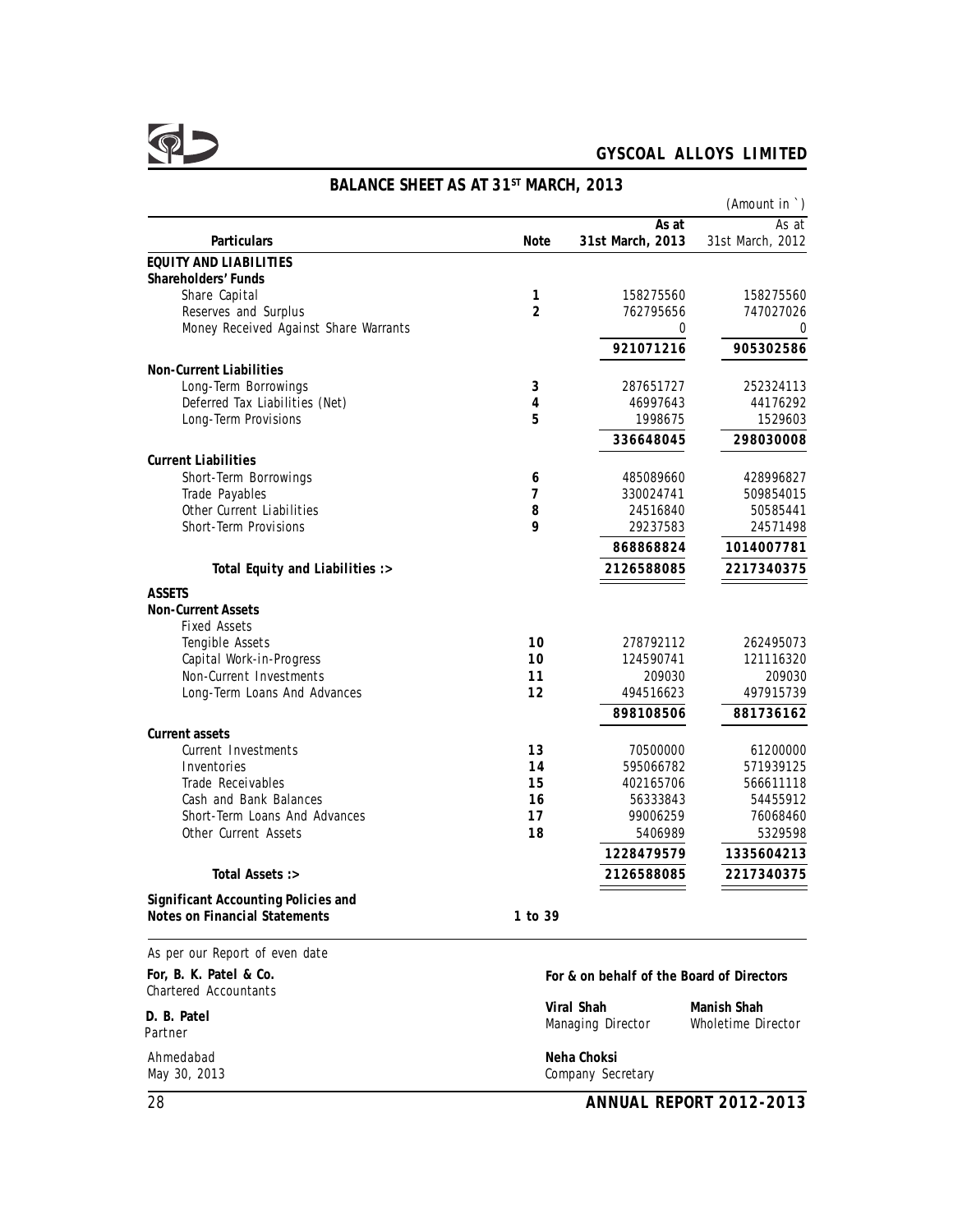# $\Phi$

# **GYSCOAL ALLOYS LIMITED**

|                                                                               |             |                                           | (Amount in `)      |
|-------------------------------------------------------------------------------|-------------|-------------------------------------------|--------------------|
|                                                                               | <b>Note</b> | 2012-13                                   | 2011-12            |
| <b>INCOME</b>                                                                 |             |                                           |                    |
| Revenue from Operations                                                       | 19          | 2872996008                                | 2162498068         |
| Other Income                                                                  | 20          | 16372428                                  | 4470965            |
| Total Revenue :>                                                              |             | 2889368436                                | 2166969033         |
| EXPENDITURE                                                                   |             |                                           |                    |
| Cost of Material Consumed                                                     | 21          | 1883088492                                | 1448580075         |
| Purchase of Stock-in-Trade                                                    |             | 640902732                                 | 485959751          |
| Change in Inventories of Finished Goods,<br>Stock-in-Process & Stock-in-Trade | 22          | 62282249                                  | (86321155)         |
| Employee Benefits Expenses                                                    | 23          | 15663474                                  | 13784071           |
| Finance Costs                                                                 | 24          | 103959771                                 | 85026364           |
| Depreciation and Amortisation Expenses                                        | 25          | 36768415                                  | 36153840           |
| Other Expenses                                                                | 26          | 121148358                                 | 143628205          |
| Total Expenses :>                                                             |             | 2863813491                                | 2126811151         |
| Profit Before Exceptional and Extraordinary Items and Tax                     |             | 25554945                                  | 40157882           |
| <b>Exceptional Items</b>                                                      |             | 0                                         | 0                  |
| Profit Before Extraordinary Items and Tax                                     |             | 25554945                                  | 40157882           |
| Extraordinary Items                                                           |             | 0                                         | 0                  |
| Profit Before Tax                                                             |             | 25554945                                  | 40157882           |
| Tax Expenses                                                                  |             |                                           |                    |
| Prior Period Tax                                                              |             | 0                                         | (125766)           |
| Current Tax                                                                   |             | 6964964                                   | 8404205            |
| Deferred Tax Liability (Asset)                                                |             | 2821351                                   | 6584696            |
| Profit for the Year                                                           |             | 15768630                                  | 25294747           |
| Earning per Equity Share of Face Value of ` 10 each                           | 27          |                                           |                    |
| Basic & Diluted (`)                                                           |             | 1.00                                      | 1.60               |
| Significant Accounting Policies and                                           |             |                                           |                    |
| Notes on Financial Statements                                                 | 1 to 39     |                                           |                    |
|                                                                               |             |                                           |                    |
| As per our Report of even date                                                |             |                                           |                    |
| For, B. K. Patel & Co.<br><b>Chartered Accountants</b>                        |             | For & on behalf of the Board of Directors |                    |
| Viral Shah<br>D. B. Patel                                                     |             |                                           | Manish Shah        |
| Partner                                                                       |             | Managing Director                         | Wholetime Director |
| Ahmedabad<br>May 30, 2013                                                     |             | Neha Choksi<br>Company Secretary          |                    |

# **STATEMENT OF PROFIT & LOSS FOR THE YEAR ENDED 31ST MARCH, 2013**

**ANNUAL REPORT 2012-2013** 29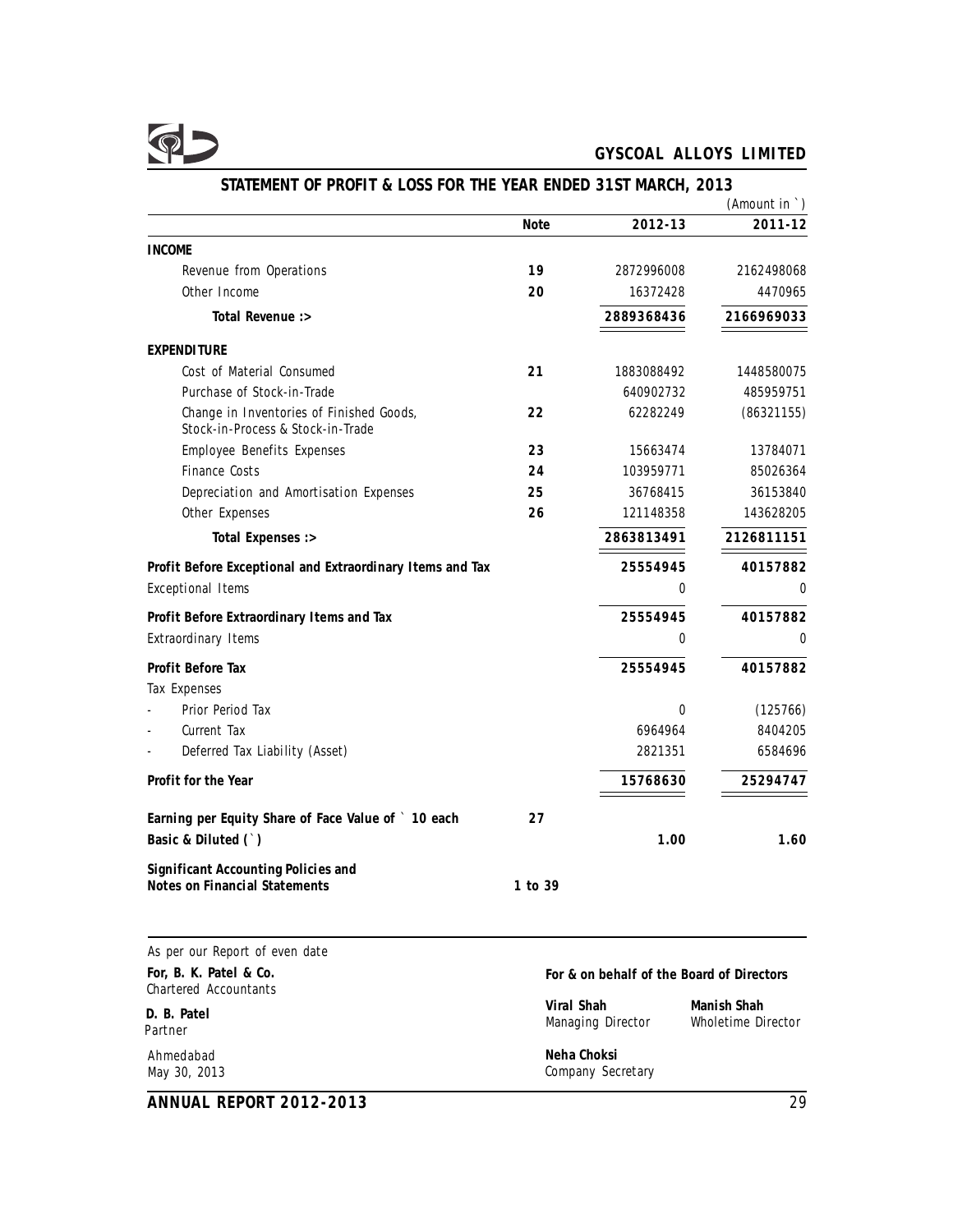

|     |                                                                      |             | (Amount in `)       |
|-----|----------------------------------------------------------------------|-------------|---------------------|
|     |                                                                      | 2012-13     | 2011-12             |
| (A) | Cash Flow from Operating Activities :                                |             |                     |
|     | Net Profit Before Tax                                                | 25554945    | 40157882            |
|     | Non-Cash Adjustment to reconcile Profit Before Tax to Net Cash Flows |             |                     |
|     | Depriciation/Amortisation of current year                            | 36768415    | 36153840            |
|     | Interest Received                                                    | (5768025)   | (4364546)           |
|     | <b>Interest Paid</b>                                                 | 103959771   | 85026364            |
|     | Operating Profit Before Working Capital Changes                      | 160515106   | 156973540           |
|     | Movement in Working Capital:                                         |             |                     |
|     | Increase/(Decrease) in Trade Payables                                | (179829274) | 111628264           |
|     | Increase/(Decrease) in Long Term Provisions                          | 469072      | 338336              |
|     | Increase/(Decrease) in Other Current Liabilities                     | (26068601)  | 21037960            |
|     | Increase/(Decrease) in Short Term Provisions                         | 201121      | 328186              |
|     | Decrease/(Increase) in Current Investments                           | (9300000)   | 48800000            |
|     | Decrease/(Increase) in Trade Receivables                             | 164445412   | (129276129)         |
|     | Decrease/(Increase) in Inventories                                   | (23127657)  | (68290441)          |
|     | Decrease/(Increase) in Other Current Assets                          | (77391)     | (3120097)           |
|     | Cash Generated from/(used in) Operating Activities                   | 87227788    | 138419619           |
|     | Direct Taxes Paid (net)                                              | 2500000     | 13059481            |
|     | Nat Cash from Operating Activities (A)                               | 84727788    | 125360138           |
| (B) | Cash Flow from Investing Activity:                                   |             |                     |
|     | Purchase of Fixed Assets                                             | (56539875)  | (162921410)         |
|     | Movement in Loans & Advances                                         | (19538683)  | (116890890)         |
|     | Interest Received                                                    | 5768025     | 4364546             |
|     | Net Cash form Investing Activities (B)                               | (70310533)  | (275447754)         |
| (C) | Cash Flow from Financial Activities :                                |             |                     |
|     | Proceeds from Long Term Borrowings (Net)                             | 35327614    | 120462748           |
|     | Proceeds from Short Term Borrowings (Net)                            | 56092833    | 123605465           |
|     | Interest Paid                                                        | (103959771) | (85026364)          |
|     | Net Cash Flow from/(used in) Financing Activities (C)                | (12539324)  | 159041849           |
|     |                                                                      |             |                     |
|     | Net Increase/(Decrease) in Cash and Bank Balance (A+B+C)             | 1877931     | 8954232<br>45501680 |
|     | Add: Opening Cash & Bank Balances                                    | 54455912    |                     |
|     | Closing Cash & Bank Balances                                         | 56333843    | 54455912            |

# **CASH FLOW STATEMENT FOR THE YEAR ENDED 31ST MARCH, 2013**

| As per our Report of even date                  |                                           |                    |  |  |  |
|-------------------------------------------------|-------------------------------------------|--------------------|--|--|--|
| For, B. K. Patel & Co.<br>Chartered Accountants | For & on behalf of the Board of Directors |                    |  |  |  |
|                                                 | Viral Shah                                | Manish Shah        |  |  |  |
| D. B. Patel<br>Partner                          | Managing Director                         | Wholetime Director |  |  |  |
| Ahmedabad<br>May 30, 2013                       | Neha Choksi<br>Company Secretary          |                    |  |  |  |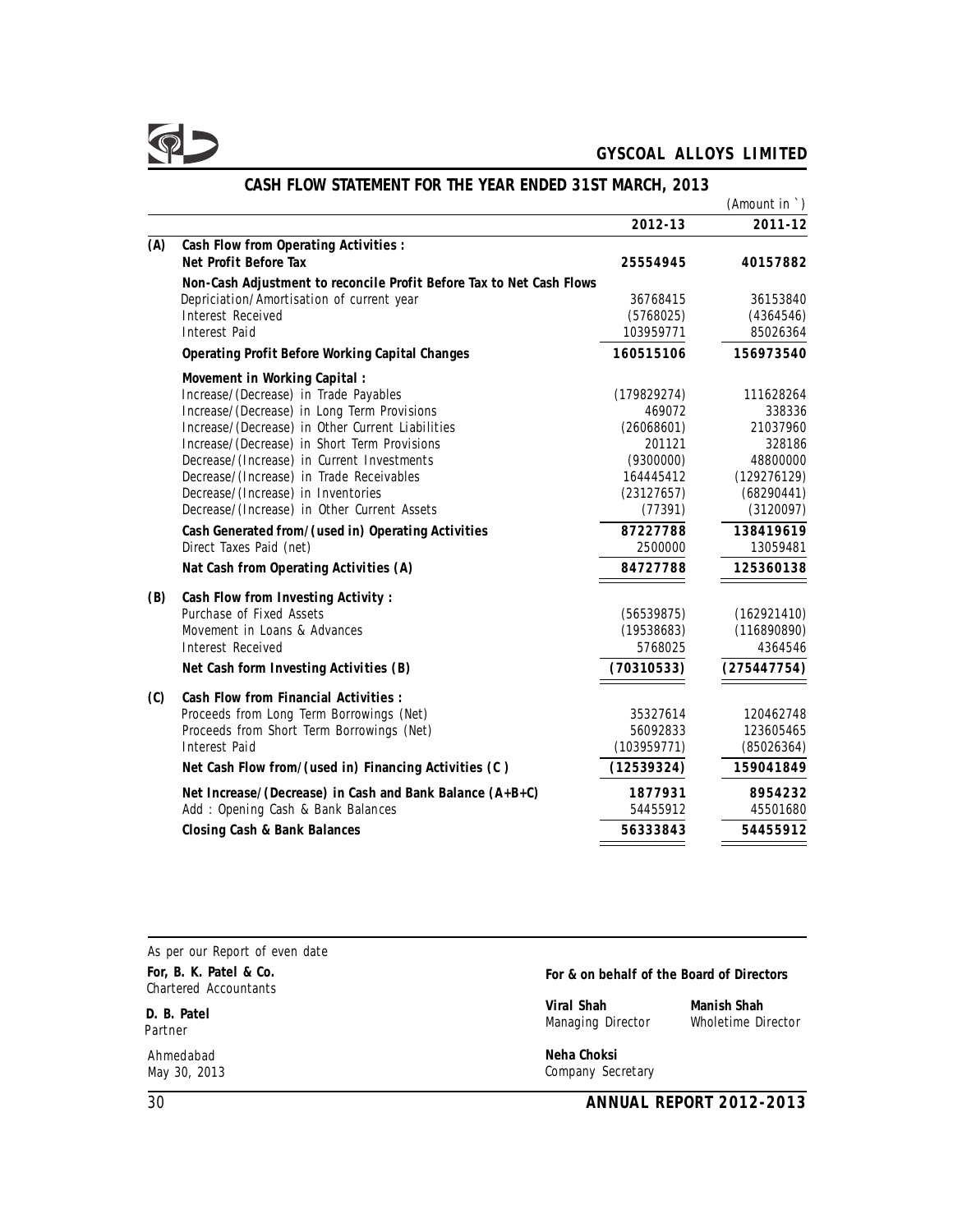

#### **Significant Accounting Policies**

- **1 Basis of Preparation of Financial Statement**
	- **(a) Basis of Accounting & preparation:**

The financial statements are prepared on the accounting principles of a going concern. The Company follows accrual method of accounting and the financial statements have been prepared in accordance with the historical cost conventions which are in accordance with the Generally Accepted Accounting Principles and the provisions of the Companies Act, 1956. Accounting Policies not specifically referred to otherwise are consistent and in consonance with the applicable Accounting Standards prescribed by the Companies (Accounting Standards) Rules, 2006 to the extent applicable. All expenses and income to the extent ascertainable with reasonable certainty are accounted for on accrual basis.

The accounting policies adopted in the preparation of financial statements are consistent with those of previous year, except for the change in accounting policy explained in point 2 below.

**(b) Use of Estimates**

The preparation of financial statements in conformity with Generally Accepted Accounting Principles (GAAP) in India requires management to make estimates and assumptions that affect the reported amounts of assets and liabilities and the disclosures of contingent liabilities on the date of financial statements and reported amounts of revenue and expenses for that year.

Although these estimates are based upon management's best knowledge of current events and actions, accounting estimates could change from period to period. Actual results could differ from those estimates. Appropriate changes in estimates are made as the management becomes aware of changes in circumstances surrounding the estimates. Changes in estimates are reflected in the financial statements in the period in which changes are made and, if material, their effects are disclosed in the notes to accounts to the financial statements.

**2 Valuation of Inventory**

Inventories are valued at the lower of cost and net realizable value. Costs of inventories comprise all cost of purchase, cost of conversion and other cost incurred in bringing the inventories to their present location and condition. Cost of inventories is generally ascertained on the 'weighted average' basis.

All items of inventories as certified by the Management are valued on the basis mentioned above.

**3 Cash Flow Statement**

The Cash Flow Statement has been prepared under the 'Indirect Method" as set out in Accounting Standard 3 on Cash Flow Statement issued by the Institute of Chartered Accountants of India whereby profit before tax is adjusted for the effects of transactions of non-cash nature, any deferrals or accruals of past or future operating cash receipts or payments and item of income or expenses associated with investing or financing cash flow. The cash flows from operating, investing and financing activities of the Company are segregated.

Figures in bracket represent outflow in cash.

**4 Prior Period Items**

Prior period items means which arise in the current period as a result of 'errors' or 'omissions' in the financial statements prepared in earlier years, effects of changes in estimates of which are not treated as omission or error.

**5 Tangible Assets**

Fixed assets are stated at their original cost of acquisition less accumulated depreciation and impairment losses. Cost comprises of all costs incurred to bring the assets to their location and working condition and includes all expenses incurred up to the date of commercial utilisation.

Subsequent expenditure related to an item of fixed assets is added to its book value only if it increases the future benefits from the existing asset beyond its previously assessed standard of performance. All other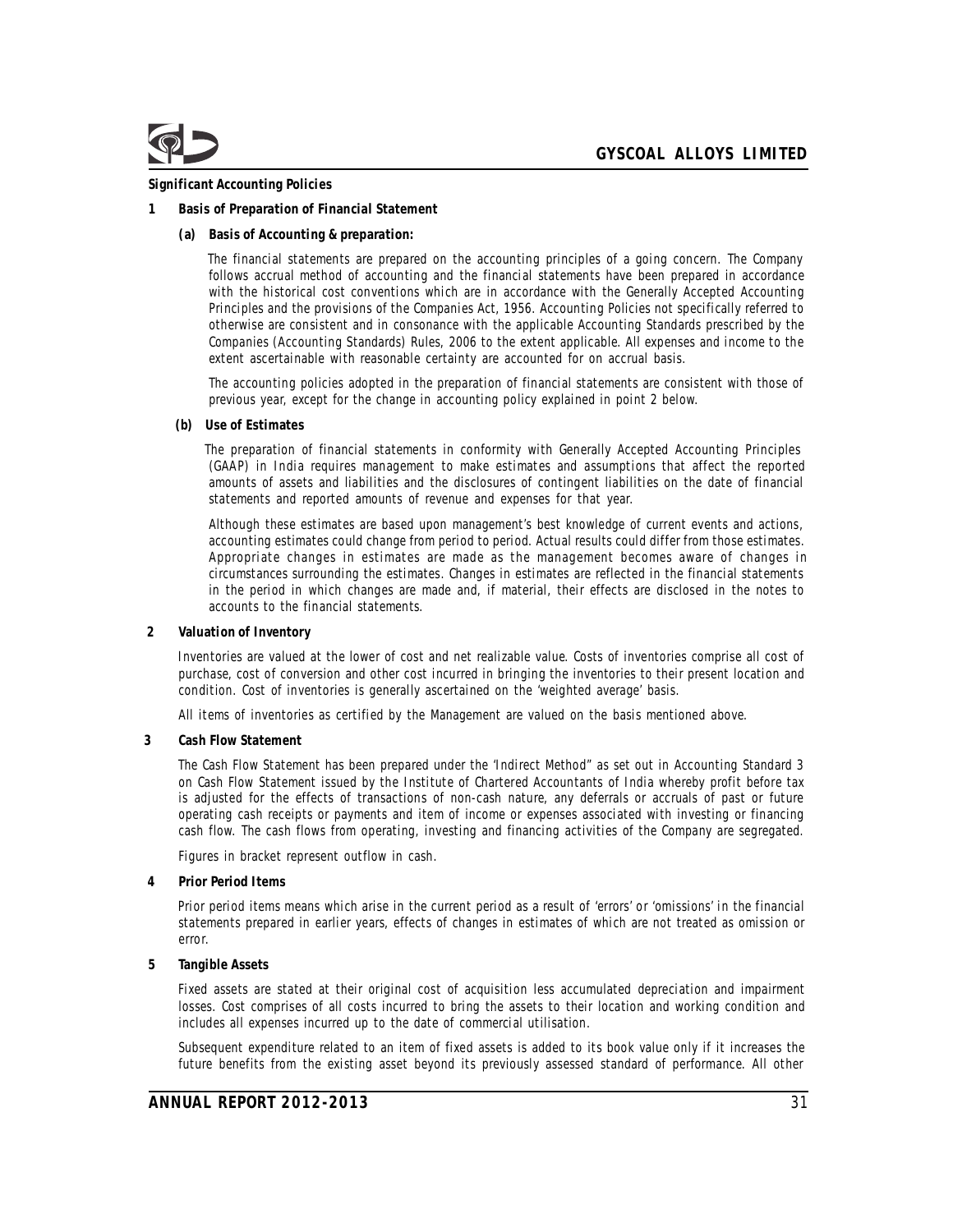expenses on existing fixed assets, including day-to-day repair and maintenance expenditure and cost of replacing parts, are charged to the statement of Profit and Loss for the period during which such expenses are incurred.

Gains or losses arising from de-recognition of fixed assets are measured as the difference between net disposal proceeds and the carrying amount of the asset and are recognised in the statement of Profit and Loss when the asset is derecognised.

Intangible assets includes software which has been written off over the period of license.

**6 Depreciation**

Depreciation in respect of all fixed assets has been calculated on written down value method under section 205 (2) (b) of the Companies Act, 1956 at the rates given in schedule XIV of the Companies Act, 1956 for the period and depreciation on addition of assets during the period has been provided on prorate basis.

**7 Revenue Recognition**

Sales and operating income includes sale of products, by-products and waste, and export incentives. Revenue from sale of goods is recognised when all the significant risks and rewards of ownership of the goods have been passed to the buyer. Revenue from export sales are recognised on shipment basis. Sales are stated net of returns, excise duty and Sales Tax/VAT. Export incentives are accounted on accrual basis at the time of export of goods, if the entitlement can be estimated with reasonable accuracy and conditions precedent to claim are fulfilled.

Interest income is recognised on time proportion basis taking into account the amount outstanding and the rate applicable. Interest income is included under the head "other income" in the Statement of Profit and Loss.

Revenue from job work services is recognised based on the services rendered in accordance with the terms of contracts.

Dividend Income is recognised in the year in which it is declared / received.

**8 Foreign Currency Transactions**

Foreign currency transactions are recorded at the exchange rates prevailing on the date of the transaction. Monetary foreign currency assets and liabilities are translated into Rupees at the exchange rate prevailing at the Balance Sheet Date. All exchange differences are dealt with in Profit and Loss Account.

**9 Investments**

Investments are classified as long term or current based on intention of the management at the time of purchase.

Initially investments are measured at cost. The cost comprises purchase price and directly attributable acquisition charges.

Dividend re-invested in case of mutual funds is added to the value of investment in mutual funds while corresponding credit is recorded in the Profit and Loss Statement.

Current investments are carried in the financial statements at lower of cost and fair value. Long-term investments are stated at cost. A provision for diminution is made to recognise a decline, other than temporary, in the value of long- term investments.

On disposal of an investment, the difference between its carrying amount and net disposal proceeds is charged or credited to the Statement of Profit & Loss.

**10 Employee Benefit**

Short-term employee benefits are recognized as an expense at the undiscounted amount in the profit and loss account of the period in which the related service is rendered.

Post employment and other long term employee benefits are recognized as an expense in the profit and loss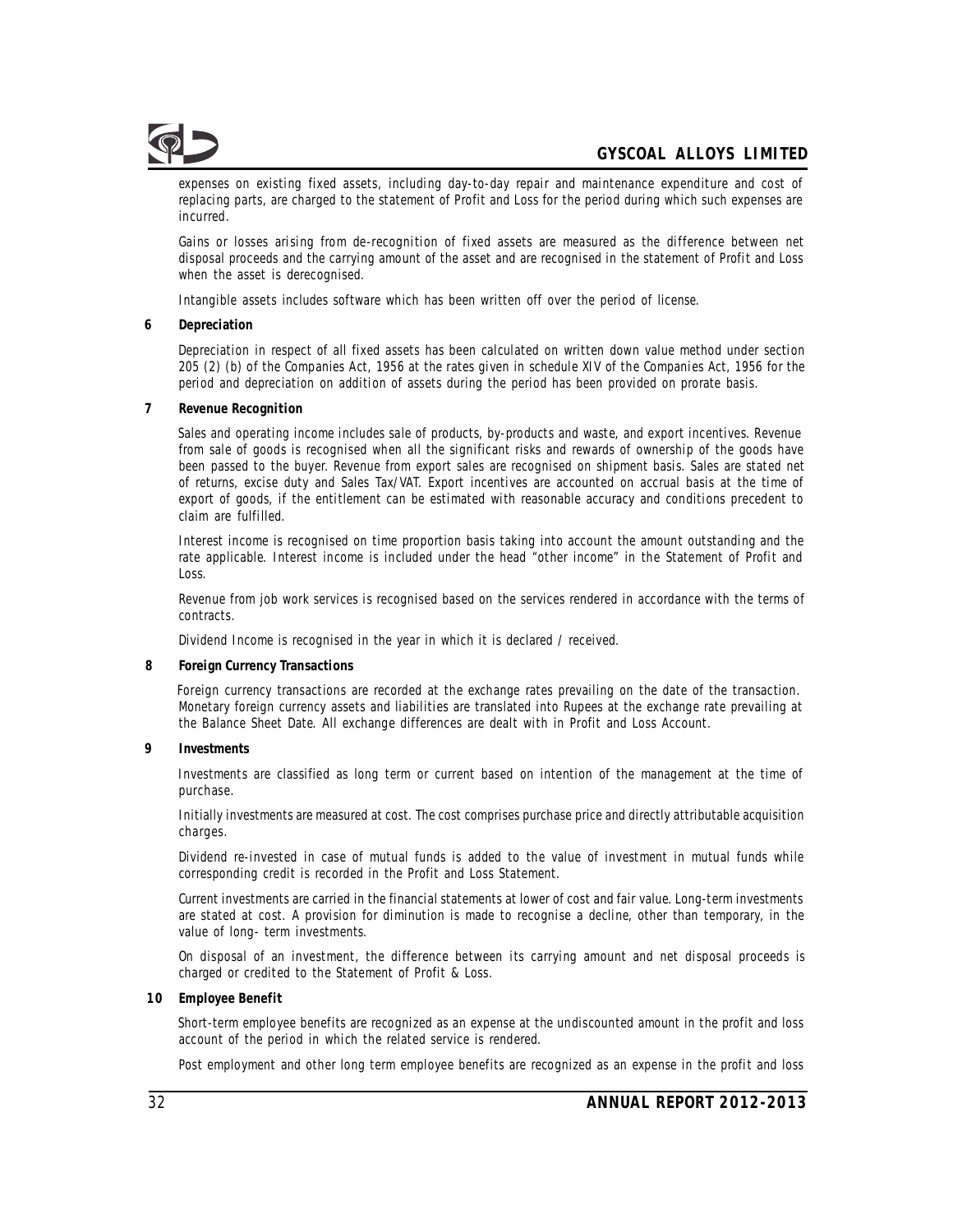account for the period in which the employee has rendered services. The expense is recognized as per Accounting Standard 15 (Revised 2005) at the present value of the amount payable determined using actuarial valuation techniques. Actuarial gains and losses in respect of post employment and other long term benefits are charged to the profit and loss account.

Provident Fund of the Regional Provident Fund Commissioner is a defined contribution scheme, and contribution made to Regional Provident Fund Commissioner is charged to Profit & Loss Account.

Gratuity liability is defined benefit obligation and is provided for on the basis of actuarial valuation.

Liability of Leave encashment is accounted for on actual payment basis.

**11 Borrowing Cost**

Borrowing costs include interest, fees and other charges incurred in connection with the borrowing of funds. Borrowing costs that are attributable to the acquisition/construction of qualifying assets are capitalised as part of the cost of such asset up to the date when the asset is ready for its intended use. A qualifying asset is one that necessarily takes substantial period of time to get ready for intended use. All other borrowing costs are charged to Profit and Loss Account.

**12 Earning Per Share**

The Company reports basic and diluted Earning Per Share (EPS) in accordance with Accounting Standard (AS) – 20 on "Earning Per Share". The basic EPS is computed by dividing the net profit or loss for the period by the weighted average number of equity shares outstanding during the period. Diluted EPS is computed by dividing the net profit or loss for the period by the weighted average number of equity shares outstanding during the period as adjusted for the effects of all dilutive potential equity shares, except where the results are antidilutive.

**13 Taxes on Income**

Current Tax is determined as the amount of tax payable in respect of taxable income for the period.Deferred Tax Assets or Deferred Tax Liability is recognized on timing difference being the difference between taxable income and accounting income. Deferred Tax Assets or Differed Tax Liability is measured using the tax rates and tax laws that have been enacted or substantively enacted at the Balance Sheet date. Deferred Tax Assets arising from timing differences are recognized to the extent there is a reasonable certainty that the assets can be realized in future.

**14 Impairment of Assets**

An assets is considered as impaired in accordance with Accounting Standard (AS) – 28 "Impairment of Assets" when at balance sheet date there are indications of impairment and the carrying amount of the assets, or wherever applicable, the cash generating unit to which the asset belongs, exceeds it recoverable amount (i.e. the higher of the assets net selling price and value in use). The carrying amount is reduced to the recoverable amount and the reduction is recognized as impairment loss in the Profit & Loss Account.

**15 Provisions and Contingent Liabilities**

A provision is recognised if, as a result of a past event, the Company has a present legal obligation that can be estimated reliably, and it is probable that an outflow of economic benefits will be required to settle the obligation. Provisions are determined by the best estimate of the outflow of economic benefits required to settle the obligation at the reporting date. Where no reliable estimate can be made, a disclosure is made as contingent liability. A disclosure for a contingent liability is also made when there is a possible obligation or a present obligation that may, but probably will not, require an outflow of resources. Where there is a possible obligation or a present obligation in respect of which the likelihood of outflow of resources is remote, no provision or disclosure is made.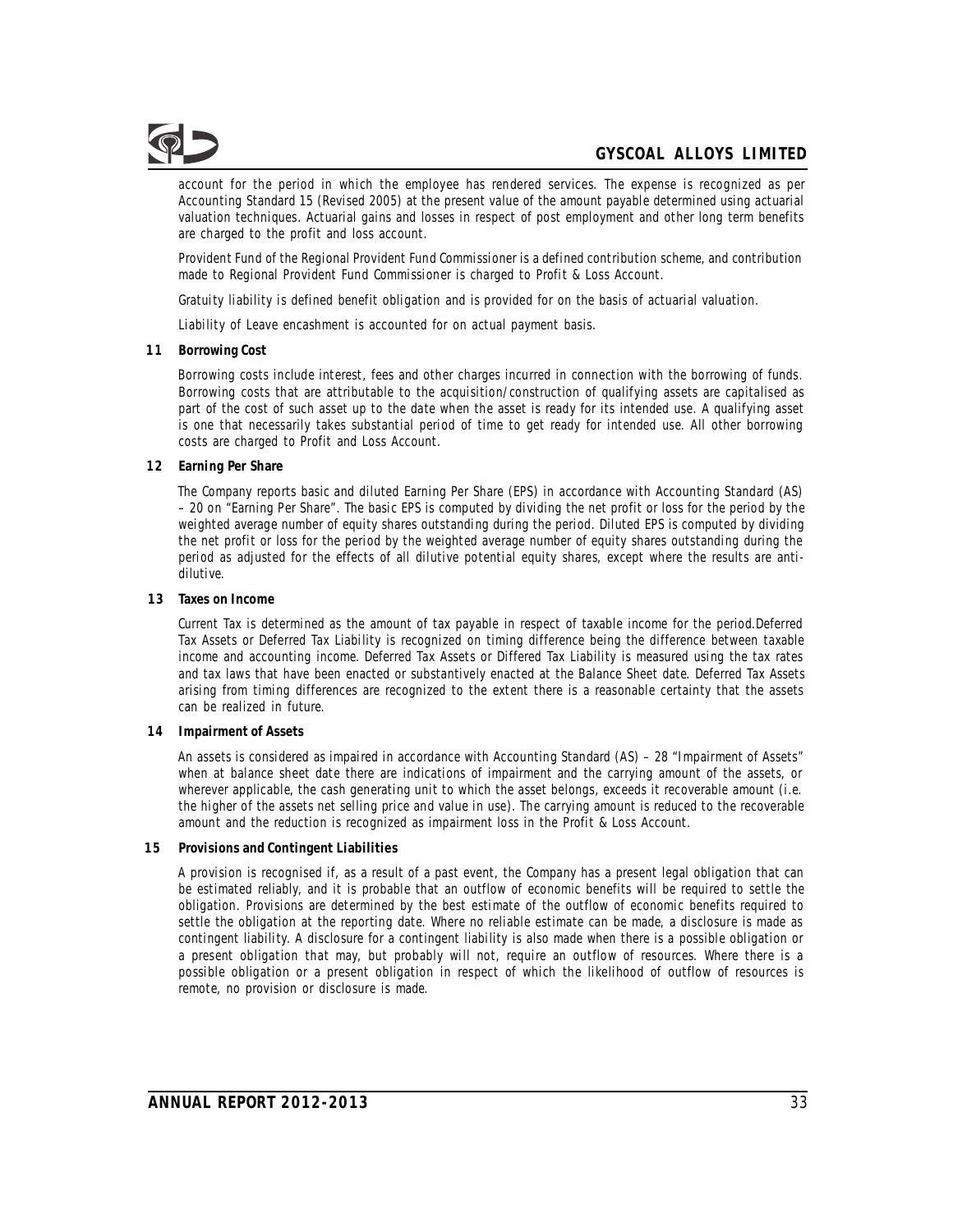**1. SHARE CAPITAL** (Amount in `) **As at As at 31st March, 2013 31st March, 2012 Authorised Share Capital :** 17000000 Equity Shares of ` 10 each **170000000 170000000** (17000000 Equity Shares of ` 10 each in Previous Year) **170000000 170000000 Issued, Subscribed and Paid up :** 15827556 Equity shares of ` 10 each 158275560 158275560 (15827556 Equity shares of ` 10 each in Previous Year) **Total :> 158275560 158275560**

**NOTES ON FINANCIAL STATEMENTS FOR THE YEAR ENDED 31ST MARCH, 2013**

### **1.1** 2275520 Equity Shares out of the issued, subscribed and paid up share capital were alotted as Bonus Shares in last five years by utilisation of General Reserve Account.

**1.2** The details of Shareholders holding more than 5% shares :

| Name of the Shareholder                   | As at 31st March, 2013 |        | As at 31st March, 2012 |        |  |
|-------------------------------------------|------------------------|--------|------------------------|--------|--|
|                                           | No. of Shares          | % held | No. of Shares          | % held |  |
| Viral Shah<br>General Capital and Holding | 4896502                | 30.94  | 4896502                | 30.94  |  |
| Company Pvt. Ltd.                         | 1538460                | 9.72   | 1538460                | 9.72   |  |
| Giraben Kishorsinh Solanki                | 1224153                | 7 73   | 1224153                | 7.73   |  |

**1.3** Reconciliation of the shares outstanding at the beginning and at the end of the reporting period is set out below :

| Particulars                          | As at 31st March, 2013 |             | As at 31st March, 2012 |             |  |
|--------------------------------------|------------------------|-------------|------------------------|-------------|--|
|                                      | No. of Shares          | Amount in ` | No. of Shares          | Amount in ` |  |
| Equity Shares at the                 | 15827556               | 158275560   | 15827556               | 158275560   |  |
| beginning of the year                |                        |             |                        |             |  |
| Add: Shares Issued during the year   |                        |             |                        | $\Omega$    |  |
| Less: Shares cancelled on buy        |                        |             |                        |             |  |
| back during the year                 | 0                      |             |                        | $\Omega$    |  |
| Equity Shares at the end of the year | 15827556               | 158275560   | 15827556               | 158275560   |  |

**1.4 Terms / Rights attached to Equity Shares**

The Company has only one class of equity shares having a face value of ` 10/- per share. Each equity shareholder is entitled to one vote per share.In the event of liquidation of the company, the holders of equity shares will be entitled to receive the remaining assets of the company, after distribution of all preferential amounts.

**1.5 Shares held by holding/ultimate holding company and/or their subsidiaries/associates : - Nil**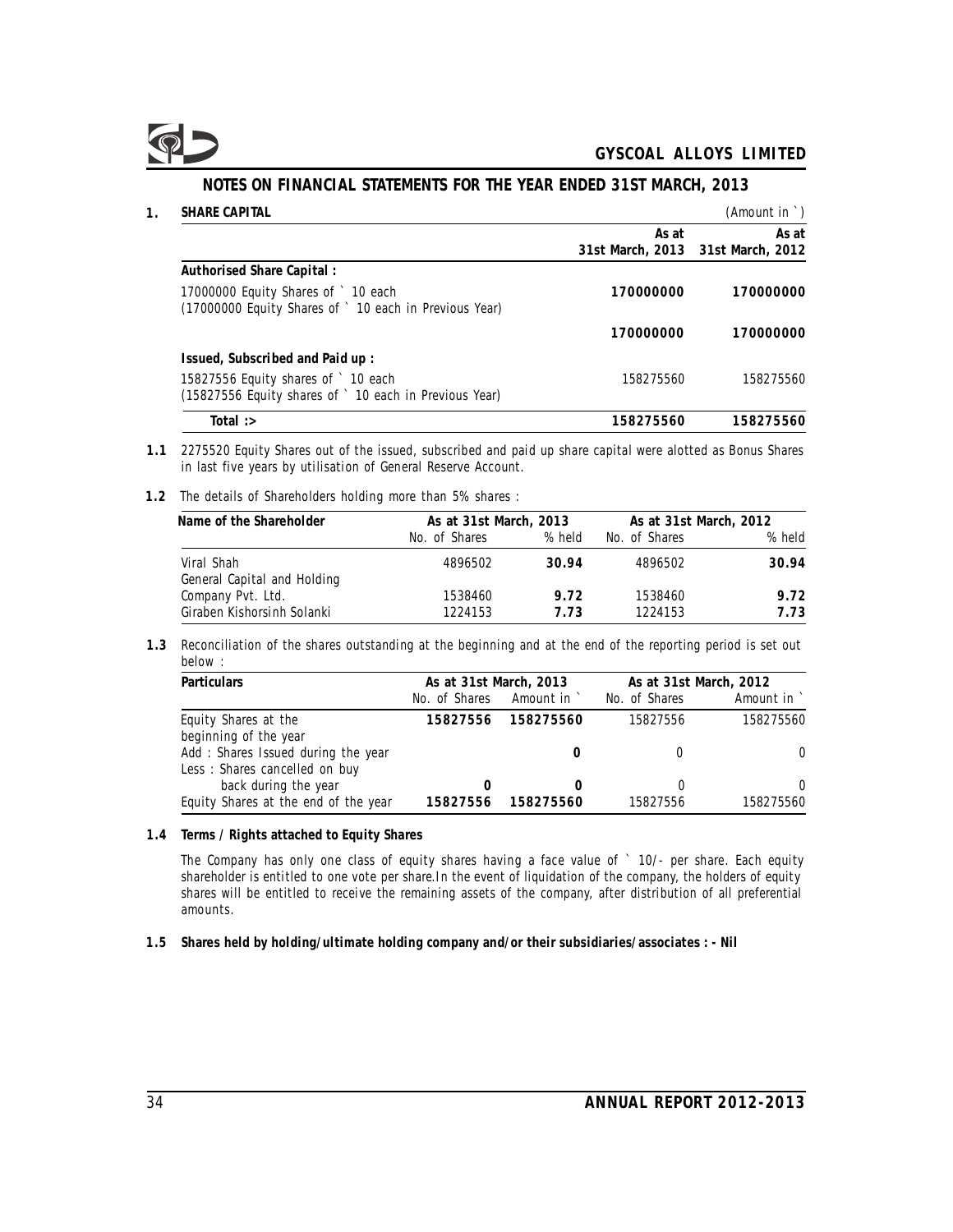

| RESERVES AND SURPLUS                       |             |                        |                  | (Amount in `)          |
|--------------------------------------------|-------------|------------------------|------------------|------------------------|
|                                            |             |                        | As at            | As at                  |
| General Reserve                            |             |                        | 31st March, 2013 | 31st March, 2012       |
| As per last Balance Sheet                  |             |                        | 744800           | 744800                 |
| Add: Addition during the year              |             |                        | 0                | 0                      |
| Less: Utilisation during the year          |             |                        | $\mathbf 0$      | 0                      |
|                                            |             |                        | 744800           | 744800                 |
| Securities Premium Reserve                 |             |                        |                  |                        |
| As per last Balance Sheet                  |             |                        | 526014386        | 526014386              |
| Add: Proceeds from IPO                     |             |                        | 0                | 0                      |
| Less: Amount utilised towards IPO Expenses |             |                        | $\Omega$         | 0                      |
|                                            |             |                        | 526014386        | 526014386              |
| Profit and Loss Account                    |             |                        |                  |                        |
| As per last Balance Sheet                  |             |                        | 220267840        | 194973093              |
| Add: Profit for the year                   |             |                        | 15768630         | 25294747               |
| Less: Appropriations during the year       |             |                        | $\Omega$         | 0                      |
|                                            |             |                        | 236036470        | 220267840              |
| Total: $>$                                 |             |                        | 762795656        | 747027026              |
| LONG TERM BORROWINGS                       |             |                        |                  | (Amount in `)          |
|                                            |             | As at 31st March, 2013 |                  | As at 31st March, 2012 |
|                                            | Non-Current | Current                | Non-Current      | Current                |
| Secured                                    |             |                        |                  |                        |
| Term Loans                                 |             |                        |                  |                        |
| From Banks                                 | 18504480    | 16861345               | 29362761         | 25300000               |
|                                            | 18504480    | 16861345               | 29362761         | 25300000               |
| Unsecured                                  |             |                        |                  |                        |
| Loans and Advance from Related Parties     | 269147247   | $\Omega$               | 222961352        | 0                      |
|                                            | 269147247   | $\Omega$               | 222961352        | 0                      |
| Total $\Rightarrow$                        | 287651727   | 16861345               | 252324113        | 25300000               |

**3.1 Details of Term Loans are as under :**

Term Loan from State Bank of Patiyala carries interest @ 12.75% p.a. The loan is repayable in 16 quarterly installments of ` 3200000/- each along with interest.

Term Loan from UCO Bank carries interest @ 13.75% p.a. The loan is repayable in 20 quarterly installments of ` 3125000/- each along with interest.

Auto Loans from ICICI Bank carries interest  $@10.12\%$  p.a. The loan is repayable in 60 equated monthly installments of ` 87610/- each along with interest.

**3.2 Details of Security of the Term Loans are as under :**

Term Loans from State Bank of Patiyala and UCO Banks of ` 31370629/- (Previous Year ` 54662761/-) are secured by way of Pari Pasu Charge over the Land & Building, Plant & Machinery and other immovable & movable Fixed assets of the company both present and future and personal guarantee of some of the Directors of the Company as well as corporate guarantee of other group companies.

Auto Loans from ICICI Bank of ` 3995196/- (Previous Year ` NIL/-) are secured by way of hypothecation of respective vehicles.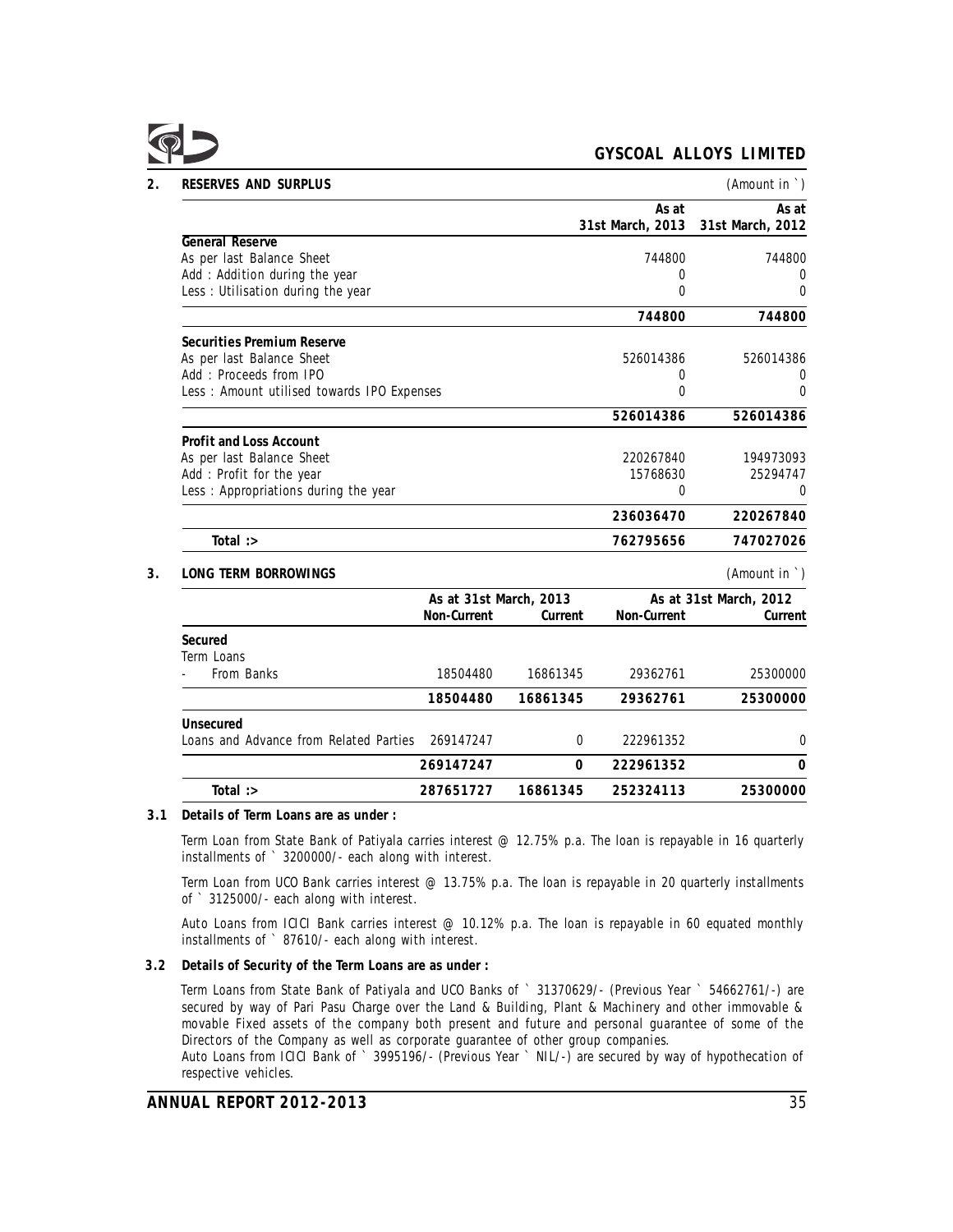

**4. DEFERRED TAX LIABILITY (Net)**

In view of Accounting Standard 22, the significant component and classification of deferred tax liability on accounting of timing difference comprises of the following :

|                                                                |                        |         |                  | (Amount in `)          |
|----------------------------------------------------------------|------------------------|---------|------------------|------------------------|
|                                                                |                        |         | As at            | As at                  |
|                                                                |                        |         | 31st March, 2013 | 31st March, 2012       |
| Deferred Tax Liability related to Fixed Assets                 |                        |         |                  |                        |
| Opening Balance                                                |                        |         | 44176292         | 37591596               |
| Add: Addition during the year                                  |                        |         | 2821351          | 6584696                |
| <b>Closing Balance</b>                                         |                        |         | 46997643         | 44176292               |
| LONG-TERM PROVISIONS                                           |                        |         |                  | (Amount in `)          |
|                                                                | As at 31st March, 2013 |         |                  | As at 31st March, 2012 |
|                                                                | Non-Current            | Current | Non-Current      | Current                |
| Provision for Gratuity                                         | 1998675                | 344618  | 1529603          | 260039                 |
| (Refere Note No. 23)                                           |                        |         |                  |                        |
| Total $\Rightarrow$                                            | 1998675                | 344618  | 1529603          | 260039                 |
| SHORT-TERM BORROWINGS                                          |                        |         |                  | (Amount in `)          |
|                                                                |                        |         | As at            | As at                  |
|                                                                |                        |         | 31st March, 2013 | 31st March, 2012       |
| Secured<br>Working Capital Loan repayable on demand from Banks |                        |         |                  |                        |
| Cash Credit                                                    |                        |         | 424564606        | 383529026              |
|                                                                |                        |         | 424564606        | 383529026              |
| Unsecured                                                      |                        |         |                  |                        |
| Depsoits                                                       |                        |         | 60525054         | 45467801               |
|                                                                |                        |         | 60525054         | 45467801               |
| Total:                                                         |                        |         | 485089660        | 428996827              |
|                                                                |                        |         |                  |                        |

Working Capital loan from Bank is secured by way of hypothecation of Raw Materials, Work-in-Process, Finished Goods, Stores & Spares, Book Debts etc., and by way of second charge on Company's immovable properties, and also personal guarantee of some of the Directors of the Company as well as corporate guarantee of other group companies.

| TRADE PAYABLES |                                            |           |  |  |  |
|----------------|--------------------------------------------|-----------|--|--|--|
|                | As at<br>31st March, 2013 31st March, 2012 | As at     |  |  |  |
| Trade Payables | 330024741                                  | 509854015 |  |  |  |
| Total: $>$     | 330024741                                  | 509854015 |  |  |  |
|                |                                            |           |  |  |  |

**Details of dues to Micro, Small and Medium Enterprise as defined under MSMED Act, 2006**

The Company has not received any intimation from suppliers regarding their status under the Micro, Small and Medium Enterprises Development Act, 2006 and hence disclosure regarding :

a) Amount due and outstanding to suppliers at the end of accounting year, b) Interest paid during the year,

b) Interest paid during the year,<br>c) Interest payable at the end of c) Interest payable at the end of accounting year,<br>d) Interest accrued and unpaid at the end of the a

Interest accrued and unpaid at the end of the accounting year, have not been given.

The Company is making efforts to get the confirmation from the suppliers as regards their status under the Act.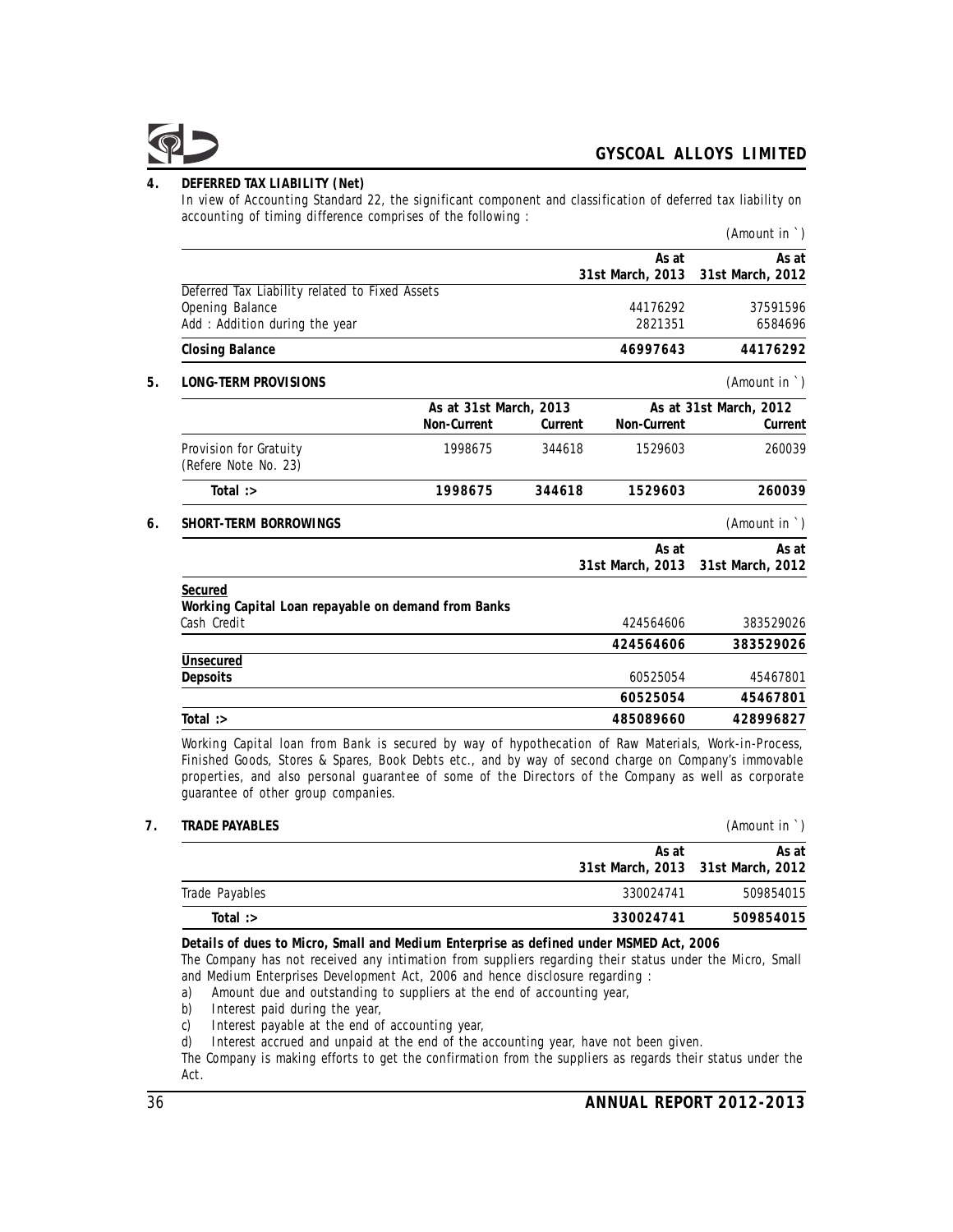# Q D

|                                                                                                                                                                                                                                                                        | OTHER CURRENT LIABILITIES                                                                        |                         |                         |                    |                |                          |                         |                                                    |                   |                             |                          | (Amount in `)            |
|------------------------------------------------------------------------------------------------------------------------------------------------------------------------------------------------------------------------------------------------------------------------|--------------------------------------------------------------------------------------------------|-------------------------|-------------------------|--------------------|----------------|--------------------------|-------------------------|----------------------------------------------------|-------------------|-----------------------------|--------------------------|--------------------------|
|                                                                                                                                                                                                                                                                        |                                                                                                  |                         |                         |                    |                |                          |                         |                                                    |                   | As at                       |                          | As at                    |
|                                                                                                                                                                                                                                                                        |                                                                                                  |                         |                         |                    |                |                          |                         |                                                    | 31st March, 2013  |                             | 31st March, 2012         |                          |
|                                                                                                                                                                                                                                                                        | Current Maturities of Long Term Debt                                                             |                         |                         |                    |                |                          |                         |                                                    |                   | 16861345                    |                          | 25300000                 |
|                                                                                                                                                                                                                                                                        | Other Payables*                                                                                  |                         |                         |                    |                |                          |                         |                                                    |                   | 7655495                     |                          | 25285441                 |
|                                                                                                                                                                                                                                                                        | Total $\Rightarrow$                                                                              |                         |                         |                    |                |                          |                         |                                                    | 24516840          |                             |                          | 50585441                 |
|                                                                                                                                                                                                                                                                        | * Other Payables include statutory dues, creditors for capital goods and advance from customers. |                         |                         |                    |                |                          |                         |                                                    |                   |                             |                          |                          |
|                                                                                                                                                                                                                                                                        | SHORT TERM PROVISIONS                                                                            |                         |                         |                    |                |                          |                         |                                                    |                   |                             |                          | (Amount in `)            |
|                                                                                                                                                                                                                                                                        |                                                                                                  |                         |                         |                    |                |                          |                         |                                                    |                   | As at                       |                          | As at                    |
|                                                                                                                                                                                                                                                                        |                                                                                                  |                         |                         |                    |                |                          |                         |                                                    | 31st March, 2013  |                             | 31st March, 2012         |                          |
|                                                                                                                                                                                                                                                                        | Provision for Gratuity                                                                           |                         |                         |                    |                |                          |                         |                                                    |                   | 344618                      |                          | 260039                   |
| Provision for Expenses                                                                                                                                                                                                                                                 |                                                                                                  |                         |                         |                    |                |                          |                         |                                                    | 1080067           |                             | 963525                   |                          |
| Provision for Taxation<br>27812898                                                                                                                                                                                                                                     |                                                                                                  |                         |                         |                    |                |                          |                         | 23347934                                           |                   |                             |                          |                          |
|                                                                                                                                                                                                                                                                        | Total :>                                                                                         |                         |                         |                    |                |                          |                         |                                                    | 29237583          |                             |                          | 24571498                 |
| <b>FIXED ASSETS</b>                                                                                                                                                                                                                                                    |                                                                                                  |                         |                         |                    |                |                          |                         |                                                    |                   |                             | (Amount in `)            |                          |
|                                                                                                                                                                                                                                                                        | Name of Assets                                                                                   |                         |                         | <b>Gross Block</b> |                |                          |                         | Depreciation                                       |                   |                             |                          | Net Block                |
|                                                                                                                                                                                                                                                                        |                                                                                                  | Rate of<br>Depreciation | As on<br>$1 - 4 - 2013$ | Addition           | Dedu-<br>ction | As on<br>$31 - 3 - 2013$ | As on<br>$1 - 4 - 2013$ | Deduction<br>on account<br>of Sale /<br>Adjustment | For               | Up to<br>the Year 31-3-2013 | As on<br>31-3-2013       | As on<br>$31 - 3 - 2012$ |
|                                                                                                                                                                                                                                                                        | TANGIBLE ASSETS :                                                                                |                         |                         |                    |                |                          |                         |                                                    |                   |                             |                          |                          |
|                                                                                                                                                                                                                                                                        | Factory Land<br>Building                                                                         | 0.00%<br>5.00%          | 2831125<br>53112792     | $\pmb{0}$<br>0     | 0<br>0         | 2831125<br>53112792      | 0<br>16857007           | 0<br>0                                             | 0<br>3573582      | 0<br>20430589               | 2831125<br>32682203      | 2831125<br>36255785      |
|                                                                                                                                                                                                                                                                        | Plant & Machinery                                                                                | 13.91%                  | 359818185               | 46578990           | 0              | 406397175                | 143590185               | 0                                                  | 31058426          | 174648611                   | 231748564                | 216228000                |
|                                                                                                                                                                                                                                                                        | Furniture<br>Vehicles                                                                            | 18.10%<br>25.89%        | 2029909<br>12577796     | 1000000<br>5146159 | 0<br>$\Omega$  | 3029909<br>17723955      | 1006059<br>6853505      | $\Omega$<br>$\Omega$                               | 192755<br>1681370 | 1198814<br>8534875          | 1831095<br>9189080       | 1023850<br>5724291       |
|                                                                                                                                                                                                                                                                        | Computers                                                                                        | 40.00%                  | 1846343                 | 340305             | $\mathbf 0$    | 2186648                  | 1414321                 | 0                                                  | 262282            | 1676603                     | 510045                   | 432022                   |
|                                                                                                                                                                                                                                                                        | Sub-Total                                                                                        |                         | 432216150               | 53065454           | 0              | 485281604                | 169721077               | 0                                                  | 36768415          |                             | 206489492 278792112      | 262495073                |
|                                                                                                                                                                                                                                                                        | INTENGIBLE ASSETS:                                                                               |                         | $\mathbf 0$             | $\mathbf 0$        | $\mathsf 0$    | $\mathsf 0$              | $\mathbf 0$             | $\mathbf 0$                                        | $\mathbf 0$       | $\mathsf 0$                 | $\mathbf 0$              | $\mathbf 0$              |
|                                                                                                                                                                                                                                                                        | Sub-Total                                                                                        |                         | $\mathsf 0$             | $\mathbf 0$        | $\mathsf 0$    | $\mathsf 0$              | $\mathbf 0$             | $\mathbf 0$                                        | $\mathbf 0$       | $\mathsf{O}\xspace$         | $\mathbf 0$              | $\mathbf 0$              |
|                                                                                                                                                                                                                                                                        | Total                                                                                            |                         | 432216150               | 53065454           | 0              | 485281604                | 169721077               | 0                                                  | 36768415          | 206489492                   | 278792112                | 262495073                |
|                                                                                                                                                                                                                                                                        | Previous Year                                                                                    |                         | 366675137               | 65541013           | $\mathbf 0$    |                          | 432216150 133567237     | 0                                                  | 36153840          | 169721077                   | 262495073                | 233107900                |
|                                                                                                                                                                                                                                                                        | CAPITAL WORK IN PROGRESS *<br>INTENGIBLE ASSETS<br>UNDER DEVELOPMENT                             |                         |                         |                    |                |                          |                         |                                                    |                   |                             | 124590741<br>$\mathbf 0$ | 121116320<br>$\mathbf 0$ |
| *Income from investment in mutual fund made from the proceed of IPO of ` 19500920/- is deducted from the total figure of WIP as the same is treated as project<br>pre-complition income and the same is to be adjusted against the cost of the project when completed. |                                                                                                  |                         |                         |                    |                |                          |                         |                                                    |                   |                             |                          |                          |
|                                                                                                                                                                                                                                                                        | NON-CURRENT INVESTMENTS                                                                          |                         |                         |                    |                |                          |                         |                                                    |                   |                             |                          | (Amount in `)            |
|                                                                                                                                                                                                                                                                        |                                                                                                  |                         |                         |                    |                |                          |                         |                                                    |                   | As at                       |                          | As at                    |
|                                                                                                                                                                                                                                                                        |                                                                                                  |                         |                         |                    |                |                          |                         |                                                    | 31st March, 2013  |                             | 31st March, 2012         |                          |
|                                                                                                                                                                                                                                                                        | Other Investments (Unquoted)                                                                     |                         |                         |                    |                |                          |                         |                                                    |                   | 209030                      |                          | 209030                   |

**Total :> 209030 209030**

Such Non-Current Investments are valued at Cost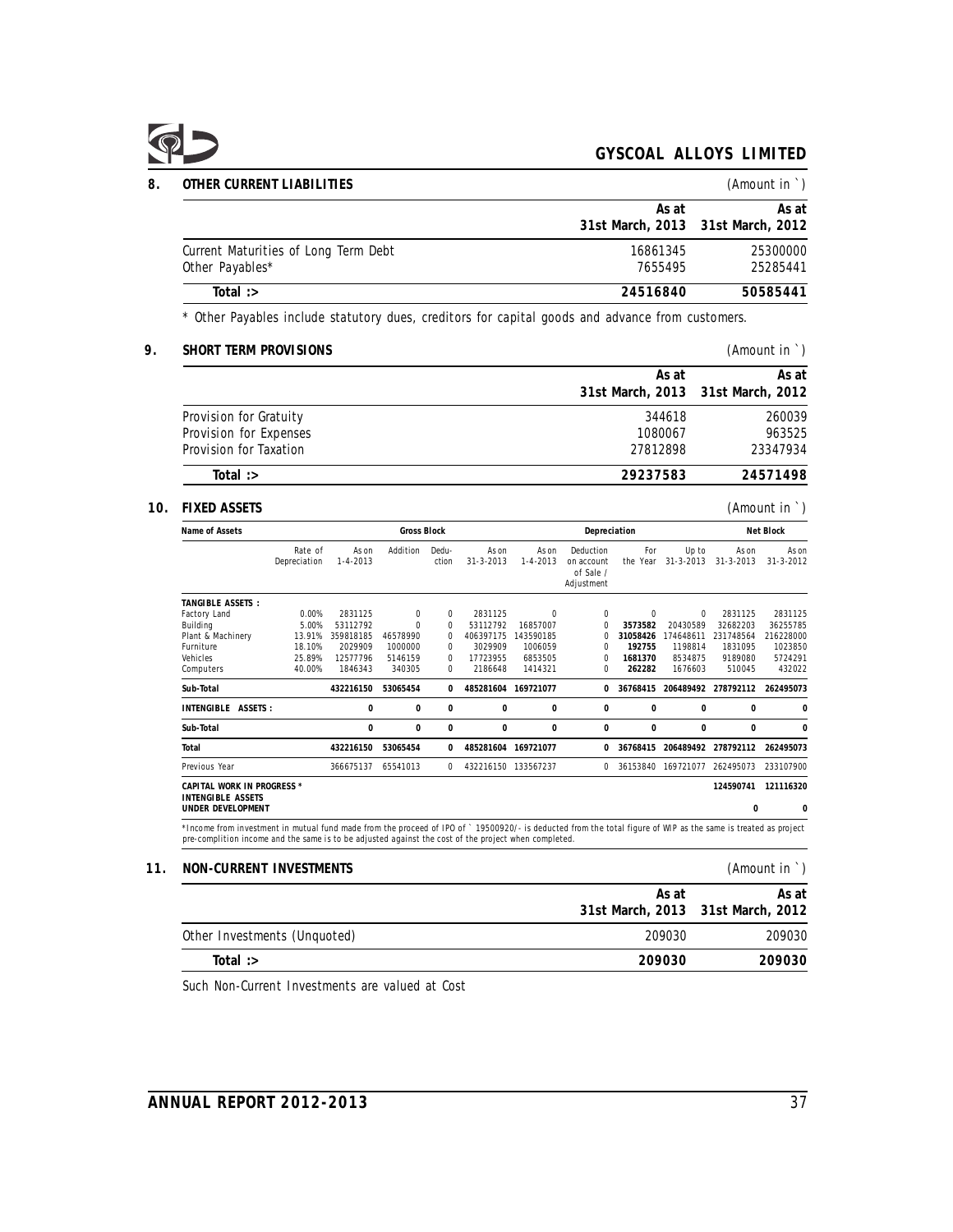| 12. | LONG-TERM LOANS AND ADVANCES (Unsecured and Considered Good)                | (Amount in $\dot{\ }$ ) |                  |
|-----|-----------------------------------------------------------------------------|-------------------------|------------------|
|     |                                                                             | As at                   | As at            |
|     |                                                                             | 31st March, 2013        | 31st March, 2012 |
|     | Capital Advance                                                             | 483235871               | 485402831        |
|     | Security Deposit                                                            | 11280752                | 10016988         |
|     | Loans and Advances to Related Parties                                       | 0                       | 2495920          |
|     | Total $\Rightarrow$                                                         | 494516623               | 497915739        |
| 13. | CURRENT INVESTMENTS                                                         |                         | (Amount in `)    |
|     |                                                                             | As at                   | As at            |
|     |                                                                             | 31st March, 2013        | 31st March, 2012 |
|     | Investment in Mutual Fund out of IPO Fund                                   | 70500000                | 61200000         |
|     | Total $\Rightarrow$                                                         | 70500000                | 61200000         |
|     | Such Current investments are valued at lower of cost and fair market value. |                         |                  |
| 14. | <b>INVENTORIES</b>                                                          |                         | (Amount in `)    |
|     |                                                                             |                         |                  |

|                                                                                                                                       | As at<br>31st March, 2013 | As at<br>31st March, 2012 |
|---------------------------------------------------------------------------------------------------------------------------------------|---------------------------|---------------------------|
| Raw Materials<br><b>Finished Goods</b>                                                                                                | 458775994<br>136290788    | 373366088<br>198573037    |
| Total $\Rightarrow$                                                                                                                   | 595066782                 | 571939125                 |
| 15.<br>TRADE RECEIVABLES                                                                                                              |                           | (Amount in `)             |
|                                                                                                                                       | As at<br>31st March, 2013 | As at<br>31st March, 2012 |
| Outstanding for a period exceeding six months from<br>the date they are due for payment<br>Doubtful*<br>Unsecured and Considered Good | 18127314<br>19427511      | 18127314<br>14795857      |
| Other Trade Receivables<br>Unsecured and Considered Good                                                                              | 364610881                 | 533687947                 |
| Total: $>$                                                                                                                            | 402165706                 | 566611118                 |

\* Legal case filed against Salvo Steel Pvt. Ltd. u/s 138 of the Negotiable Instrument Act, 1881, however no provision is made against this amount.

**16. CASH AND BANK BALANCES** (*P* 

| Amount in |  |  |
|-----------|--|--|
|           |  |  |
|           |  |  |

|                     | As at                             | As at    |
|---------------------|-----------------------------------|----------|
|                     | 31st March, 2013 31st March, 2012 |          |
| Balance with Banks: |                                   |          |
| In Current Accounts | 3629678                           | 713518   |
| In Fixed Deposits*  | 51357612                          | 52006453 |
| Cash on Hand        | 1346553                           | 1735941  |
| Total: $>$          | 56333843                          | 54455912 |

\* Fixed Deposit with banks includes deposits of ` 48805612/- (Previous Year ` 49454453/-) given as margin money for Letter of Credit issued by the bank in the favour of the Company. All Fixed Deposits are with maturity of more than 12 months.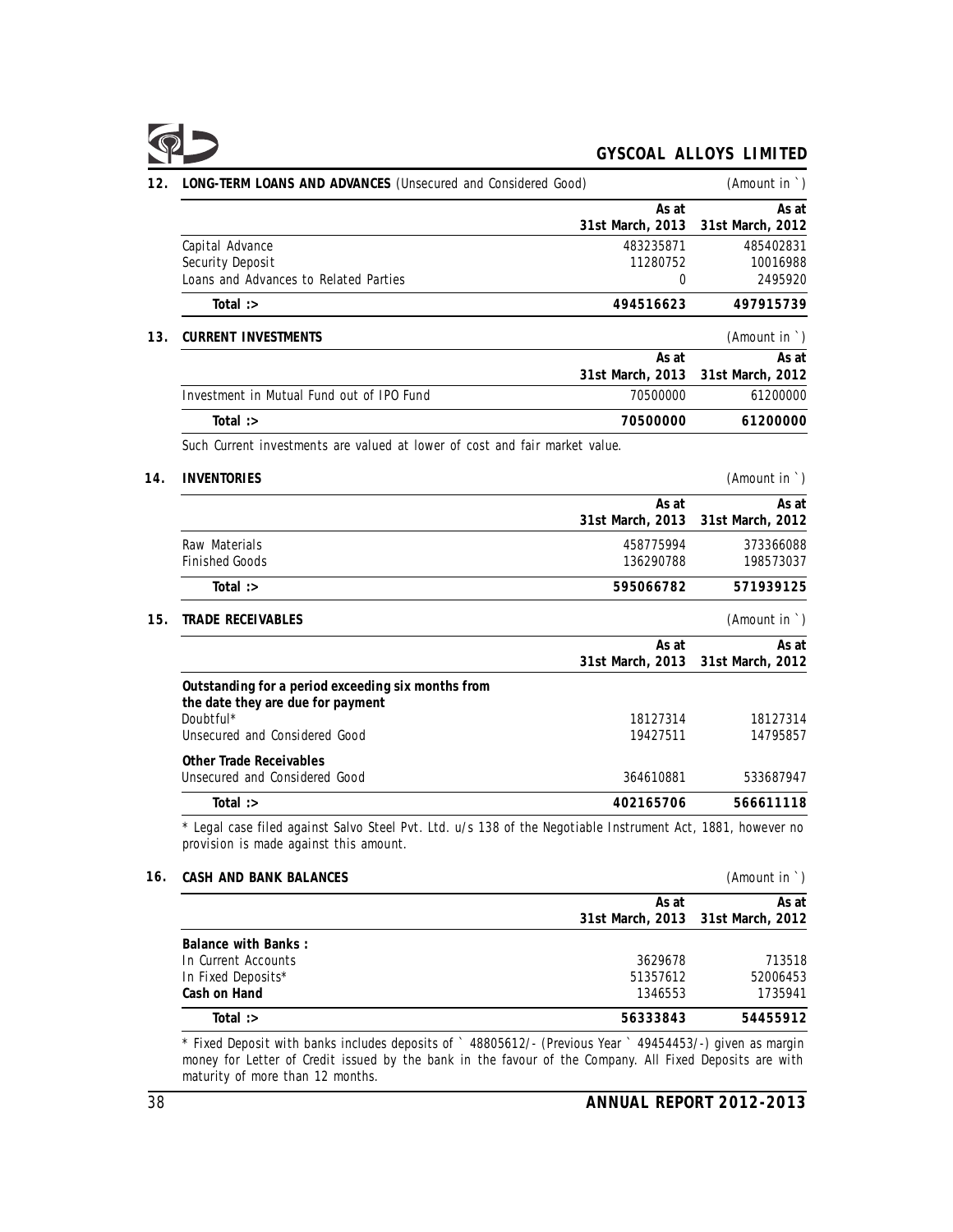| SHORT-TERM LOANS AND ADVANCES                             |                  | (Amount in `)    |
|-----------------------------------------------------------|------------------|------------------|
|                                                           | As at            | As at            |
|                                                           | 31st March, 2013 | 31st March, 2012 |
| Unsecured and Considered Good                             |                  |                  |
| Loans and Advances to Related Parties                     | 0                | 341145           |
| Other Loans and Advances                                  |                  |                  |
| Balance With Statutory / Government Authorities           | 37744296         | 2655566          |
| Prepaid Expenses                                          | 285466           | 288950           |
| Advances To Creditors, Suppliers & Contractors and Others | 59974719         | 71914187         |
| Staff Advances                                            | 1001778          | 868612           |
| Total $\Rightarrow$                                       | 99006259         | 76068460         |
|                                                           |                  |                  |

# **18. OTHER CURRENT ASSETS** (Amount in `)

|                                    | As at                             | As at   |
|------------------------------------|-----------------------------------|---------|
|                                    | 31st March, 2013 31st March, 2012 |         |
| Interest Accrued on Fixed Deposits | 5406989                           | 5329598 |
| Total $\Rightarrow$                | 5406989                           | 5329598 |
|                                    |                                   |         |

## **19. REVENUE FROM OPERATIONS** (Amount in `)

|                              | 2012-13    | 2011-12    |
|------------------------------|------------|------------|
| Sale of Products             | 3250134212 | 2405061762 |
| Income From Other Operations | 8595192    | 38313046   |
|                              | 3258729404 | 2443374808 |
| Less: Excise Duty            | 271036493  | 169666657  |
| Less: VAT & CST              | 114696903  | 111210083  |
|                              | 385733396  | 280876740  |
| Total :>                     | 2872996008 | 2162498068 |
|                              |            |            |

| 19.1 PARTICULARS OF SALE OF PRODUCTS |            | (Amount in `) |
|--------------------------------------|------------|---------------|
|                                      | 2012-13    | 2011-12       |
| S.S. & M.S. Structure Products       | 3250134212 | 2405061762    |
| Total $\Rightarrow$                  | 3250134212 | 2405061762    |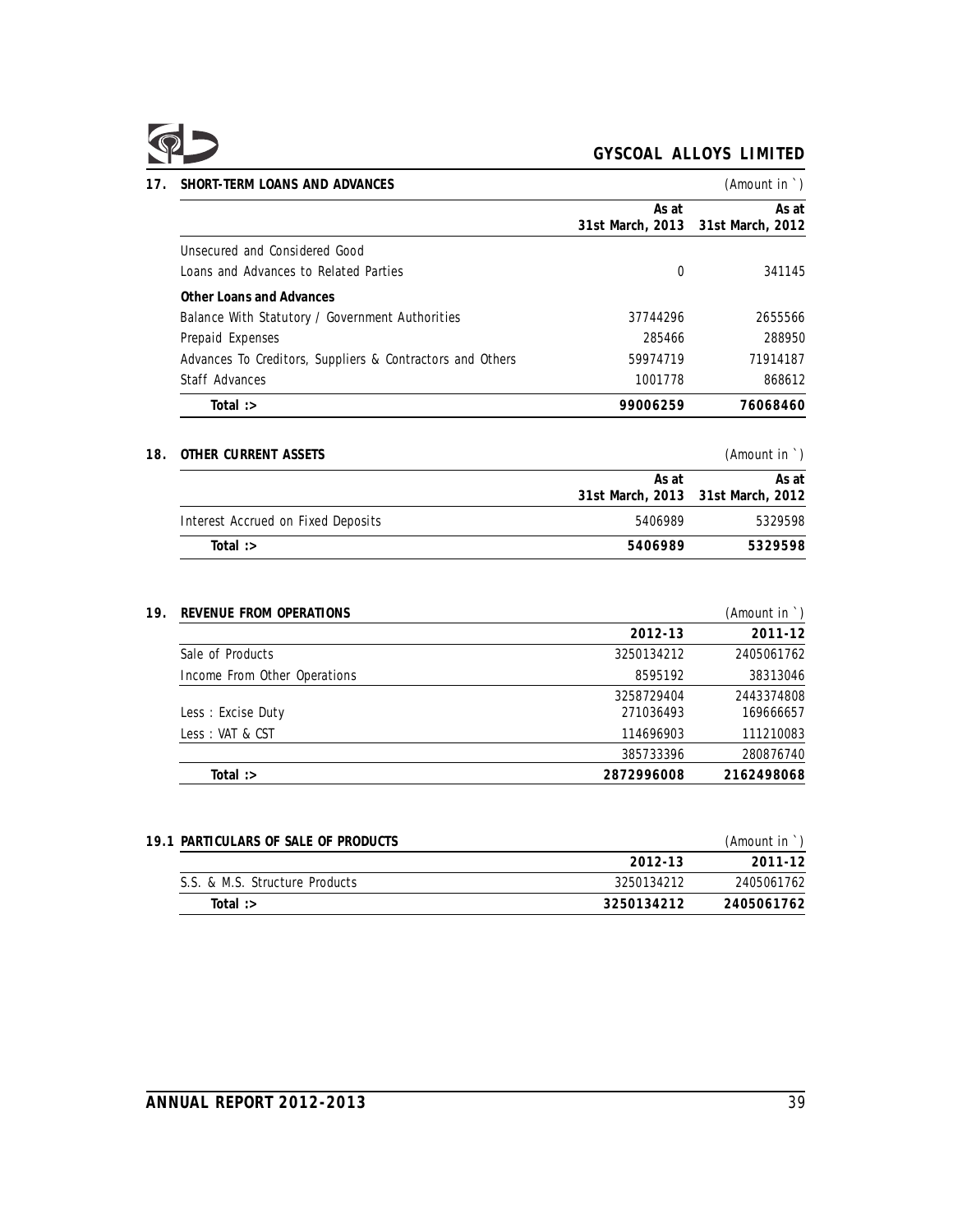| OTHER INCOME                                             |         |          |         | (Amount in `) |
|----------------------------------------------------------|---------|----------|---------|---------------|
|                                                          | 2012-13 | 2012-13  | 2011-12 | 2011-12       |
| Interest                                                 |         |          |         |               |
| From Current Investments                                 | 5203572 |          | 3784093 |               |
| From Others                                              | 564453  | 5768025  | 580453  | 4364546       |
| Dividend                                                 |         |          |         |               |
| From Current Investments                                 | 9681139 |          | 3350033 |               |
| Less: Adjusted against                                   | 9681139 | $\Omega$ | 3350033 | 0             |
| Capital Work in Progress                                 |         |          |         |               |
| Net Gain on Foreign Currecny Transaction                 |         | 1971355  |         | 0             |
| & Translation (Other than considered<br>as Finance Cost) |         |          |         |               |
| Other Non Operating Income                               |         | 8633048  |         | 106419        |
| Total $\Rightarrow$                                      |         | 16372428 |         | 4470965       |
| COST OF MATERIAL CONSUMED                                |         |          |         |               |
|                                                          | 2012-13 |          | 2011-12 |               |

# **(Amount in** `) **% of** (Amount in `) **% of Consumption Consumption** Imported 45591608 2.42 79483411 5.49 Indigenous 1837496884 97.58 1369096664 94.51 **Total :> 1883088492 100.00 1448580075 100.00**

| 21.1 PARTICULARS OF MATERIALS CONSUMED |            | (Amount in ') |
|----------------------------------------|------------|---------------|
|                                        | 2012-13    | 2011-12       |
| S. S. Structures                       | 1827521053 | 1397606961    |
| Furnace Oil                            | 17969886   | 41667384      |
| <b>Others</b>                          | 37597553   | 9305730       |
| Total :>                               | 1883088492 | 1448580075    |

# **22. CHANGE IN INVENTORIES OF FINISHED GOODS,**

| STOCK-IN-PROCESS & STOCK-IN-TRADE |           | (Amount in `) |
|-----------------------------------|-----------|---------------|
|                                   | 2012-13   | 2011-12       |
| Inventories (at commencement)     |           |               |
| Finished Goods / Stock-in-Trade   | 198573037 | 112251882     |
|                                   | 198573037 | 112251882     |
| Inventories (at close)            |           |               |
| Finished Goods / Stock-in-Trade   | 136290788 | 198573037     |
|                                   | 136290788 | 198573037     |
| Total $\Rightarrow$               | 62282249  | (86321155)    |

## **23. EMPLOYEE BENEFIT EXPENSES** (Amount in `)

|                                         | 2012-13  | 2011-12  |
|-----------------------------------------|----------|----------|
| Salaries and Wages                      | 14388001 | 13024728 |
| Contribution to Provident & Other Funds | 614180   | 646034   |
| Staff Welfare Expenses                  | 661293   | 113309   |
| Total $\Rightarrow$                     | 15663474 | 13784071 |
|                                         |          |          |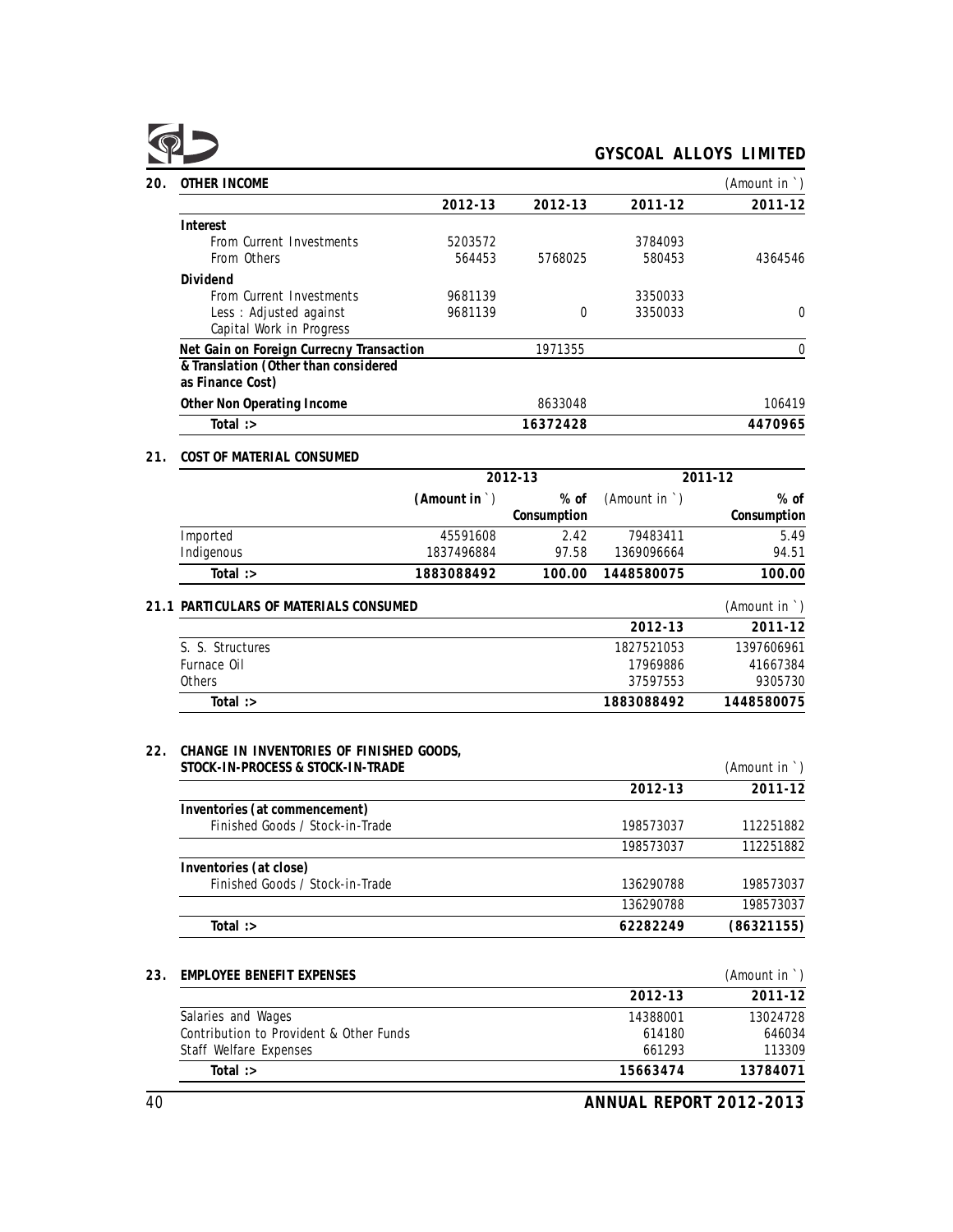

**23.1** As per Accounting Standard 15 "Employee Benefits", the disclosures of Employee benefits as defined in the Accounting Standard are given below:

**Defined Contribution Plans**

Contribution to Defined ontribution Plans, recognised as expense for the year is as under:

|                                           |         | (Amount in |
|-------------------------------------------|---------|------------|
|                                           | 2012-13 | 2011-12    |
| Employer's Contribution to Provident Fund | 614180  | 646034     |

#### **Defined Benefit Plans**

At present, the company has not any Defined Benefit Plans which are managed by other third party like LIC etc. However, the company is making provision for the present value of gratuity payable based on actuarial valuation using Projected Unit Credit Method. The company has not made any provision for leave encashment, but the same is recognised as expenses on actual payment basis.

| А. | Reconciliation of opening and closing balances of Defined Benefit Obligation |           |               |
|----|------------------------------------------------------------------------------|-----------|---------------|
|    | Particulars                                                                  | 2012-13   | 2011-12       |
|    | Present Value of Obligation as at the beginning of the period                | 1789642   | 1393784       |
|    | Current Service Cost                                                         | 427708    | 345239        |
|    | Interest Cost                                                                | 147241    | 121956        |
|    | Actuarial (Gain)/Loss on obligation                                          | (21298)   | (71337)       |
|    | Present Value of Obligation as at the end of the period                      | 2343293   | 1789642       |
| B. | Reconciliation of opening and closing balances of Fair Value of Plan Assets  |           | (Amount in `) |
|    | Particulars                                                                  | 2012-13   | 2011-12       |
|    | Present Value of Plan Assets as at the beginning of the period               | $\Omega$  | $\mathbf 0$   |
|    | Expected Return on Plan Assets                                               | $\Omega$  | $\mathbf{0}$  |
|    | Contributions                                                                | 0         | $\mathbf 0$   |
|    | Actuarial (Gain)/Loss on Plan Assets                                         | $\Omega$  | $\Omega$      |
|    | Fair Value of Plan Assets at the end of the period                           |           |               |
| C. | Reconciliation of Fair Value of Assets and Obligations                       |           | (Amount in `) |
|    | Particulars                                                                  | 2012-13   | 2011-12       |
|    | Present Value of Obligation as at the end of the period                      | 2343293   | 1789642       |
|    | Fair Value of Plan Assets at the end of the period                           | $\Omega$  | <sup>0</sup>  |
|    | Net Assets/(Liability)recognized in Balance Sheet                            | (2343293) | (1789642)     |
| D. | Expense recognized during the period                                         |           | (Amount in `) |
|    | Particulars                                                                  | 2012-13   | 2011-12       |
|    | Current Service Cost                                                         | 427708    | 345239        |
|    | Interest Cost                                                                | 147241    | 121956        |
|    | Expected Return on Plan Assets                                               | 0         | $\Omega$      |
|    | Net Actuarial losses (gains) recognized in period                            | (21298)   | (71337)       |
|    | Expenses Recognized in the statement of Profit & Loss                        | 553651    | 395858        |
| Е. | <b>Actuarial Assumptions</b>                                                 |           | (Amount in `) |
|    | Particulars                                                                  | 2012-13   | 2011-12       |
|    | Discount Rate                                                                | 8.25%     | 8.75%         |
|    | Rate of increase in Compensation Level                                       | 6.00%     | 6.00%         |
|    | Rate of Return on Plan Assets                                                | 0.00%     | 0.00%         |
|    | Withdrawal Rate                                                              | 2.00%     | 2.00%         |

Mortality Table (LIC) 1994-96 Ultimate 1994-96 Ultimate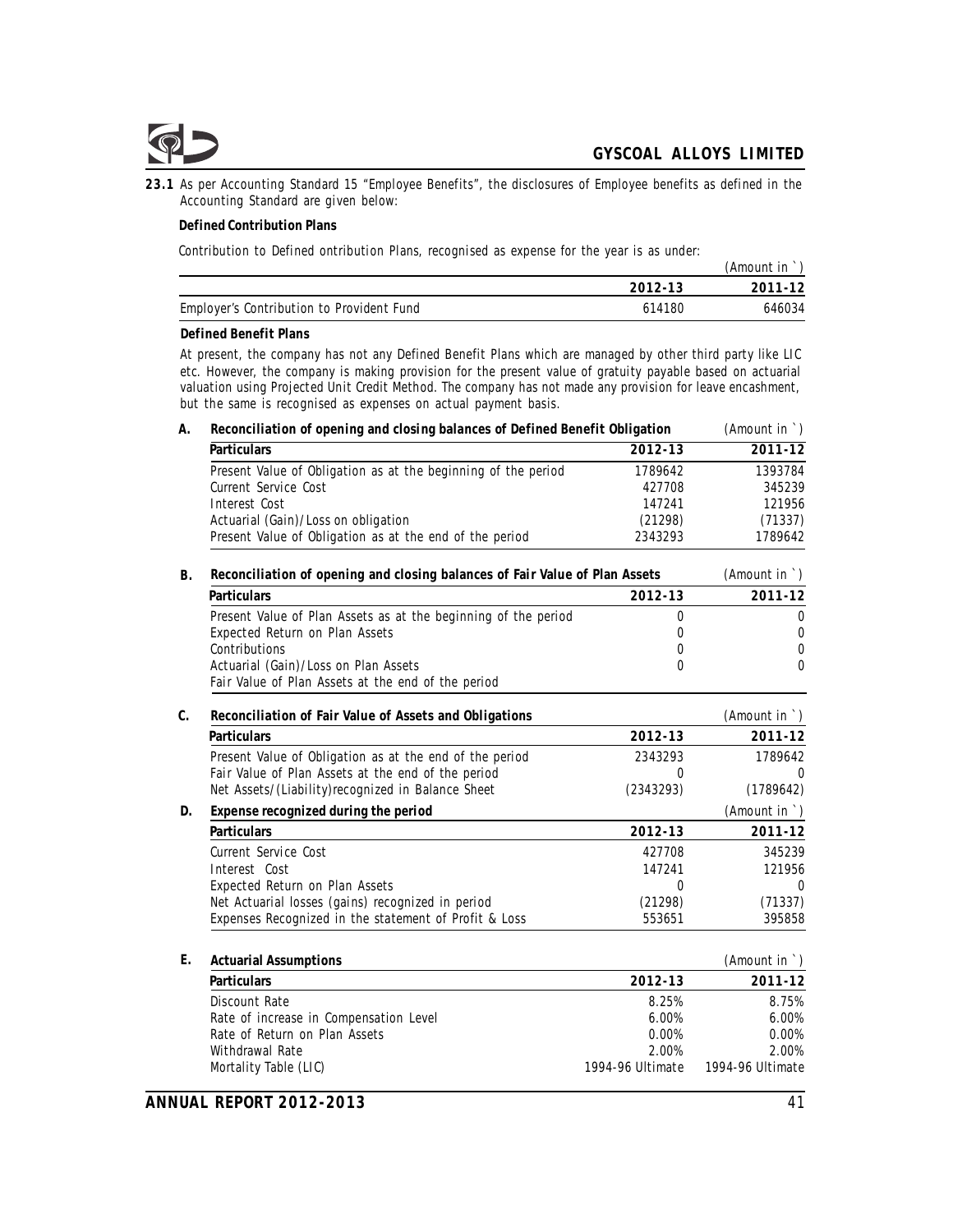| <b>FINANCE COSTS</b>                                             |                   |           |                  | (Amount in `) |
|------------------------------------------------------------------|-------------------|-----------|------------------|---------------|
|                                                                  |                   |           | 2012-13          | 2011-12       |
| Interest Expenses                                                |                   |           | 97538822         | 78289051      |
| Other Borrowing Costs                                            |                   |           | 6420949          | 6090412       |
| Applicable Loss on Foreign Currency Transactions and Translation |                   |           | 0                | 646901        |
| Total :>                                                         |                   |           | 103959771        | 85026364      |
| DEPRECIATION AND AMORTISATION EXPENSES                           |                   |           |                  | (Amount in `) |
|                                                                  |                   |           | 2012-13          | 2011-12       |
| Depreciation and Amortisation Expenses<br>(Refere Note No. 10)   |                   |           | 36768415         | 36153840      |
| Total $\Rightarrow$                                              |                   |           | 36768415         | 36153840      |
| OTHER EXPENSES                                                   |                   |           |                  | (Amount in `) |
|                                                                  | 2012-13           | 2012-13   | 2011-12          | 2011-12       |
| Manufacturing Expenses                                           |                   |           |                  |               |
| Freight & Transportation Expenses                                | 5905234           |           | 4975971          |               |
| Insurance                                                        | 504788            |           | 281918           |               |
| Jobwork Charges                                                  | 234683            |           | 7387618          |               |
| Labour Charges                                                   | 27529413          |           | 23078363         |               |
| Other Manufacturing Expenses                                     | 2171658           |           | 186309           |               |
| Power & Fuel                                                     | 66767958          |           | 68295987         |               |
| Rent                                                             | 1465960           |           | 120000           |               |
| Repairs to Building                                              | 263580            |           | 47792            |               |
| Repairs to Machinery                                             | 584560            |           | 475101           |               |
| Stores & Spares                                                  | 2965496           |           | 3136551          |               |
| * Excise Duty                                                    | (6608708)         |           | 21909697         |               |
|                                                                  |                   | 101784622 |                  | 129895307     |
| Selling & Distribution Expenses                                  |                   |           |                  |               |
| Advertisement Expenses                                           | 109006            |           | 327323           |               |
| Packing, Clearing & Forwarding Charges                           | 8026809           |           | 1973269          |               |
| Other Selling & Distribution Expenses                            | 61822             |           | 430509           |               |
|                                                                  |                   | 8197637   |                  | 2731101       |
| <b>Establishment Expenses</b>                                    |                   |           |                  |               |
| Charity & Donations                                              | 132202            |           | 337956           |               |
| Computer Expenses                                                | 202353            |           | 214026           |               |
| General Expenses                                                 | 1380038           |           | 1152258          |               |
| Legal & Professional Fees                                        | 2255685           |           | 2473553          |               |
| Other Repairs                                                    | 618474<br>308990  |           | 111132           |               |
| Payment to Auditors<br>Rate & Taxes                              | 117210            |           | 280900<br>184718 |               |
|                                                                  |                   |           |                  |               |
| Stationery & Postage Expenses<br>Telepphone Expenses             | 598645<br>1360141 |           | 511648<br>865390 |               |
| Travelling Expenses                                              | 3378792           |           | 4101703          |               |
| Vehicle Expenses                                                 | 813569            |           | 768513           |               |
|                                                                  |                   | 11166099  |                  | 11001797      |
| Total $\Rightarrow$                                              |                   | 121148358 |                  | 143628205     |
|                                                                  |                   |           |                  |               |

\* Excise Duty shown under Expenditure represents the aggregate of excise duty borne by the Company and difference between excise duty on opening stock and closing stock of finished goods.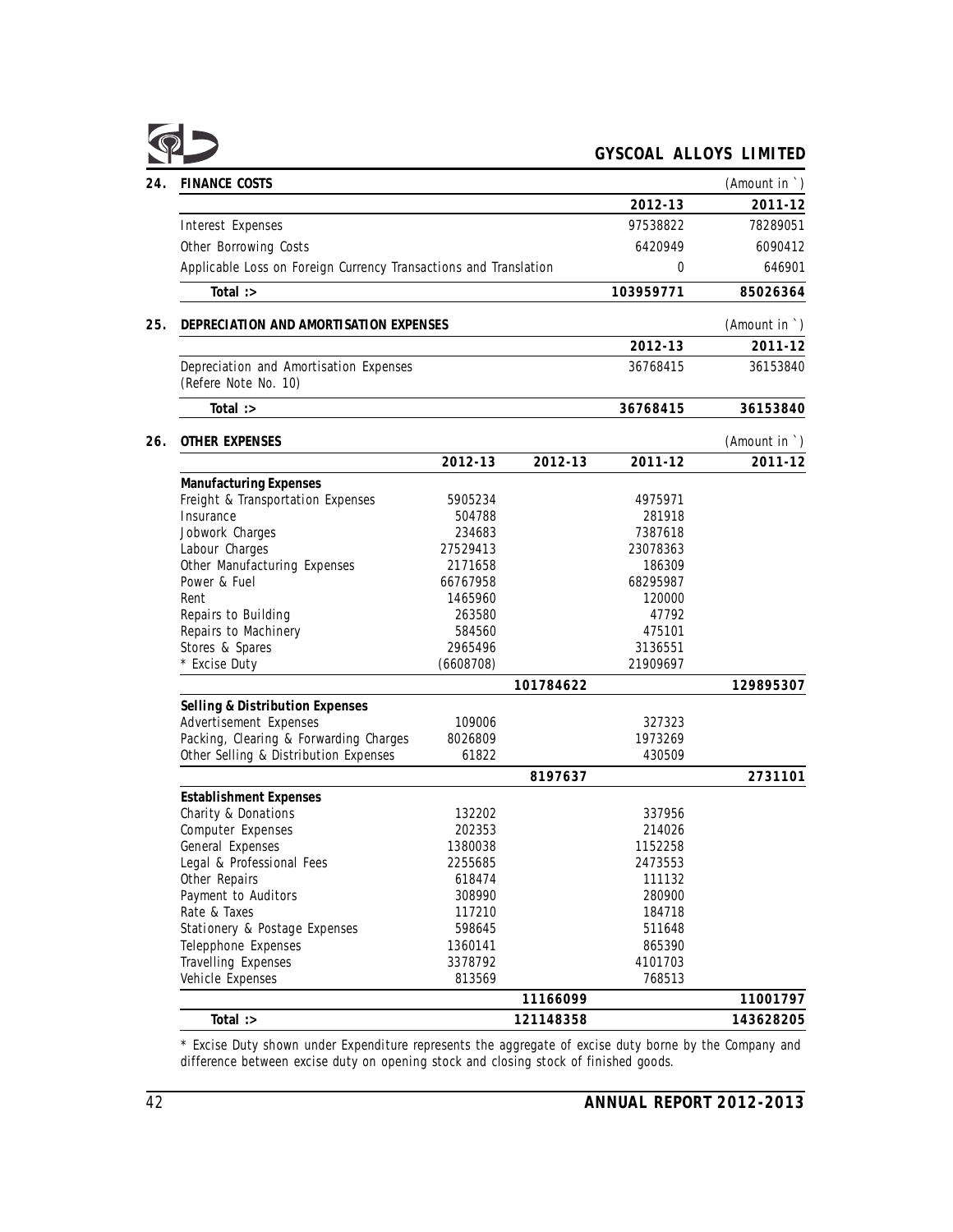|--|--|

| 27. | VALUE OF STORES & SPARES CONSUMED                                                            |             | (Amount in `)                     |
|-----|----------------------------------------------------------------------------------------------|-------------|-----------------------------------|
|     |                                                                                              | 2012-13     | 2011-12                           |
|     | Imported                                                                                     | $\Omega$    | $\Omega$                          |
|     | Indigenious                                                                                  | 2965496     | 3136551                           |
|     | Total :>                                                                                     | 2965496     | 3136551                           |
| 28. | VALUE OF IMPORTS ON CIF BASIS IN RESPECT OF                                                  |             | (Amount in `)                     |
|     |                                                                                              | 2012-13     | 2011-12                           |
|     | Raw Materials and Stock-in-Trade                                                             | 36062856    | 72374477                          |
|     | Total $\Rightarrow$                                                                          | 36062856    | 72374477                          |
| 29. | PAYMENT TO AUDITORS AS :                                                                     |             | (Amount in `)                     |
|     |                                                                                              | 2012-13     | 2011-12                           |
|     | <b>Statutory Audit Fees</b>                                                                  | 196630      | 168540                            |
|     | <b>Tax Audit Fees</b>                                                                        | 56180       | 56180                             |
|     | Certification and Consultation Fees                                                          | 56180       | 56180                             |
|     | Total $\Rightarrow$                                                                          | 308990      | 280900                            |
| 30. | EXPENDITURE IN FOREIGN CURRENCY :                                                            |             | (Amount in $\dot{\ }$ )           |
|     |                                                                                              | 2012-13     | 2011-12                           |
|     |                                                                                              |             |                                   |
|     | Raw Material Purchase                                                                        | 36062856    | 72374477                          |
|     | Interest on LC - Import                                                                      | 536591      |                                   |
|     | Capital Assets Purchase                                                                      | $\mathbf 0$ |                                   |
|     | Commission Paid                                                                              | 56822       |                                   |
|     | Total $\Rightarrow$                                                                          | 36656269    | 165480<br>527725<br>0<br>73067682 |
| 31. | EARNING PER SHARE                                                                            |             | (Amount in `)                     |
|     |                                                                                              | 2012-13     | $2011 - 12$                       |
|     | Net Profit after tax as per Statement of Profit & Loss<br>attibutable to Equity Shareholders | 15768630    |                                   |
|     | Weighted Average number of Equity sahres used as<br>denominator for calculating EPS          | 15827556    | 15827556                          |
|     | Basic and Diluted Earning per Share (in `)                                                   | 1.00        | 25294747<br>1.60                  |

# **32. EARNING IN FOREIGN EXCHANGE** (Amount in `)

|                      | 2012-13   | 2011-12  |
|----------------------|-----------|----------|
| FOB Value of Exports | 302555673 | 76401586 |
| Total $\Rightarrow$  | 302555673 | 76401586 |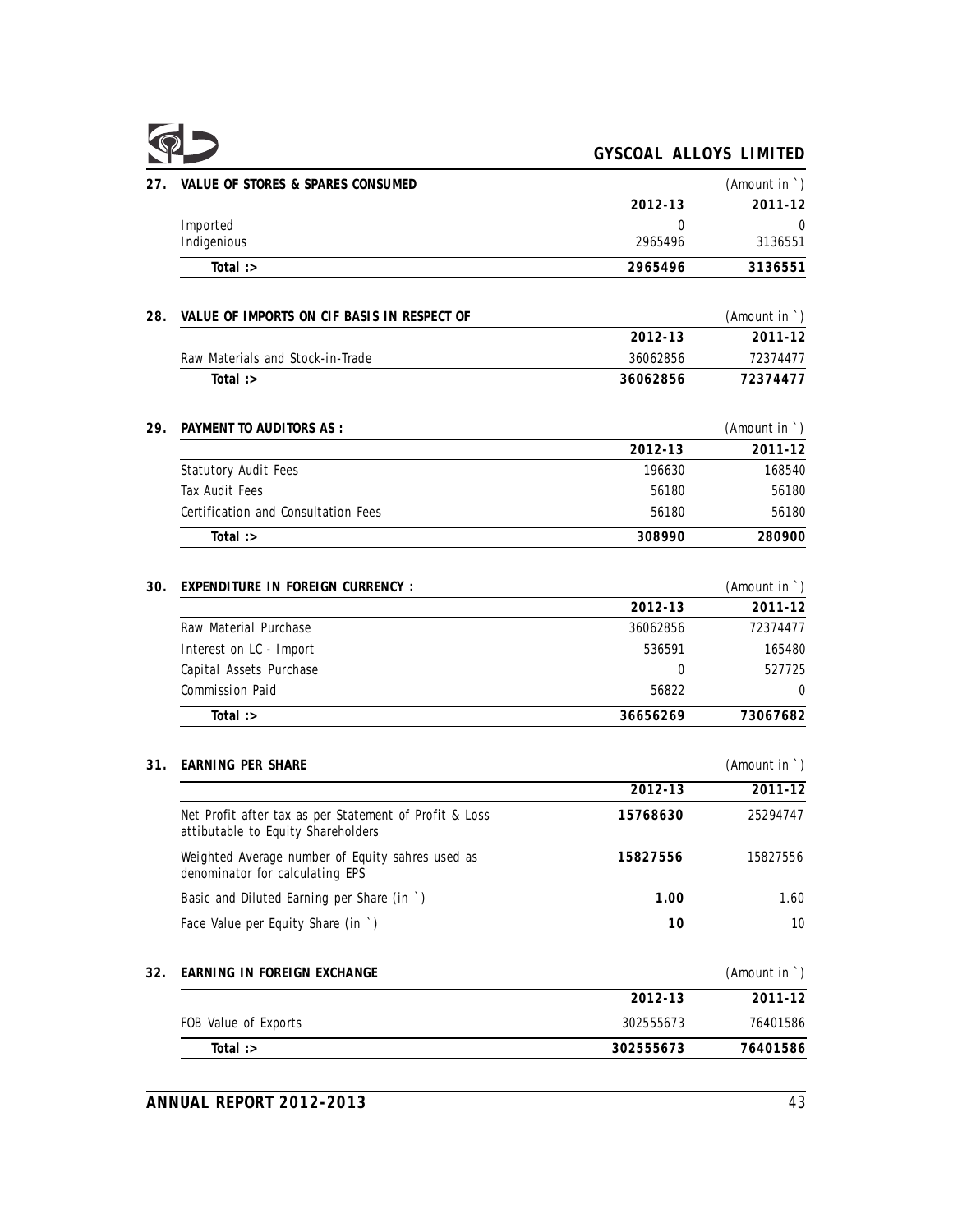# **33. RELATED PARTY DISCLOSURE :**

As per Accounting Statndard 18, the disclosure of transactions with related parties are given below :

|                | Sr. No. Name of the Related Party | Relationship             | Related Party Transaction                                                                                                                                                                                                                                                                                                      |
|----------------|-----------------------------------|--------------------------|--------------------------------------------------------------------------------------------------------------------------------------------------------------------------------------------------------------------------------------------------------------------------------------------------------------------------------|
| 1              | Giraben Solanki                   | Key Managerial Personnel | Payment to Key Managerial Personnel of `<br>1.<br>309840/- (Last Year ` 274840/-)<br>Unsecured Loan taken of ` 2150000/-<br>2.<br>$\text{(Last Year} \degree 0/-\text{)}$<br>Unsecured Loan Repaid of ` 31000/- (Last<br>3.<br>Year $\degree$ 0/-)<br>Year end balance of Loan Taken of `<br>4.<br>2119000/- (Last Year ` 0/-) |
| $\overline{2}$ | Manish M. Shah                    | Key Managerial Personnel | Payment to Key Managerial Personnel of `<br>1.<br>410880/- (Last Year ` 375880/-)<br>Unsecured Loan taken of ` 3500000/-<br>2.<br>(Last Year ` 100000/-)<br>Unsecured Loan Repaid of ` 100000/-<br>3.<br>(Last Year ` 1305000/-)<br>Year end balance of Loan Taken of `<br>4.<br>8598344/- (Last Year ` 5198344/-)             |
| 3              | Viral M. Shah                     | Key Managerial Personnel | Payment to Key Managerial Personnel of `<br>1.<br>686880/- (Last Year ` 616880/-)<br>Unsecured Loan taken of `845000/- (Last<br>2.<br>Year ` 4905500/-)<br>Unsecured Loan Repaid of `6605027/-<br>3.<br>(Last Year ` 4250000/-)<br>Year end balance of Loan Taken of `<br>4.<br>15071073/- (Last Year ` 20831100/-)            |
| 4              | Zankarsinh K. Solanki             | Key Managerial Personnel | Payment to Key Managerial Personnel of `<br>1.<br>410880/- (Last Year ` 375880/-)<br>Unsecured Loan taken of ` 25000000/-<br>2.<br>(Last Year ` 3220000/-)<br>Unsecured Loan Repaid of `800000/- (Last<br>3.<br>Year ` 707055/-)<br>Year end balance of Loan Taken of `<br>4.<br>38009908/- Last Year ` 13809908/-)            |
| 5              | Mona Shah                         | Key Managerial Personnel | Employee Benefit Expenses of `211200/-<br>1.<br>(Last Year ` 200000/-)<br>Unsecured Loan Repaid of ` 7395000/-<br>2.<br>(Last Year ` 140000/-)<br>Year end balance of Loan Taken of `0/- (Last<br>3.<br>Year ` 7395000/-)                                                                                                      |
| 6              | Sarojben M. Shah                  | Key Managerial Personnel | Employee Benefit Expenses of `219600/-<br>1.<br>(Last Year ` 208400/-)                                                                                                                                                                                                                                                         |
| $\overline{7}$ | Dhara Z. Solanki                  | Key Managerial Personnel | Employee Benefit Expenses of ` 105960/-<br>1.<br>(Last Year ` 0/-)                                                                                                                                                                                                                                                             |
| 8              | Dipali Shah                       | Key Managerial Personnel | Employee Benefit Expenses of ` 140400/-<br>1.<br>(Last Year ` 132700/-)<br>Unsecured Loan Repaid of ` 2700000/-<br>2.<br>(Last Year ` 0/-)<br>Year end balance of Loan Taken of `0/- (Last<br>3.<br>Year ` 2700000/-)                                                                                                          |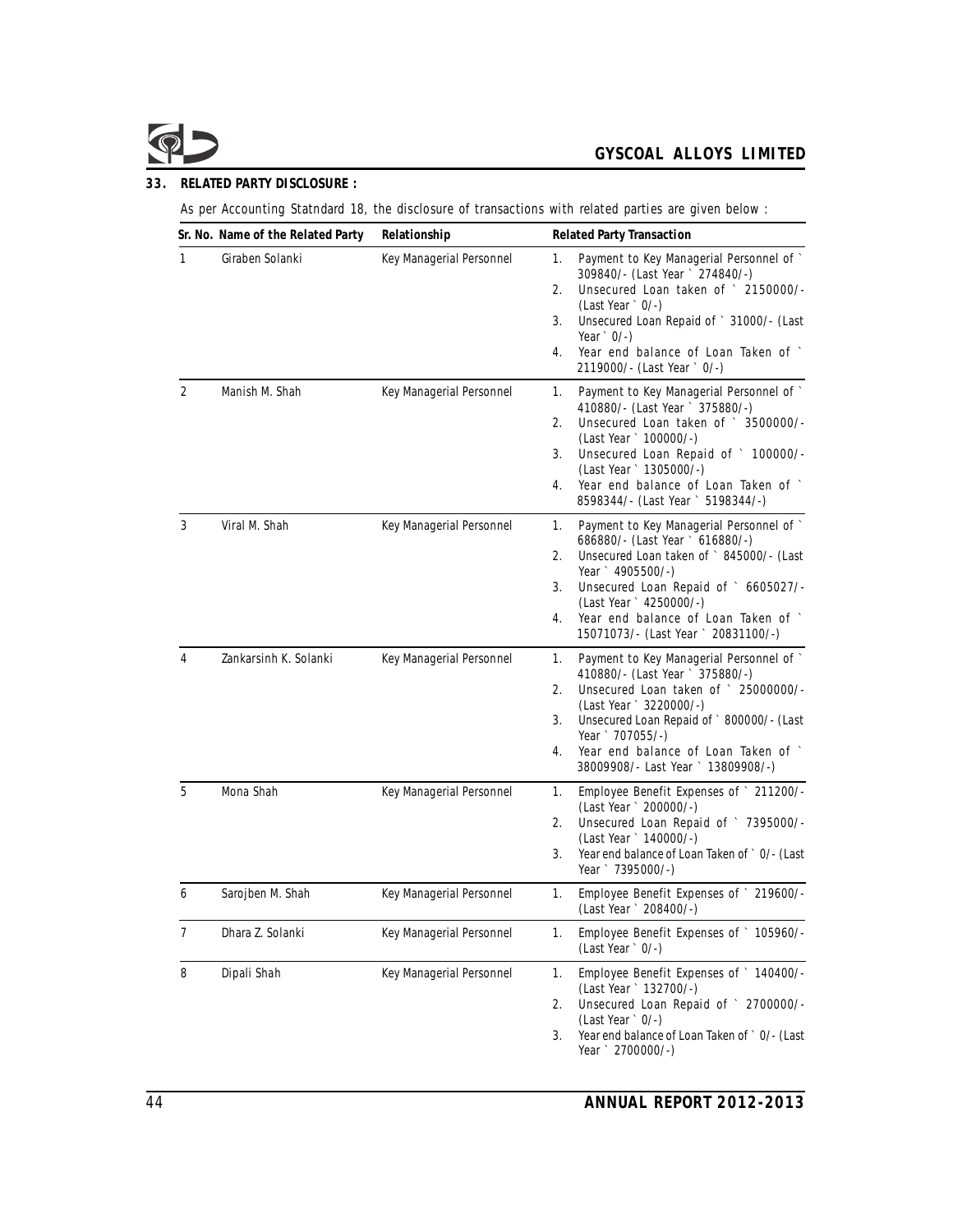|    | Sr. No. Name of the Related Party       | Relationship                                                         | <b>Related Party Transaction</b>                                                                                                                                                                                                                                                                                                   |
|----|-----------------------------------------|----------------------------------------------------------------------|------------------------------------------------------------------------------------------------------------------------------------------------------------------------------------------------------------------------------------------------------------------------------------------------------------------------------------|
| 9  | General Capital & Holdings<br>Pvt. Ltd. | Other Parties having<br>significant influence over<br>the enterprise | Unsecured Loan taken of `6095000/-<br>$\mathbf{1}$ .<br>(Last Year ` 77807000/-)<br>Unsecured Loan Repaid of ` 16395000/-<br>2.<br>(Last Year ` 27610000/-)<br>Year end balance of Loan Taken of<br>3 <sub>1</sub><br>72307000/- (Last Year ` 82607000/-)                                                                          |
| 10 | Sampati Securities Limited              | Other Parties having<br>significant influence<br>over the enterprise | Unsecured Loan taken of `248370500/-<br>$\mathbf{1}$ .<br>(Last Year ` 233060000/-)<br>Unsecured Loan Repaid of ` 211062602/-<br>2.<br>(Last Year ` 1426400/-)<br>Year end balance of Loan Taken of<br>3 <sup>1</sup><br>127727898/- (Last Year ` 90420000/-)                                                                      |
| 11 | Four Seasons Residency<br>Limited       | Other Parties having<br>significant influence over<br>the enterprise | Unsecured Loan taken of `900000/-<br>$1_{-}$<br>$(Last Year : 0/-)$<br>Unsecured Loan Repaid of ` 900000/-<br>2.<br>$(Last Year : 0/-)$<br>Year end balance of Loan Taken of `0/-<br>3.<br>$(Last Year : 0/-)$                                                                                                                     |
| 12 | Torque Automotive Pvt. Ltd.             | Other Parties having<br>significant influence over<br>the enterprise | Advance given of `0/-<br>$1_{-}$<br>(Last Year ` 2495920/-)<br>Advance received back of ` 2495920/-<br>2 <sup>1</sup><br>$(Last Year : 0/-)$<br>Unsecured Loan Taken of ` 5314024/-<br>3.<br>(Last Year of `0/-)<br>Year end balance of Loan Taken of<br>4.<br>5314024/- (Last Year end balance of<br>Advance Given of `2495920/-) |
| 13 | Gyscoal Enterprise Pvt. Ltd.            | Other Parties having<br>significant influence over<br>the enterprise | Sales made of ` 56712253/-<br>$1_{-}$<br>(Last Year ` 115886468/-)<br>Year end balance of ` 0/- (Last Year `<br>2.<br>$1149240/-$                                                                                                                                                                                                  |

#### **34. SEGMENT REPORTING :**

The Company is mainly engaged in the business of manufacturing of S.S. Products. Considering the nature of business and financial reporting of company, the company has only one segment, viz. S.S. Products as reportable segment. The company operates in local / export segment geographically of which the export has amounted to ` 302555673/- out of total turnover of ` 2864400816/-. but due to nature of the business, the assets / liabilities and expenses for these activities can not be bifurcated separately.

## **35. CONTIGENT LIABILITIES :**

|                                                                  | 2012-13 | 2011-12 |
|------------------------------------------------------------------|---------|---------|
| Claims against the Company not acknowledged as debt (Amount in ) |         |         |
| Buyer's Credit Outstanding (Amount in US\$)                      | 169463  | 649995  |

**36.** During the financial year 2010-11, the Company has completed its Initial Public Offer (IPO) comprising of 77,00,000 equity shares at a price of ` 71 per share aggregating to ` 5467.00 lacs. The share premium of ` 61 per share amounting to ` 4697.00 lacs has been credited to Share Premium Account. The share issue expenses amounting to ` 510.69 lacs have been adjusted to Share Premium Account.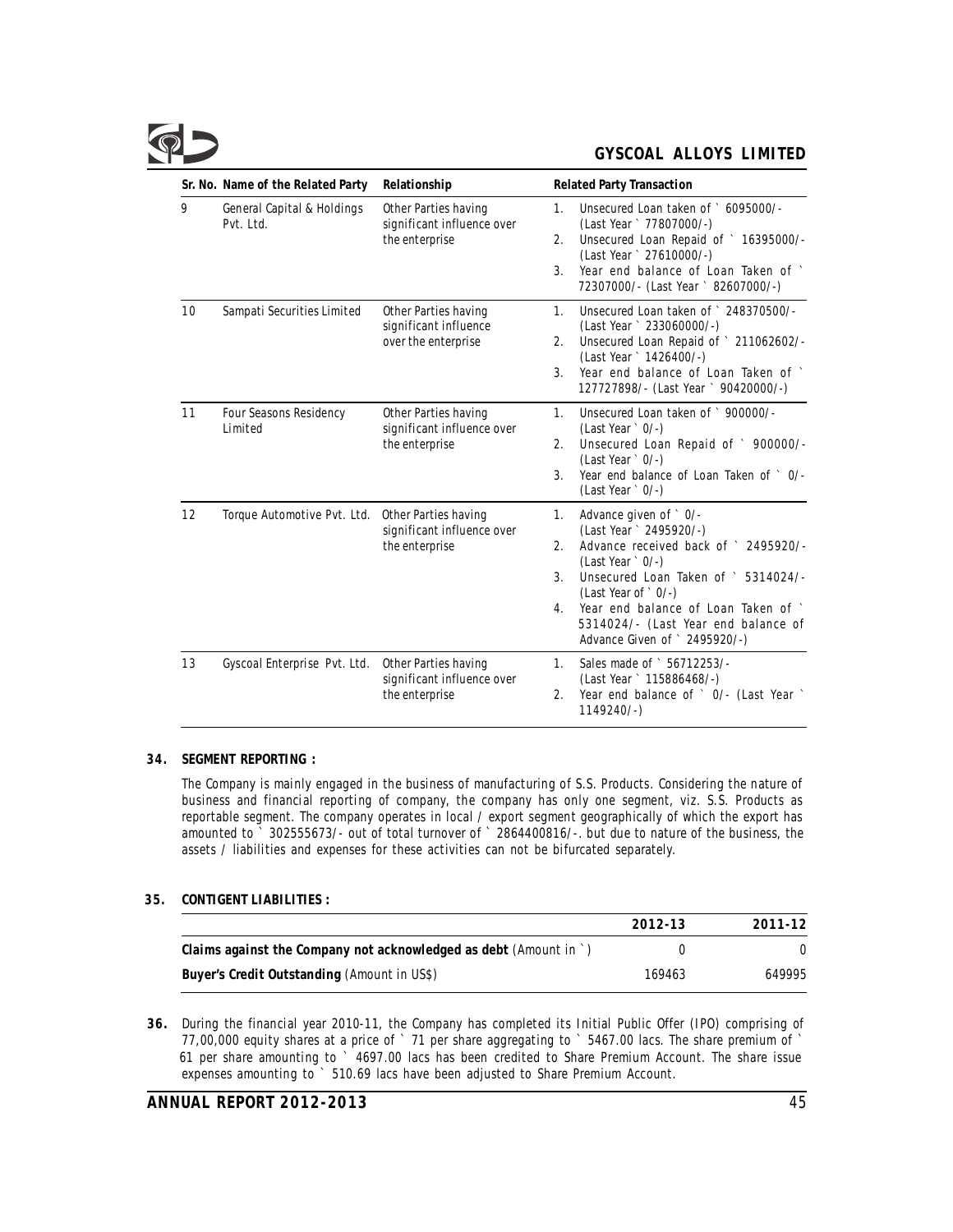| UTILIZATION OF PROCEEDS OF IPO :       |           |         |           | ` in Lacs |
|----------------------------------------|-----------|---------|-----------|-----------|
| Particulars                            | 2012-13   | 2012-13 | 2011-12   | 2011-12   |
| Amount Received from IPO               |           | 5467.00 |           | 5467.00   |
| Promotor Contribution                  |           | 1000.00 |           | 1000.00   |
| Income from Investment of IPO Proceeds |           | 195.01  |           | 98.20     |
|                                        |           | 6662.01 |           | 6565.20   |
|                                        | Projected | Actual  | Projected | Actual    |
| Land Cost <sup>*</sup>                 | 765.38    | 603.80  | 765.38    | 603.68    |
| Civil Cost                             | 600.00    | 0.53    | 600.00    | 0.53      |
| Plant & Machinery <sup>*</sup>         | 4405.11   | 4292.71 | 4405.11   | 4264.66   |
| Long Term Working Capital              | 500.00    | 513.76  | 500.00    | 538.12    |
| General Corporate Purpose              | 25.00     | 10.00   | 25.00     | 10.00     |
| <b>IPO Expenses</b>                    | 482.36    | 510.69  | 482.36    | 510.69    |
|                                        | 6777.85   | 5931.49 | 6777.85   | 5927.68   |
| Fixed Deposits with Bank#              |           | 25.52   |           | 25.52     |
| Investment in Mutual Funds#            |           | 705.00  |           | 612.00    |
| Total $\Rightarrow$                    |           | 6662.01 |           | 6565.20   |

\* It includes advances given to various parties for Land and Plant & Machinery for New Project.

# As on 31st March, 2013 unutilized funds have been temporarily invested in interest bearing liquid instruments including deposits with banks and investments in mutual funds.

As Company has not received the NA permission of land located at Magodi from the Government for its IPO Project the Board of Directors have decided to shift the IPO project to the new land already acquired by the company, located at Kukarwada and the same will be subject to approval and ratification of shareholders in the ensuing Annual General Meeting of the Company. The statutory approvals of new land is still under process, consequently procedure of Land Development, Civil Works and setup of new Plant is not started. However, the order of plants & machineries have been placed for which advances are given to various parties.

- **37.** In the opinion of Board of Directors, the current assets, loans and advances are approximately of the value stated, if realized in the ordinary course of business. The provision for all liabilities is adequate and not in excess of the amounts considered reasonably necessary.
- **38.** Outstanding Balance of unsecured loans, sundry debtors, sundry creditors, loans and advances and any other outstanding balances including all squared up accounts are subject to confirmation and reconciliation.
- **39.** Expenditure related to and incurred during implementation of capital projects is included under "Capital Work in Progress" which will be allocated to the respective fixed assets on completion of construction / erection of the capital project / fixed assets. Dividend income from Mutual fund of ` 19500920/- received out of the investment of IPO proceed is deducted from "Capital Work in Progress".

| As per our Report of even date                  |                                           |                                   |  |
|-------------------------------------------------|-------------------------------------------|-----------------------------------|--|
| For, B. K. Patel & Co.<br>Chartered Accountants | For & on behalf of the Board of Directors |                                   |  |
| D. B. Patel<br>Partner                          | Viral Shah<br>Managing Director           | Manish Shah<br>Wholetime Director |  |
| Ahmedabad<br>May 30, 2013                       | Neha Choksi<br>Company Secretary          |                                   |  |

46 **ANNUAL REPORT 2012-2013**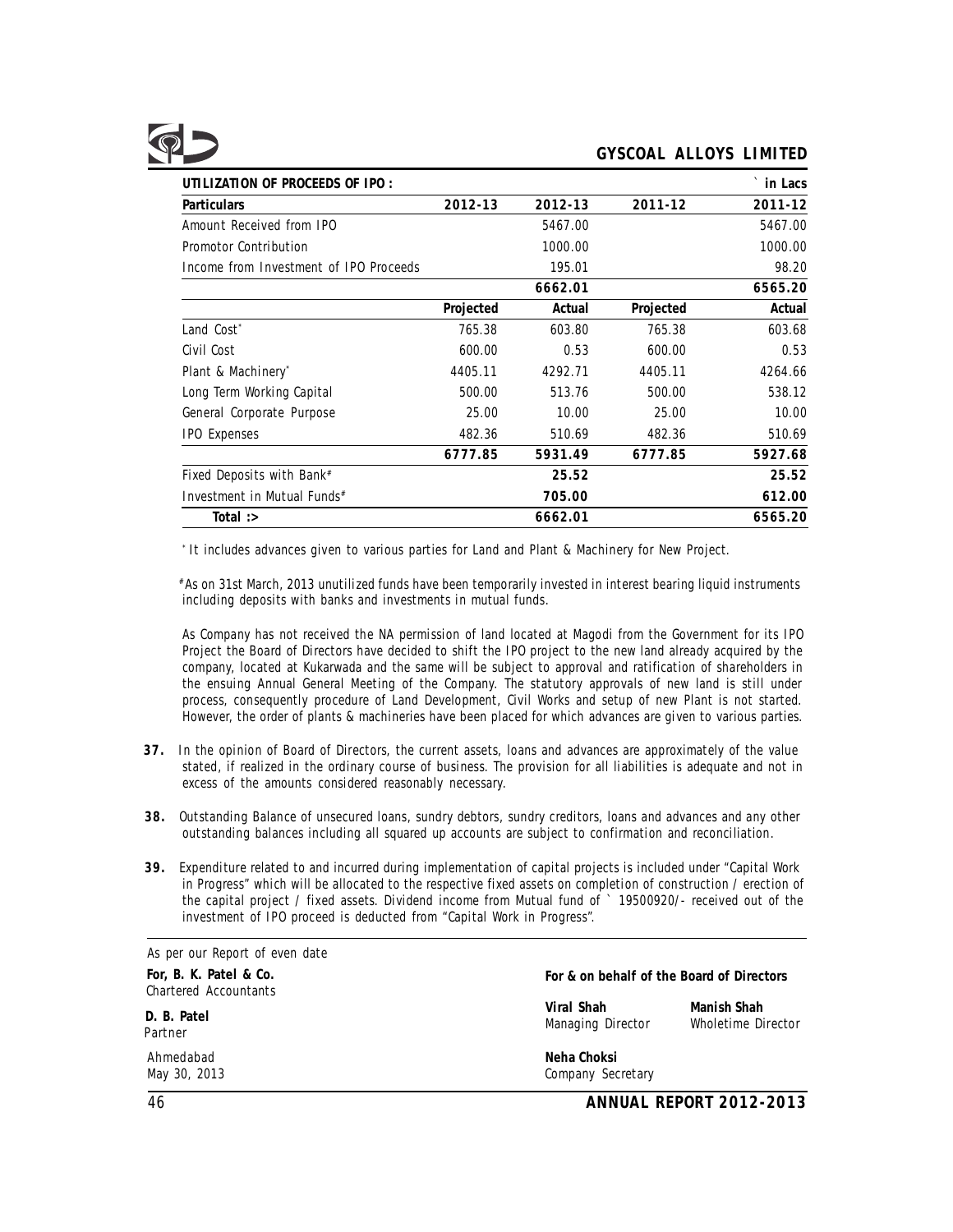Registered Office : Plot No.2/3 GIDC, Ubkhal, Kukarwada, Tal. Vijapur, Dist.: Mehsana 382830 **PROXY FORM**

| $DP$ $ID^*$ | <u> 1989 - Jan Barbara Barat, manazar a</u>                       |                    |
|-------------|-------------------------------------------------------------------|--------------------|
| Client ID*  |                                                                   |                    |
| I/We        |                                                                   |                    |
| 0f          |                                                                   | in the district of |
|             | being a member/members of the above named Company, hereby appoint |                    |
| Mr./Mrs.    |                                                                   | in the             |
|             |                                                                   |                    |
|             | in the district of                                                |                    |

as my/our Proxy to vote for me/our behalf at the Annual General Meeting of the Company to be held on Monday, 30th September, 2013 at Registered Office of the Company at Plot No.2/3 GIDC, Ubkhal, Kukarwada, Tal. Vijapur, Dist.: Mehsana 382830.

| Signed the | day of                        | 2013 |
|------------|-------------------------------|------|
| Signature  | Affix<br>Signature<br>Revenue |      |
|            | Stamp                         |      |

\* Applicable for members holding shares in dematerialised form.

1. The Proxy Form signed across revenue stamp should reach the Company's Registered Office at least 48 hours before the scheduled time of meeting.

#### **GYSCOAL ALLOYS LIMITED**

Registered Office : Plot No.2/3 GIDC, Ubkhal, Kukarwada, Tal. Vijapur, Dist.: Mehsana 382830

#### **ATTENDANCE SLIP**

| Full name of the Member attending:                                                                       |                                                                                                              |  |
|----------------------------------------------------------------------------------------------------------|--------------------------------------------------------------------------------------------------------------|--|
| Name of Proxy:                                                                                           |                                                                                                              |  |
| Office of the Company at Plot No.2/3 GIDC, Ubkhal, Kukarwada, Tal. Vijapur, Dist.: Mehsana 382830.       | I hereby record my presence at the Annual General Meeting held on Monday, 30th September, 2013 at Registered |  |
| Regd. Folio No.                                                                                          |                                                                                                              |  |
| $DP$ $Id^*$                                                                                              |                                                                                                              |  |
| Client Id*                                                                                               | Member's/Proxy's Signature<br>(To be signed at the time of handling over the slip)                           |  |
| No. of Share held                                                                                        |                                                                                                              |  |
| * Applicable for members holding shares in dematerialised form.                                          |                                                                                                              |  |
| Note: Persons attending the Annual General Meeting are requested to bring their copies of Annual Report. |                                                                                                              |  |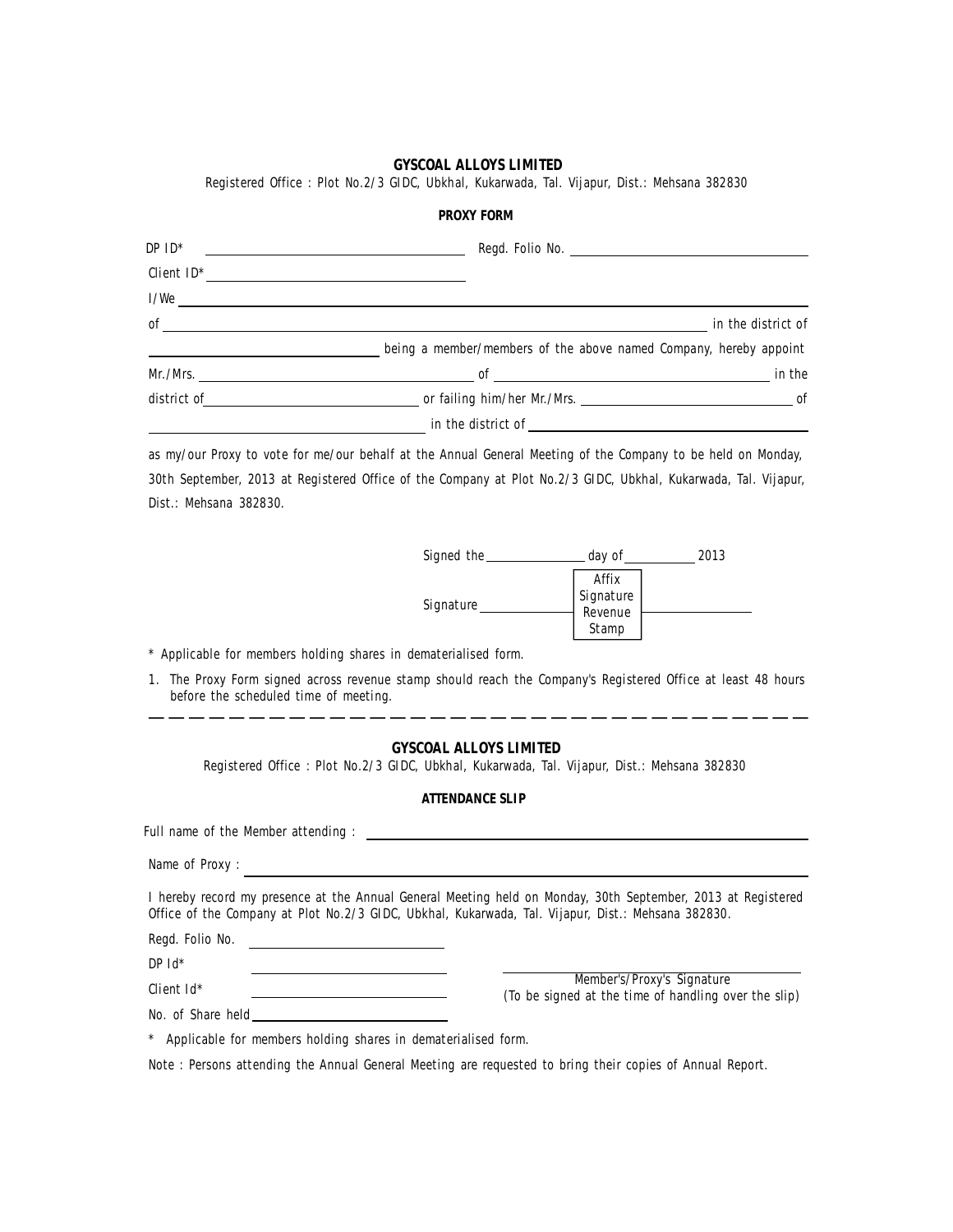**BOOK-POST**

If undelivered, please return to :

**GYSCOAL ALLOYS LIMITED Corporate Office** : 2nd Floor, Mrudul Tower, B/h Times of India, Ashram road, Ahmedabad 380009 Pratiksha Printers, A'bad. 98252 62512 Pratiksha Printers, A'bad. 98252 62512